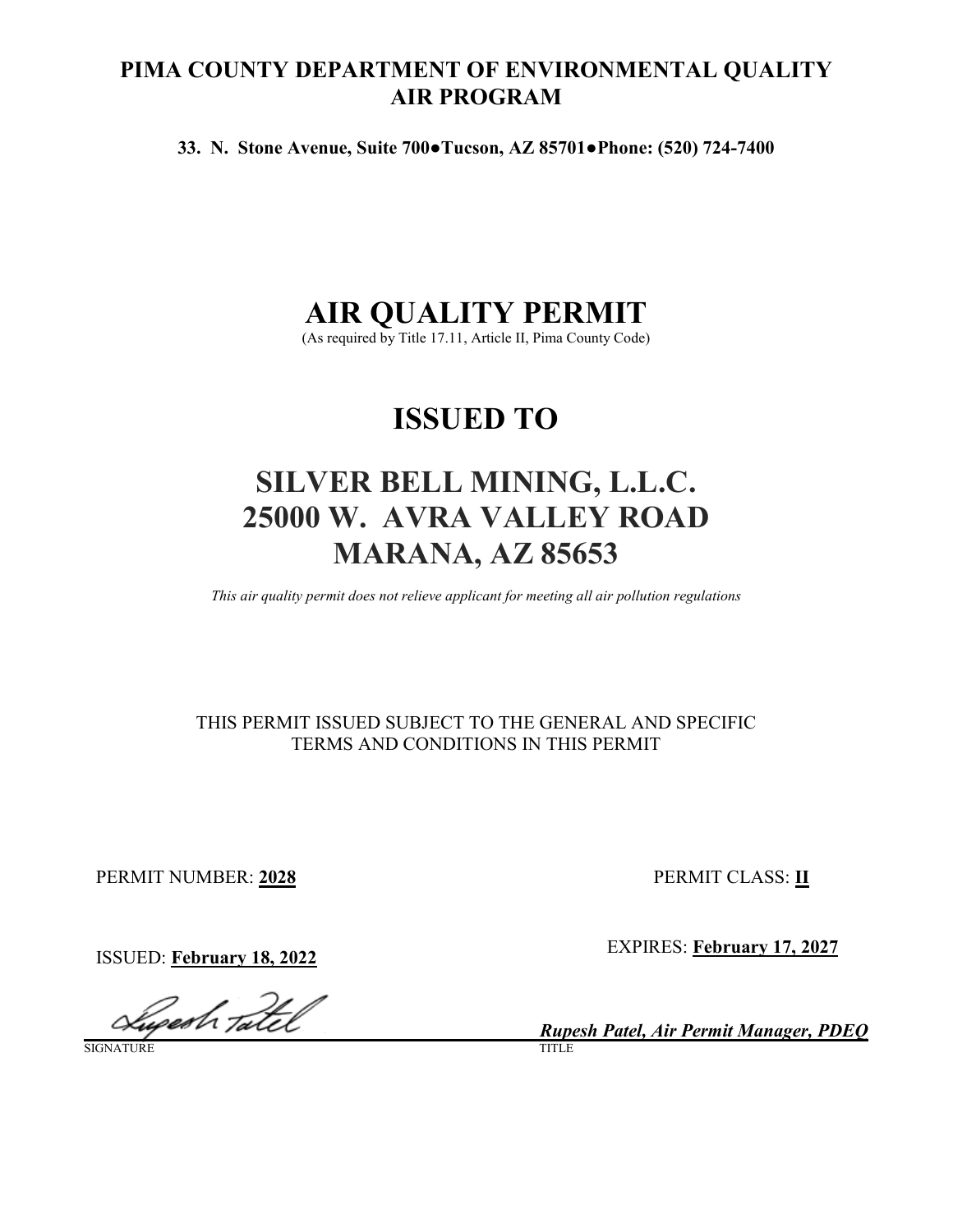# **TABLE OF CONTENTS**

| <b>Permit Section Page</b>                                                                                                                                                                                                                                                       |  |
|----------------------------------------------------------------------------------------------------------------------------------------------------------------------------------------------------------------------------------------------------------------------------------|--|
| <u>Permit Summary [30]</u> [30] <b>Permit Summary</b> [30] <b>Permit Summary</b> [30] <b>Permit Summary</b> [30] <b>Permit Summary</b> [30] <b>Permit Summary</b> [30] <b>Permit Summary</b> [30] <b>Permit Summary</b> [30] <b>Permit Summary</b> [30] <b>Permit Summary</b> [3 |  |
| General Conditions <b>Exercise Conditions</b> 5                                                                                                                                                                                                                                  |  |
|                                                                                                                                                                                                                                                                                  |  |
| $\S$ 2: Definitions                                                                                                                                                                                                                                                              |  |
| <b>Specific Conditions</b>                                                                                                                                                                                                                                                       |  |
|                                                                                                                                                                                                                                                                                  |  |
|                                                                                                                                                                                                                                                                                  |  |
|                                                                                                                                                                                                                                                                                  |  |
|                                                                                                                                                                                                                                                                                  |  |
|                                                                                                                                                                                                                                                                                  |  |
|                                                                                                                                                                                                                                                                                  |  |
|                                                                                                                                                                                                                                                                                  |  |
|                                                                                                                                                                                                                                                                                  |  |
|                                                                                                                                                                                                                                                                                  |  |
|                                                                                                                                                                                                                                                                                  |  |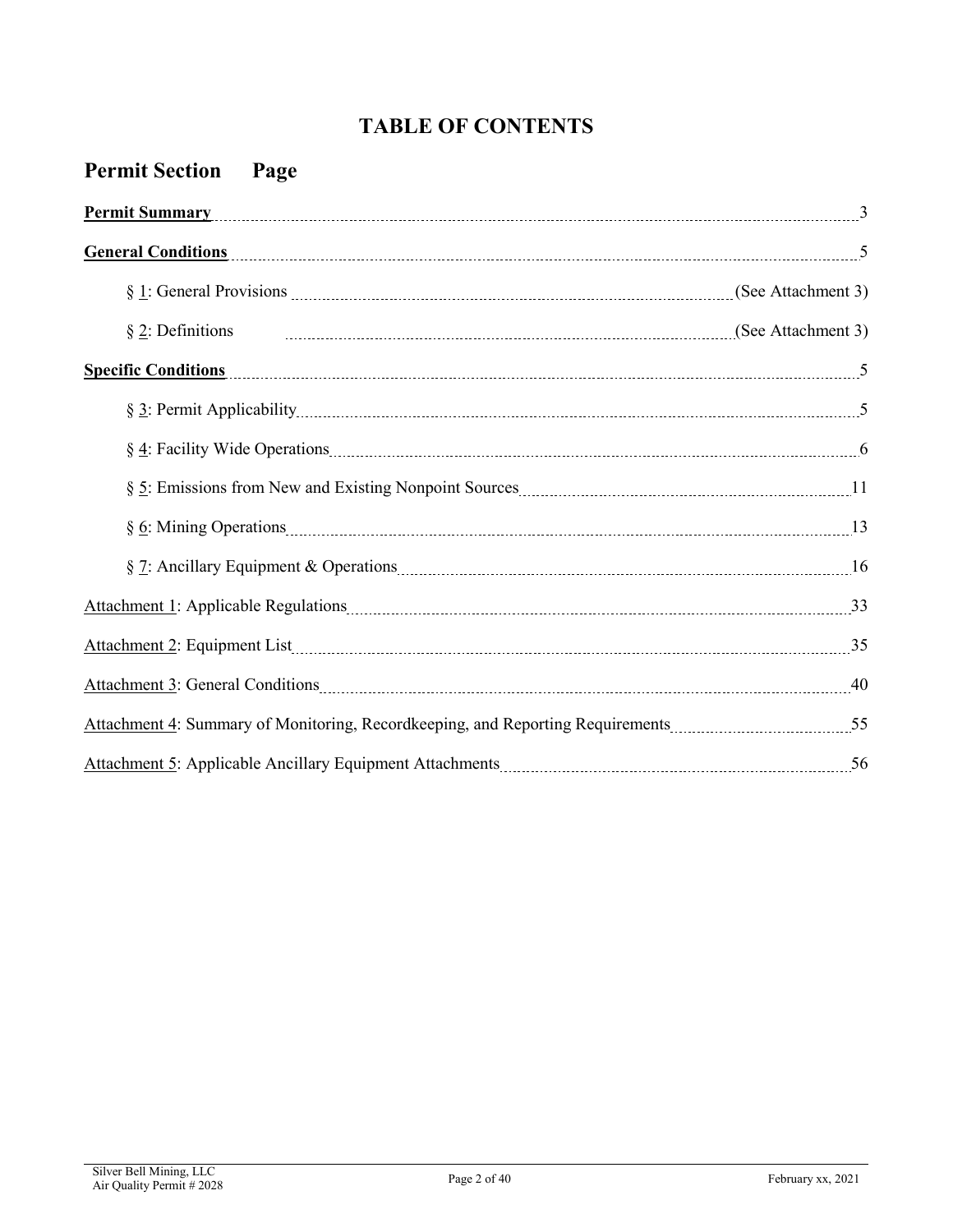## **PERMIT SUMMARY**

<span id="page-2-0"></span>*(Unless otherwise noted, references in this permit are t[o Title 17](https://tinyurl.com/y7xc7jvc) of the Pima County Code (PCC), Arizona Revised Statues (ARS), Arizona Administrative Code (AAC.), or the Pima County State Implementation Plan (SIP). Underlined text are hyperlinked references to either definitions in § 2 of this permit, Conditions within the permit, or to external websites containing the referenced provision.)*

### **Location Information**

This individual air quality permit is issued to Silver Bell Mining, LLC, the Permittee, for their mining operations near the town of Marana, 40 miles Northwest of Tucson, located and 25,000 W. Avra Valley Road, Marana, AZ. Silver Bell Mine (SBM) is a fully owned subsidiary of ASARCO, LLC. The Silver Bell Mine is managed by ASARCO, LLC under an Employee Leasing Agreement and a Management Services Agreement. SBM produces cathode copper from the mining and leaching of sulfide and oxide ores. This permit authorizes the construction or modification and operation of the facility and its operations as described in this permit and applications for permit or revision on file with the [Control Officer.](#page-31-1)

#### **Source Description**

The activities and operations covered by this permit are emission sources that fall under the following industrial classification: Copper Ore Mining – SIC code 1021 (NAICS 212230).

The mining operations of SBM include (4) open pits, with chalcocite and chrysocolla, as the principal copperbearing mineral. Ore is mined at SBM in two ways: 1) by conventional open-pit mining i.e., blasting and hauling the ore to dump and heap leach fields, and 2) rubblizing ore by blasting and leaving the rubblized ore in inside the pits. The dumps and heaps are leached through the application of dilute sulfuric acid. Copper-laden leach solution, called pregnant leach solution (PLS), drains out of the base of each leach dump and heap into collection ponds.

The PLS is pumped from the collection ponds to the Solvent Extraction – Electrowinning  $(SX – EW)$  plant. The SX process utilizes two utilizes two solvent extraction trains, each with three processing stages (two solvent extraction stages and one stripping stage). In solvent extraction (SX), copper from the PLS is selectively recovered and concentrated into a purified copper solution called rich electrolyte. The copper depleted aqueous solution leaving the solvent extraction circuit, called raffinate, is returned to the leaching operations and the rich electrolyte is pumped into the electro-winning (EW) tank house.

In the electro-winning tank house, the heated rich electrolyte undergoes electro-chemical reactions. This process produces a high purity, metallic copper cathode that can be sold directly on the world market. The copper-depleted aqueous solution leaving the EW tank house, called lean electrolyte is recycled back to the stripping state of the SX – EW process.

Current production averages 65 tons per day.

Air emissions from the facility consist primarily of fugitive particulate matter from its mining operations. These are controlled by applying adequate amounts of water, chemical stabilizer or dust suppressant. Air emissions in the SX-EW plant include acid mist emissions, which are produced in the electrowinning cells. Fugitive acid emissions in the tankhouse are controlled by brushes and acid mist suppressant on the cells.

In the source renewal application dated August 7, 2009, SBM applied for authority to construct a duplicate SX-EW tank-house or the addition of SX trains and EW cells to accommodate a potential 100% increase in the cathode copper production rate as an alternate operating scenario and included estimates of the potential emissions from the expansion of operations. This expansion would increase fugitive particulate emissions as a result of increases in mining activity, including drilling, blasting, loading, and hauling of ore to dumps. Other than the addition of two additional emergency generators[, mobile](#page-35-0) mining equipment, and additional SX-EW components including two LPG boilers, there would be no other changes in the method of operation or products produced at the facility. This permit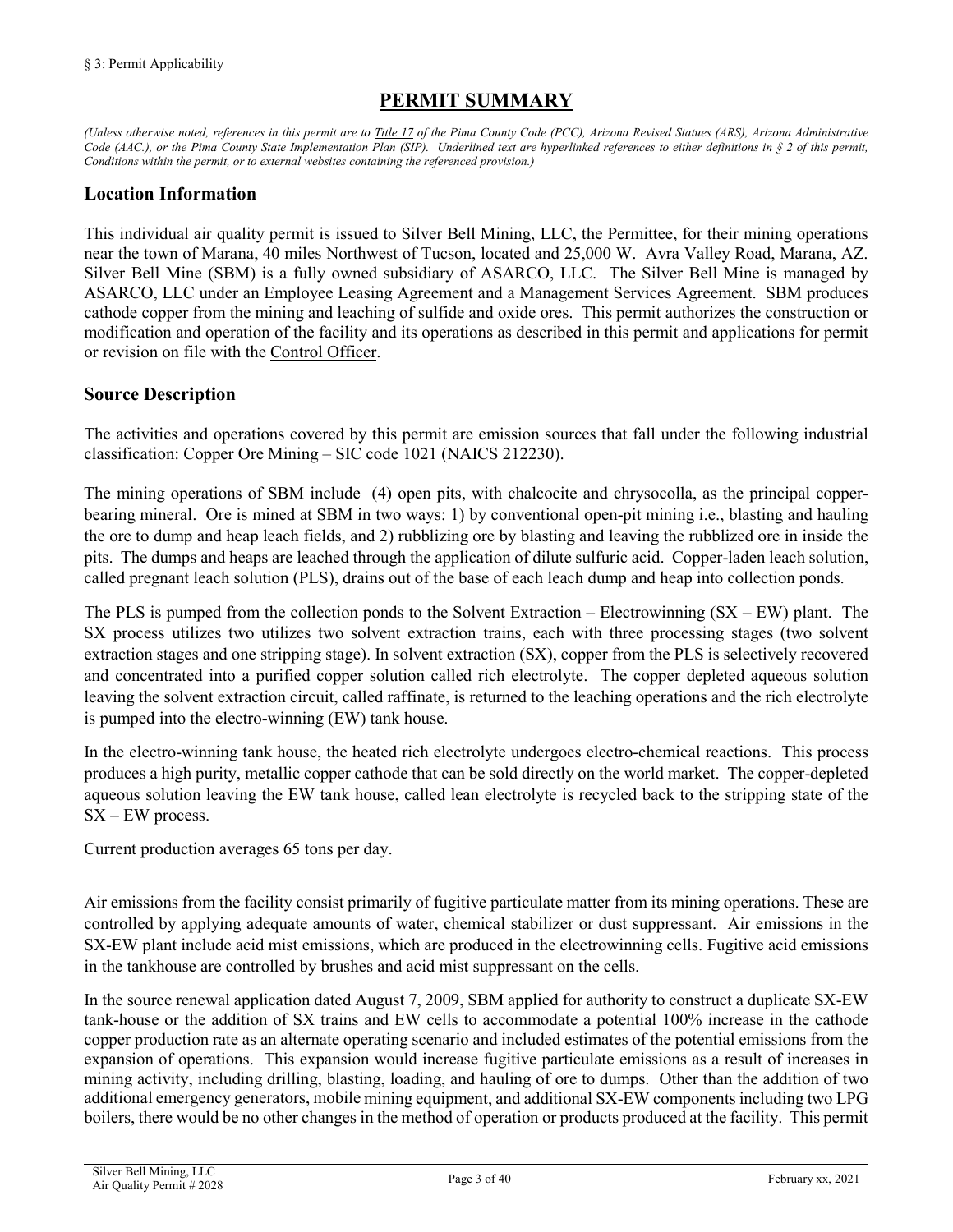#### § 3: Permit Applicability

renewal incorporates the same proposed alternate operating scenario (new) installations that would result from the expansion of the facility's operations.

The facility as it is currently operated is not subject to NSPS, Subpart LL – Standards of Performance for Metallic Mineral Processing Plants, as there are no affected facilities that are subject to the subpart. Stationary permitted emission units and operations covered by this permit, including (new) units authorized as part of an approved alternate operating scenario (AOS) to expand production operations are listed in the equipment list in Attachment 2.

#### **Permit Revision**

To revise this permit the Permittee must submit a complete application to the Control Officer by mail, e-mail, facsimile, or hand delivery to the address listed in [Condition 11](#page-27-0) of this permit and upon completion of the revision pay the applicable fee pursuant to [Condition 8.](#page-24-0) (See [Condition 14](#page-28-0) for the general requirements regarding facility changes and if permit revision is required).

### **Permit Termination**

[Condition 6](#page-24-1) of this permit addresses the Control Officers ability to revise, revoke and reissue, or terminate this permit. The Permittee may voluntarily request termination of this permit per PCC [17.13.060.](https://tinyurl.com/yypcqjop)

#### **Emission Limitations**

This permit may impose limitations to ensure that the [source](#page-36-0) remains a minor source with emission rates below the major source threshold for [criteria pollutants,](#page-36-1) the area source threshold for hazardous air pollutants [\(HAPs\)](#page-34-0), or to avoid other applicable requirements. The equipment list describes the covered equipment, operations, and/or activities and references applicable permit sections (§§) containing the specific terms and Conditions. The equipment list may contain corresponding operational limitations or parameters, and may reference additional equipment or operation specific attachments.

#### **Permit Terms and Conditions**

<span id="page-3-0"></span>All terms and Conditions in this permit that are **[Federally](#page-34-1) Enforceable** or **[Material Permit Condi](#page-35-1)tions** are specifically indicated as such.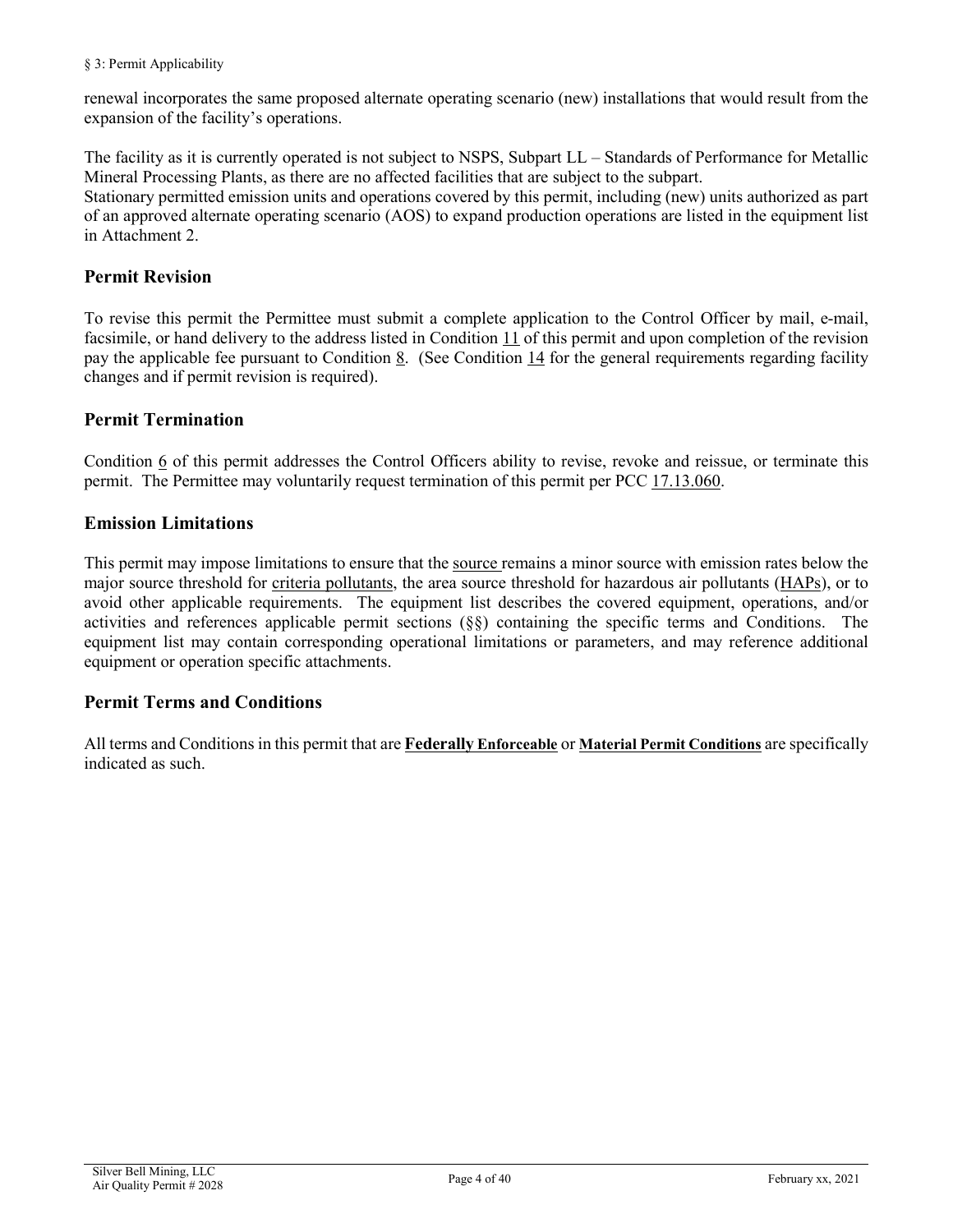## **GENERAL CONDITIONS**

- **§ [1:](#page-23-0) General Provisions –** (See [Attachment 3](#page-23-1) of this permit)
- **§ [2:](#page-31-0) Definitions –** (See [Attachment 3](#page-23-1) of this permit)

## <span id="page-4-0"></span>**SPECIFIC CONDITIONS**

### <span id="page-4-1"></span>**§ 3: Permit Applicability**

30. Statutory Authority [\[PCC 17.11.010.B & D,](https://tinyurl.com/ybffu656) [PCC 17.11.090.A,](https://tinyurl.com/yat2yhct) [PCC 17.13.010,](https://tinyurl.com/ya23abh3) and ARS § [49-480\]](https://tinyurl.com/ARS49-480)

Emissions from the facility, specifically the emissions from the equipment and operations described in the equipment list which fall under SIC Code 1021 (NAICS 212230) are subject to enforceable limitations in this permit. This permit is issued pursuant to ARS § [49-480](https://tinyurl.com/ARS49-480) and authorizes the construction or modification and operation of the equipment and operations enumerated in the [equipment list.](#page-19-0) This authorization is based on the regulations in effect on the date of issuance of this permit, and a finding that the allowable emissions from the facility, specifically the emissions from the equipment and operations more fully described in the application for this permit, do not constitute a "major source" within the meaning defined in PCC [17.04.340.A.128.](https://tinyurl.com/y9gh9owd) Notwithstanding the above findings, this permit shall not relieve the Permittee from compliance with all local, county, state and federal laws, statutes, and codes.

#### 31. Permit Classification [\[PCC 17.04.340.A \(30\) \(41\), \(134\), \(175\), \(221\);](https://tinyurl.com/y9gh9owd) an[d PCC 17.11.090\]](https://tinyurl.com/yat2yhct)

Class II – True Minor Source: The permitted facility constitutes a minor source of [conventional pollutants](#page-36-1) and an area source o[f HAPs,](#page-34-0) when considering the limitations in this permit, applicable attachments, and emissions from other sources at the facility aggregated under the same major group two digit SIC Code (10).

32. Permitted Sources & Sections [\[PCC 17.04.340.A \(41\),](https://tinyurl.com/y9gh9owd) PC[C Articles IV,](https://tinyurl.com/y2boavsq) [VI,](https://tinyurl.com/y9fxud5g) an[d VII](https://tinyurl.com/yx9e5vav) of Chapte[r 17.16\]](https://tinyurl.com/y7uokuy8)

The specific Conditions contained in this permit apply to the facility, equipment and operations listed in the [equipment list.](#page-19-0) Refer to Attachment 2 of the technical support document (TSD) for information relating the specific applicability to such sources. The specific Conditions and source categories are arranged into the following permit Sections (§§):

- § 3: Permit Applicability (This Section)
- § [4:](#page-5-0) Facility -Wide Operations
- § [5:](#page-10-0) Emissions from New and Existing Nonpoint Sources
- § [6:](#page-11-0) Mining Operations
- § 7: Fossil-Fuel Fired Industrial and Commercial Equipment (Boilers & Heaters)
- § 8: NSPS for Stationary Internal Combustion Engines 'ICE'
- § 9: NESHAP for Stationary Reciprocating Internal Combustion Engines 'RICE'

#### Attachments:

- 1: Applicable Regulations
- 2: Equipment list
- 3: General Conditions/Definitions
- 4: Summary of Monitoring, Recordkeeping, and Reporting Requirements
- 5: Ancillary Equipment
- 33. Applicability of more than one standard [\[PCC 17.16.010.B\]](https://tinyurl.com/yxanjjfe)

**[[Federally Enforceable Condition](#page-34-1)]**

If more than one emission limit or emission standard in this permit is applicable to the same source, the more stringent standard or emission limit shall apply.

34-39. [Reserved]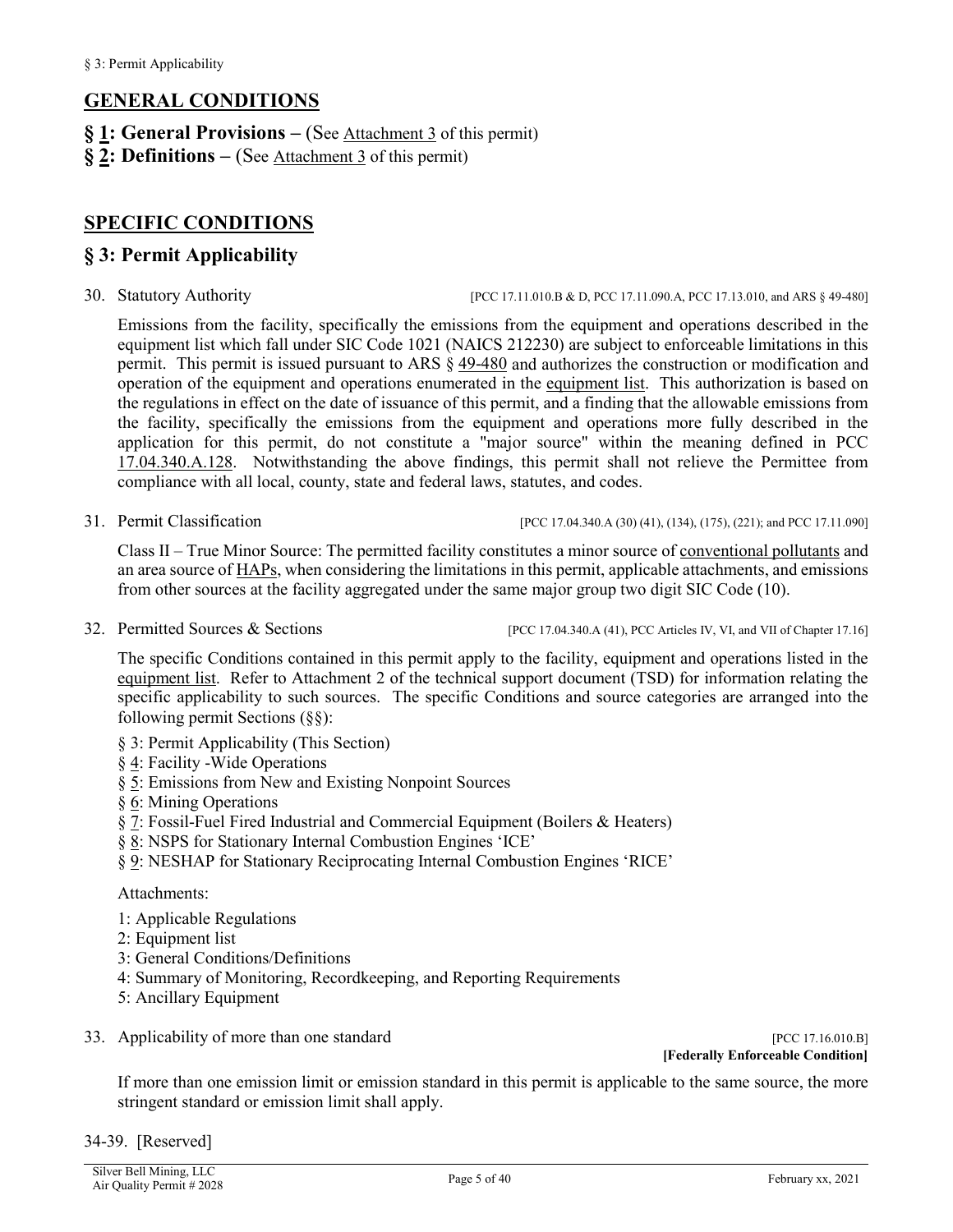## <span id="page-5-0"></span>**§ 4: Facility – Wide Operations**

The following provisions apply to facility-wide operations and all sources of air contaminants located at the facility. See Attachment 2 of technical support document (TSD) for specific applicability and insignificant activities.

#### **Emission Limitations and Standards** [\[PCC 17.13.020.A.2\]](https://tinyurl.com/y2whqkle)

- <span id="page-5-1"></span>40. Facility-Wide Limits **[[Material Permit Conditions](#page-35-1)]**
	- a. When so indicated, the Permittee shall restrict or limit the operation of emission sources to the respective operating limitations in the [equipment list](#page-19-0) of this permit.
	- b. The Permittee shall monitor and keep records demonstrating that the emission rate of [air pollutants](#page-31-2) from sources covered under this permit, and any other permitted sources located within the contiguous or adjacent areas under the common control of the same person, do not exceed the [major source threshold.](#page-34-2)
- 41. General Control Requirements
	- a. The Permittee shall not cause or permit the planning, construction, installation, erection, modification, use, or operation of an emission source which will cause or contribute to a violation of a performance standard established in [Title 17](https://tinyurl.com/y7xc7jvc) of the Pima County Code. [\[PCC 17.11.020,](https://tinyurl.com/y33qtc4n) [PCC 17.16.020\]](https://tinyurl.com/y4f72q4a) **[[Federally Enforceable Condition](#page-34-1)]**
	- b. The Permittee shall keep complete records of the materials used as fuel for any stationary source or portable source of air pollution which burns any material except natural gas or propane. [\[PCC 17.16.010.C\]](https://tinyurl.com/yxanjjfe)
	- c. The Permittee is prohibited from firing high sulfur oil in any stationary or portable source unless the applicant demonstrates to the satisfaction of the control officer both that sufficient quantities of low sulfur oil are not available for use by the source and that it has adequate facilities and contingency plans to insure that the sulfur dioxide ambient air quality standards set forth in PCC 17.08.020 will not be violated. Notwithstanding the prohibition to use high sulfur oil, other Conditions in this permit may require lower fuel sulfur content limits. [PCC Chapte[r 17.16](https://tinyurl.com/y7uokuy8) §[§ 010,](https://tinyurl.com/yxanjjfe) [140,](https://tinyurl.com/yxrz7b32) [160.G,](https://tinyurl.com/yyegwtlj) [165.G,](https://tinyurl.com/y4nv77za) [340.H\]](https://tinyurl.com/ya2sf2jc)

#### **[[Federally Enforceable](#page-34-1) & [Material Permit Condition\]](#page-35-1)**

- d. Where a stack, vent or other outlet is at such a level that fumes, gas mist, odor, smoke, vapor or any combination thereof constituting [air pollution](#page-31-2) are discharged to adjoining property, the [Control Officer](#page-31-1) may require the installation of abatement equipment or the alteration of such stack, vent or other outlet by the Permittee to a degree that will adequately reduce or eliminate the discharge o[f air pollution](#page-31-2) to adjoining property. The alteration may be determined by use of [good engineering practice](https://tinyurl.com/y5o5pvjn) (GEP) stack height or such other approved measures. [\[PCC 17.16.020.B,](https://tinyurl.com/y4f72q4a) [17.11.150\]](https://tinyurl.com/y5o5pvjn)
- e. The Permittee shall not construct, install, erect, use, replace, modify, or operate an emission source so as to [conceal](#page-31-3) an emission which would otherwise be a violation of a standard in this permit. [\[PCC 17.20.040\]](https://tinyurl.com/y5pqwkg8)
- 

### <span id="page-5-2"></span>f. Operation and Maintenance Requirements [\[PCC 17.13.020.](https://tinyurl.com/y2whqkle)A3.d, PC[C 17.13.200.B.2,](https://tinyurl.com/y49knu68) PC[C 17.16.020.A\]](https://tinyurl.com/y4f72q4a) **[[Federally Enforceable](#page-34-1) for [NSPS](https://tinyurl.com/y7zuanhf) and [NESHAP](https://tinyurl.com/40-CFR-Part-63) sources]**

i. At all times, including periods of [startup, shutdown, and malfunction,](#page-34-3) the Permittee shall to extent practicable maintain and operate each source covered by this permit, including any associated APC or monitoring equipment, in a manner consistent with safety and goo[d air pollution](#page-31-2) control practices for minimizing emissions. [40 CF[R 60.1\(a\)](https://tinyurl.com/y7zuanhf) [& 60.11\(d\)\]](https://tinyurl.com/y7zuanhf)[40 CF[R 63.6\(a\) & 63.6\(e\)\]](https://tinyurl.com/40-CFR-Part-63)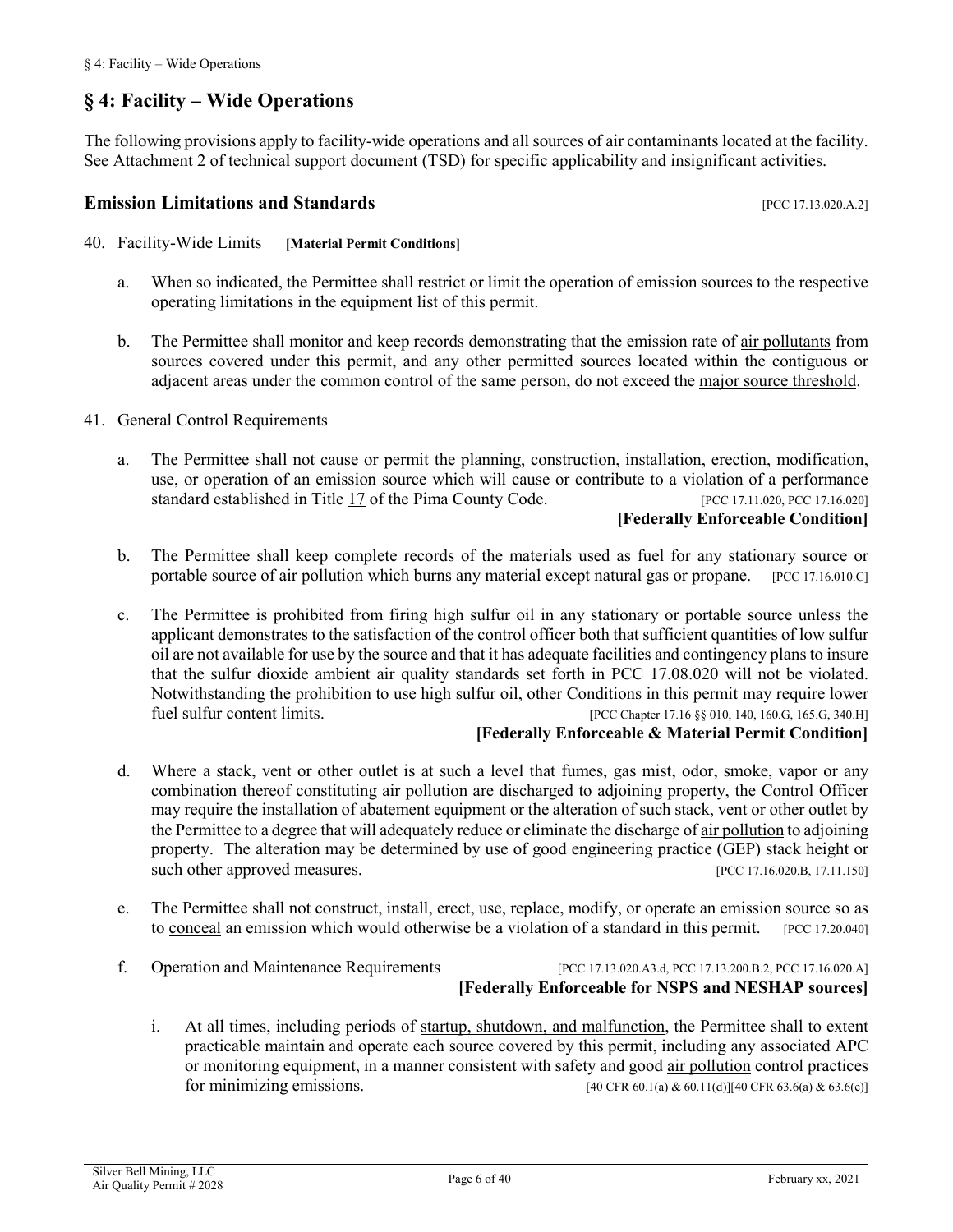- ii. Determination of whether acceptable operating and maintenance  $(O & M)$  procedures are being used will be based on information available to the [Control Officer](#page-31-1) which may include, but is not limited to, monitoring results, opacity observations, review of operating and maintenance procedures (including the startup, shutdown, and malfunction plan, when required), review of operation and maintenance records, and inspection of the source. [40 CF[R 60.11\(d\),](https://tinyurl.com/y7zuanhf) [63.6\(e\)\]](https://tinyurl.com/y5ala8b3)
- iii. The [Control Officer](#page-31-1) may require the Permittee to develop, submit and follow an O  $\&$  M plan for permitted sources (including the startup, shutdown, or malfunction plan for NESHAP sources) prior to initial start up the source. Any monitoring or recordkeeping requirements in an approved  $O & M$ plan under this provision shall be enforceable as a practical matter. [\[PCC 17.13.020.A.3.d\]](https://tinyurl.com/y2whqkle)[40 CF[R 63.6\(e\)\]](https://tinyurl.com/y5ala8b3)
- 42. General Materials Handling Requirements
	- a. The Permittee shall not transport or store VOC's without taking necessary and feasible measures to control evaporation, leakage, or other discharge into the atmosphere. For the purpose of this provision, VOC's shall be stored in closed containers when not in use. [PCC 17.16.400.A]
	- b. [Petroleum liquid](#page-35-2) storage tanks shall be equipped with a submerged filling device or acceptable equivalent for the control of hydrocarbon emissions. [\[PCC 17.16.230.B\]](https://tinyurl.com/yxe4lh66)

#### **[[Federally Enforceable Condition](#page-34-1)]**

- c. All pumps and compressors which handle volatile organic compounds shall be equipped with mechanical seals or other equipment of equal efficiency to prevent the release of organic contaminants into the atmosphere. [\[PCC 17.16.230.D\]](https://tinyurl.com/yxe4lh66)
- <span id="page-6-0"></span>d. Materials including solvents or other volatile compounds, paints, acids, alkalies, pesticides, fertilizers and manure shall be processed, stored, used and transported in such a manner and by such means that they will not evaporate, leak, escape or be otherwise discharged into the ambient air so as to cause or contribute to [air pollution.](#page-31-2) Where means are available to reduce effectively the contribution to [air pollution](#page-31-2) from evaporation, leakage or discharge, the installation and use of such control methods, devices, or equipment shall be mandatory. [\[PCC 17.16.430.F\]](https://tinyurl.com/y46adwnc)
- 43. Gaseous and Odorous Materials

The Permittee shall not emit gaseous or odorous materials from equipment, operations or premises under the Permittee's control in such quantities or concentrations as to cause [air pollution.](#page-31-2) Malodourous matter shall include but not be limited to materials in [Condition 42.d.](#page-6-0) [\[PCC 17.16.430.F,](https://tinyurl.com/y46adwnc) [17.16.030\]](https://tinyurl.com/y2gnrumc) **[[Federally Enforceable Condition](#page-34-1)]**

## <span id="page-6-1"></span>44. Opacity **[[Federally Enforceable](#page-34-1) When Opacity Is Above 40%]**

- a. Except for open fires permitted pursuant to [Condition 19.b](#page-30-0) and sources located within the boundaries of the Tohono O'odham, Pasqua Yaqui, and San Xavier Indian Reservations, the opacity of emissions from [nonpoint sources](#page-35-3) shall not exceed the following: [\[PCC 17.16.050.B.& C\]](https://tinyurl.com/y249bvpz)
	- i. 20% for such nonpoint sources in eastern Pima County, east of the eastern boundary of the Tohono O'odham Reservation.
	- ii. 40% for such nonpoint sources in all other areas of Pima County.
- <span id="page-6-2"></span>b. The average optical density of plumes and effluents from a single point, multiple emission point, or fugitive emission source shall not exceed 20% opacity, unless otherwise specified in [PCC Table 17.16.040](https://tinyurl.com/y253pgyg) or this permit. [PC[C 17.16.040 & Table 17.16.040,](https://tinyurl.com/y253pgyg) [PCC 17.16.130.B.1\]](https://tinyurl.com/y2zgab38)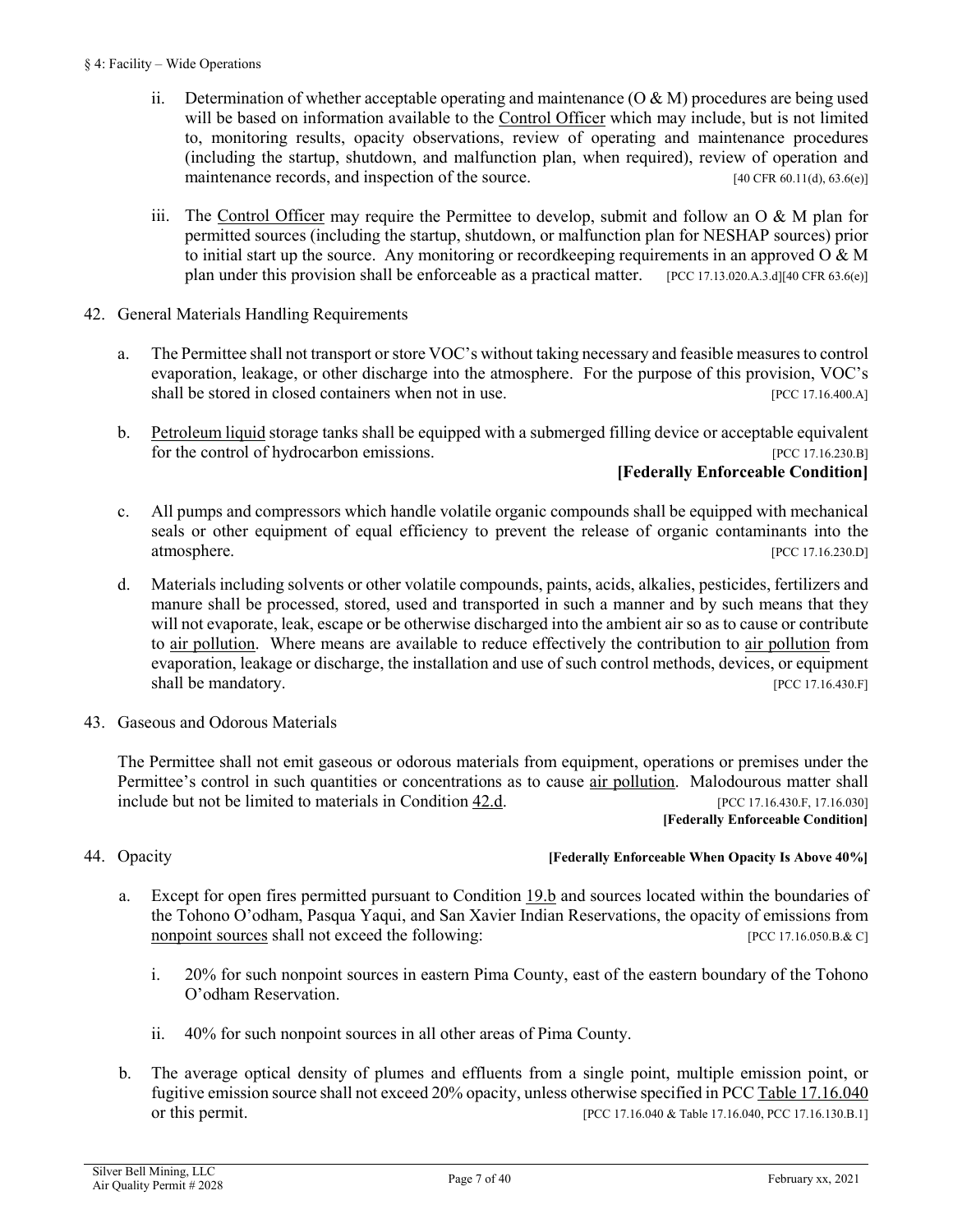- c. In accordance with the procedures in Condition  $15.a.ii.(a)$ , opacity (optical densities) of an effluent shall be measured by a certified visible emissions evaluator with his/her natural eyes or with certified equipment, approximately following the procedures which were used during his/her certification, or by an approved and precisely calibrated in-stack monitoring instrument. [\[PCC 17.16.040.A.1\]](https://tinyurl.com/y253pgyg)
- d. A violation of an opacity standard shall be determined by measuring and recording a set of consecutive, instantaneous opacities, and calculating the arithmetic average of the measurements within the set unless otherwise provided in this permit. The measurements shall be made at approximately fifteen-second intervals for a period of at least six minutes, and the number of required measurements shall be as specified in [PCC Table 17.16.040.](https://tinyurl.com/y253pgyg) Sets need not be consecutive in time, and in no case shall two sets overlap. If the average opacity of the set of instantaneous measurements exceeds the maximum allowed by any rule, this shall constitute a violation. [\[PCC 17.16.040.A.2\]](https://tinyurl.com/y253pgyg)
- e. The use of air or other gaseous diluents solely for the purpose of achieving compliance with an opacity standard is prohibited. [\[PCC 17.16.040.A.3\]](https://tinyurl.com/y253pgyg)
- f. When the presence of uncombined water is the only reason for failure of a source to otherwise meet the requirements as specified in [Conditions 44](#page-7-0) and [45.b,](#page-7-1) [Conditions 44](#page-7-0) and [45.b](#page-7-1) shall not apply.

[\[PCC 17.16.040.B\]](https://tinyurl.com/y253pgyg)

- <span id="page-7-1"></span><span id="page-7-0"></span>45. Visibility Limiting Standard
	- a. The Permittee shall not cause, suffer, allow or permit operations or activities likely to result in excessive amounts of airborne dust without taking reasonable precautions to prevent excessive amounts of particulate matter from becoming airborne. [\[PCC 17.16.050.A\]](https://tinyurl.com/y249bvpz)
	- b. The Permittee shall not cause, suffer, allow, or permit diffusion of visible emissions, including fugitive dust, beyond the property boundary line within which the emissions become airborne, without taking reasonably necessary and feasible precautions to control generation of airborne particulate matter in accordance with [§](#page-10-0) 5 and any applicable attachment to this permit. Sources may be required to cease temporarily the activity or operation which is causing or contributing to the emissions until reasonably necessary and feasible precautions are taken. [\[PCC 17.16.050.D\]](https://tinyurl.com/y249bvpz)

#### **[\[Federally Enforceable Condition\]](#page-34-1)**

- i. Taking reasonably necessary and feasible precautions prescribed in  $\S$  5 of this permit and any applicable attachments shall be considered compliance with [Condition 45.b.](#page-7-1)
- ii. [Condition 45.b](#page-7-1) shall not apply when wind speeds exceed twenty-five (25) miles per hour (using the Beaufort Scale of Wind-Speed Equivalents, or as recorded by the National Weather Service). This exception does not apply if control measures have not been taken or were not commensurate with the size or scope of the emission source. [\[PCC 17.16.050.D.2\]](https://tinyurl.com/y249bvpz)
- iii. [Condition 45.b](#page-7-1) shall not apply to the generation of airborne particulate matter from undisturbed land. [\[PCC 17.16.050.D.3\]](https://tinyurl.com/y249bvpz)
- <span id="page-7-2"></span>46. Authorization to Conduct Fugitive Dust Producing Activities [\[PCC 17.14.040.F\]](https://tinyurl.com/yakzyw8v)

The Permittee is authorized to conduct fugitive dust producing activities on the premises without first obtaining an activity permit in accordance with PCC [17.14.040](https://tinyurl.com/yakzyw8v) subject to the following conditions:

a. The Permittee is responsible for controlling windblown dust, dust from haul roads, and dust emitted from land clearing, earthmoving, demolition, trenching, blasting, road construction, mining, racing event, and other activities to ensure compliance with [Conditions 44](#page-6-1) and [45.](#page-7-0)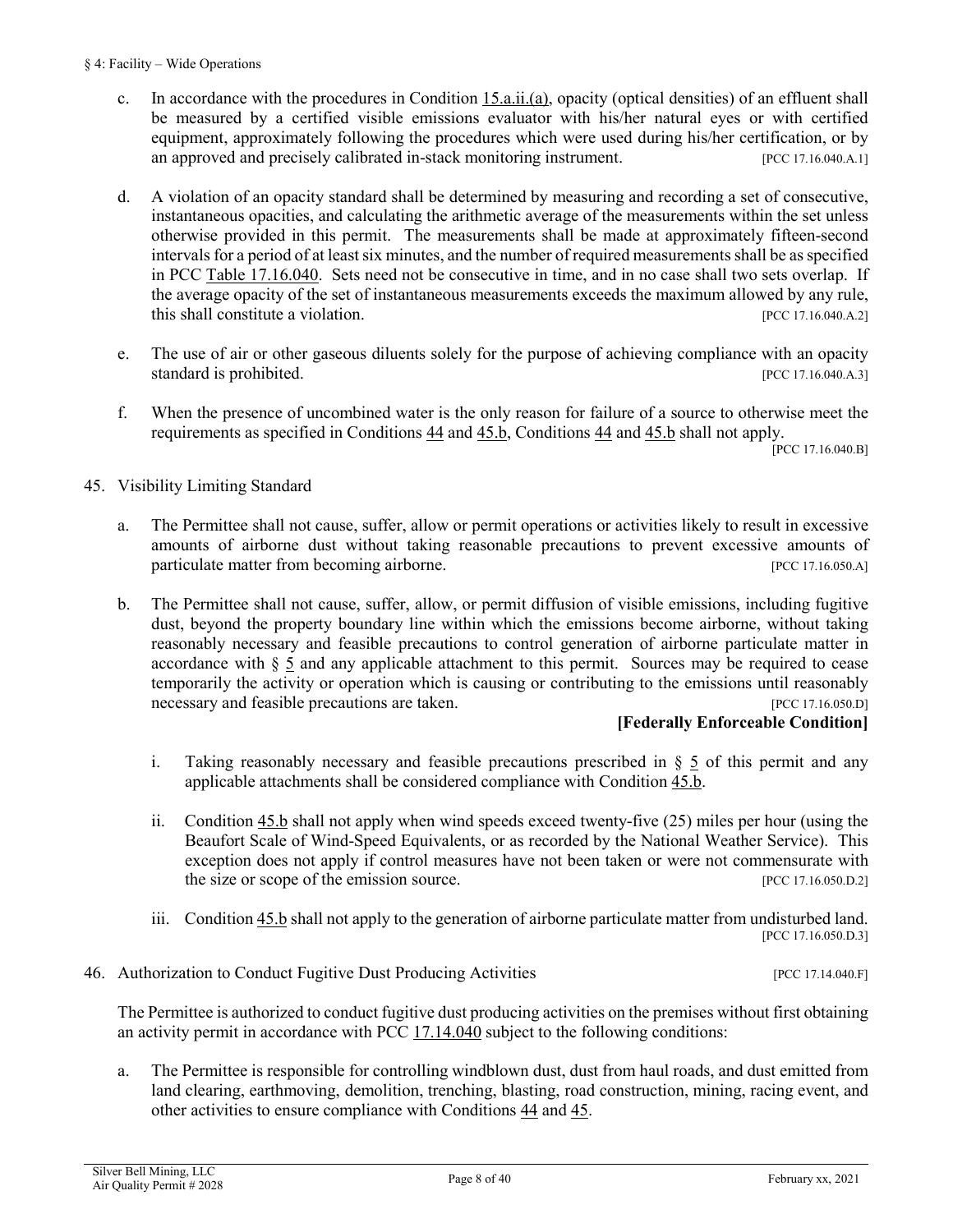- i. Until the area becomes permanently stabilized by paving, landscaping, or otherwise, dust emissions shall be controlled by applying adequate amounts of water, chemical stabilizer, or other effective dust suppressant.
- ii. The Permittee shall not leave land in such a state that fugitive dust emissions (including windblown dust or dust caused by vehicular traffic on the area) would violate [Conditions 44](#page-6-1) or [45.](#page-7-0)
- b. This authorization shall not relieve the Permittee, or its subcontractors, from compliance with all local, county, state, and federal laws, statutes, and codes or from obtaining permits for other operations or activities when required.

### **Compliance Determination** [\[PCC 17.13.020.A.3, 4, & 5\]](https://tinyurl.com/y2whqkle)

- 
- <span id="page-8-1"></span><span id="page-8-0"></span>47. All records required by, or generated to verify compliance with this Section shall be maintained in accordance with [Condition 12](#page-27-1) and shall include the following: [\[PCC 17.13.020.A.4\]](https://tinyurl.com/y2whqkle)
	- a. Unless otherwise indicated in this permit, the Permittee shall monitor each month the parameters identified as operating limitations in the [equipment list](#page-19-0) for each source so indicated. The Permittee shall keep monthly and 12-consecutive month records of applicable operating limitations per [Condition](#page-5-1) 40.
	- b. If at any time, or while conducting an opacity check required by this permit, the Permittee sees any plume or effluent from an emission source at the facility, that on an instantaneous basis, appears to exceed the opacity limit, or if visible emissions including fugitive dust, diffuse beyond the property boundary line, the Permittee shall investigate the source of the emissions and, if required, take corrective action. If the plume persists, or the equipment, activity, operation, or conditions causing or contributing to the emissions cannot be corrected or halted, when practicable, the Permittee shall make a visual determination of the opacity in accordance with [Condition 44](#page-6-1) and maintain a record of the results. If the VE determination exceeds the applicable opacity limit, or if visible emissions, including fugitive dust, diffuse beyond the property boundary line, the Permittee shall report this as an excess emission in accordance with [Condition](#page-26-0) 11. **[PC[C 17.16.040](https://tinyurl.com/y253pgyg) & PC[C 17.16.50.B\]](https://tinyurl.com/y249bvpz)**
	- d. The Permittee shall keep and maintain records of any VE determinations made pursuant to [Conditions](#page-28-1) 15.a.ii.(a) and [47.b.](#page-8-0)
	- e. The Permittee shall document and keep records of all opacity checks required by this permit or attachment, or when requested by the [Control Officer,](#page-31-1) including any investigation or corrective action taken to comply with the opacity and visibility standards pursuant t[o Conditions 44,](#page-6-1) [45,](#page-7-0) and [46.](#page-7-2)
	- f. When requested by the [Control Officer](#page-31-1) or required by this permit or attachment, the Permittee shall keep records pursuant to [Condition 45.b](#page-7-1) of the necessary and reasonable precautions taken to control fugitive dust from operations at the facility.
	- g. The Permittee shall keep copies of any required activity permits per [Condition 19](#page-30-1) obtained by the Permittee or subcontractors and associated records.
- 48. Additional Monitoring, Recordkeeping & Reporting Requirements [\[PCC 17.24.020,](https://tinyurl.com/y62zwv83) [17.24.050\]](https://tinyurl.com/y5tpwy9v)
	- a. See Attachment  $\frac{4}{3}$  for a summary of the monitoring. Recordkeeping, and reporting requirements. See Attachment 5 of the TSD for any sample forms or checklists that may be used to comply with the permit.
	- b. Except as provided in Conditions  $\overline{2}$ ,  $\overline{9}$ ,  $\overline{11}$ ,  $\overline{12}$ ,  $\overline{14}$ ,  $\overline{15}$ .  $\&$  h,  $\overline{19}$ , and  $\overline{47}$  or otherwise in this permit, additional monitoring for compliance with this Section  $(\S 4)$  $(\S 4)$  shall not be necessary.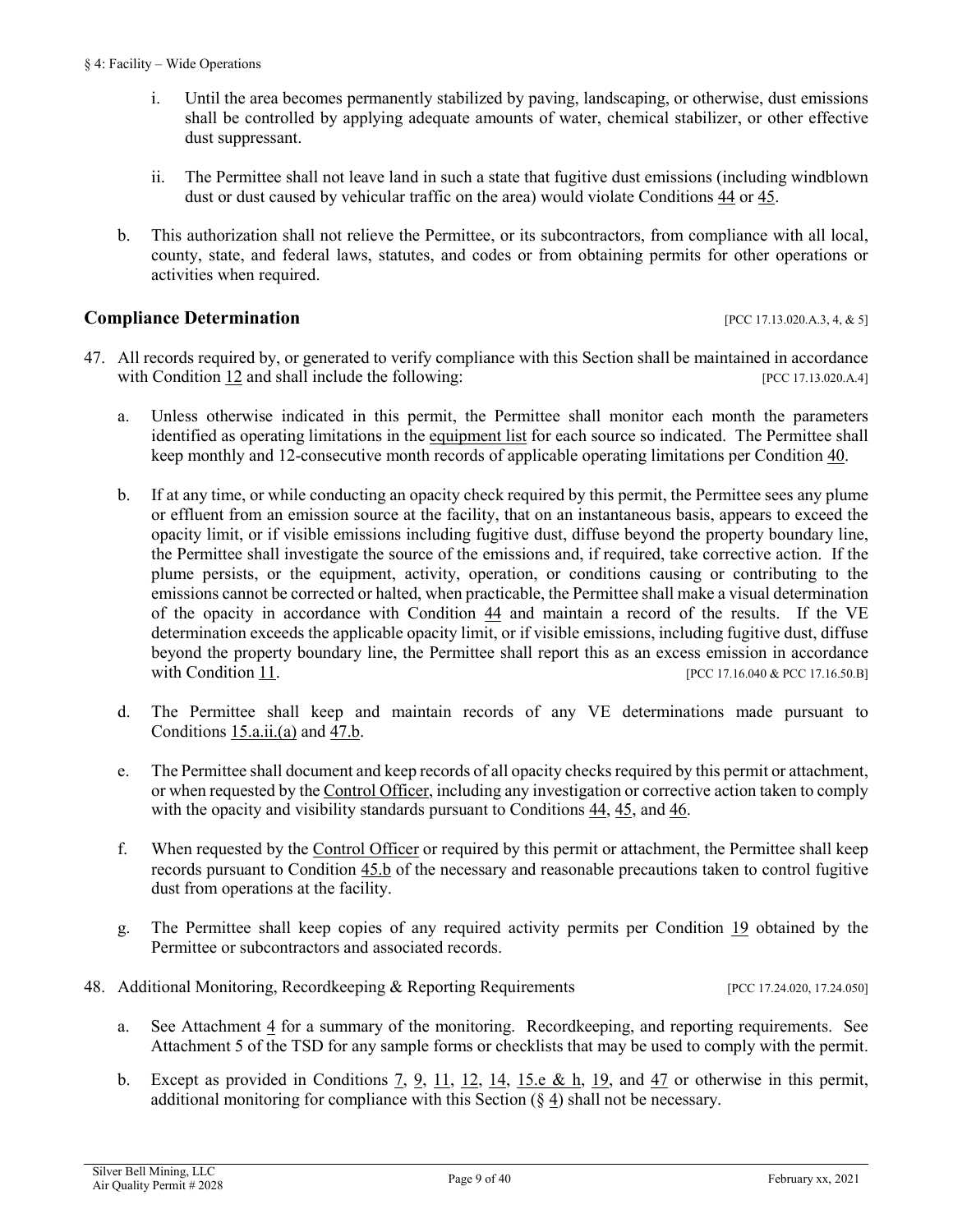- c. The [Control Officer](#page-31-1) may request that the Permittee conduct additional monitoring if the [Control](#page-31-1) Officer has reasonable cause to believe the Permittee may be in violation of the standards in this Section [\(§](#page-5-0) 4).
- <span id="page-9-0"></span>d. The Permittee shall submit to the Control Officer the following Facility-Wide reports:
	- i. The Permittee shall submit a copy of facility changes pursuant to [Condition 9.b.v](#page-26-1) including, if applicable a statement of effectiveness pursuant to [Condition 53.a](#page-11-1) within 30 days of the anniversary of the permit issue date at the address in [Condition](#page-27-0) 11.
		- (a) See the following Conditions which may require facility changes or revisions or which may not have otherwise triggered applicability[: Conditions](#page-12-0) 62.b, [63.a, 63.e, 63.g.ii,](#page-13-0) 64.a, and 64.d
	- ii. Report to the [Control Officer](#page-31-1) any excess emissions subject to this permit per [Condition 11.](#page-26-0)
	- iii. If applicable, the Permittee shall submit a report and copy of the annual review of the effectiveness of control measures to control fugitive dust emissions from facility operations pursuant to [Condition](#page-11-1)  [53.a](#page-11-1)
- 49. [Reserved]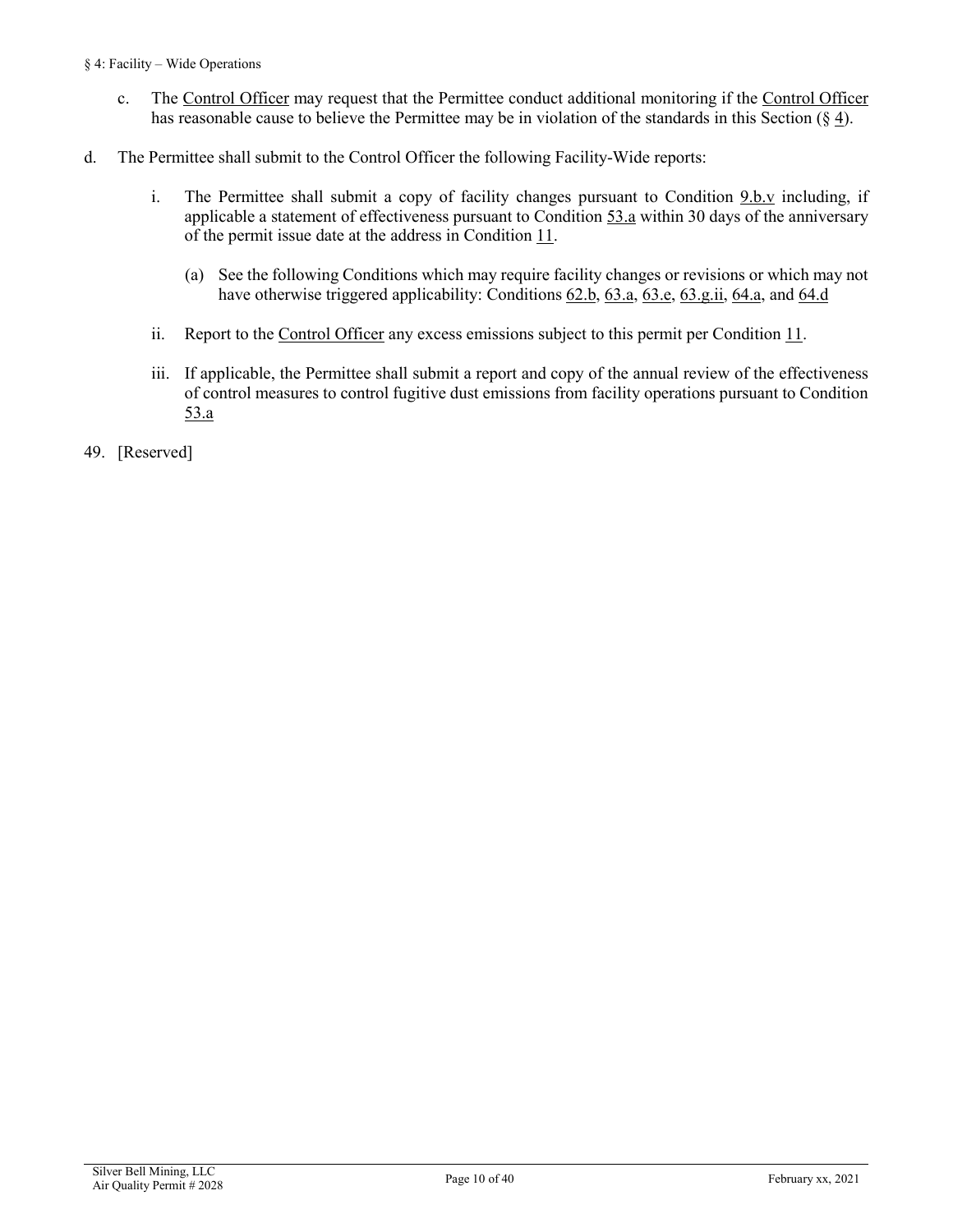## <span id="page-10-0"></span>**§ 5: Emissions from New and Existing Nonpoint Sources**

The following provisions apply to existing and new nonpoint sources at the facility and all fugitive dust producing activities. See Attachment 2 of technical support document (TSD) for specific applicability and insignificant activities.` [\[PCC 17.16.055; 17.16.070 –](https://tinyurl.com/y4z9ams9) 120]

#### **Emission Limitations and Standards Emission Limitations and Standards Executive Limitations and Standards**

<span id="page-10-4"></span><span id="page-10-1"></span>50. Fugitive Dust Controls

The Permittee shall comply with the nonpoint emission standards i[n Article III](https://tinyurl.com/y4z9ams9) of Title 17 of the PCC as listed below:

- a. PCC [17.16.070](https://tinyurl.com/yx9j7qqd) Motor Vehicle Standards **[\[Federally Enforceable Conditions\]](#page-34-1)**
- b. PCC [17.16.080](https://tinyurl.com/yxg2hspc) Vacant Lots and Open Spaces **[\[Federally Enforceable Conditions\]](#page-34-1)**
- c. PCC [17.16.090](https://tinyurl.com/y3qac9au) Roads and Streets **[\[Federally Enforceable Conditions\]](#page-34-1)**
- d. PCC [17.16.100](https://tinyurl.com/y4fz85g2) Particulate Materials **[\[Federally Enforceable Conditions\]](#page-34-1)**
- e. PCC [17.16.110](https://tinyurl.com/y4e6jm2y) Storage Piles

#### **Compliance Determination** [\[PCC 17.13.020.A.3, 4, & 5\]](https://tinyurl.com/y2whqkle)

- <span id="page-10-2"></span>51. The Permittee shall conduct VE checks and monitor facility operations as provided in Condition [47.b](#page-8-0) for compliance with the standards in Condition [50](#page-10-1) at least monthly while operating. If necessary, the frequency of VE checks shall be adjusted based on the fugitive dust generating operation or activity, the existing forecasted meteorological conditions, and the surface characteristics of areas susceptible to entrainment of particulate matter in the ambient air. If excess emissions of fugitive dust are present or foreseeable, or there is a lack of controls being employed, the Permittee shall increase the frequency of VE checks and dust control measures commensurate with the size and scope of the source to assure and demonstrate compliance. The results of the VE checks and any investigations or corrective actions shall be used to determine if there is a need for additional control measures.
- <span id="page-10-5"></span><span id="page-10-3"></span>52. All records required by, or generated to verify compliance with this Section [\(§](#page-10-0) 5) shall be recorded and maintained in accordance with [Condition 12.](#page-27-1) The following shall be maintained for review by the Control Officer: [\[PCC 17.13.020.A.4\]](https://tinyurl.com/ychblmx5)
	- a. Monthly VE checks and corrective actions taken to comply with [Conditions](#page-10-1) 50 and [51,](#page-10-2) or as otherwise required by the Control Officer.
	- b. Dates on which fresh vegetation was introduced within the property.
	- c. Dates on which clearing, leveling, or earthmoving take place and the type of control measures employed.
	- d. Dates on which overburden is transported and the control measures employed.
	- e. Records of annual reviews prescribed in [Condition 53,](#page-10-3) including any reports or correspondence with the [Control Officer,](#page-31-1) or [Director](#page-31-4) regarding the need for additional reasonably necessary and feasible precautions to control fugitive dust emissions.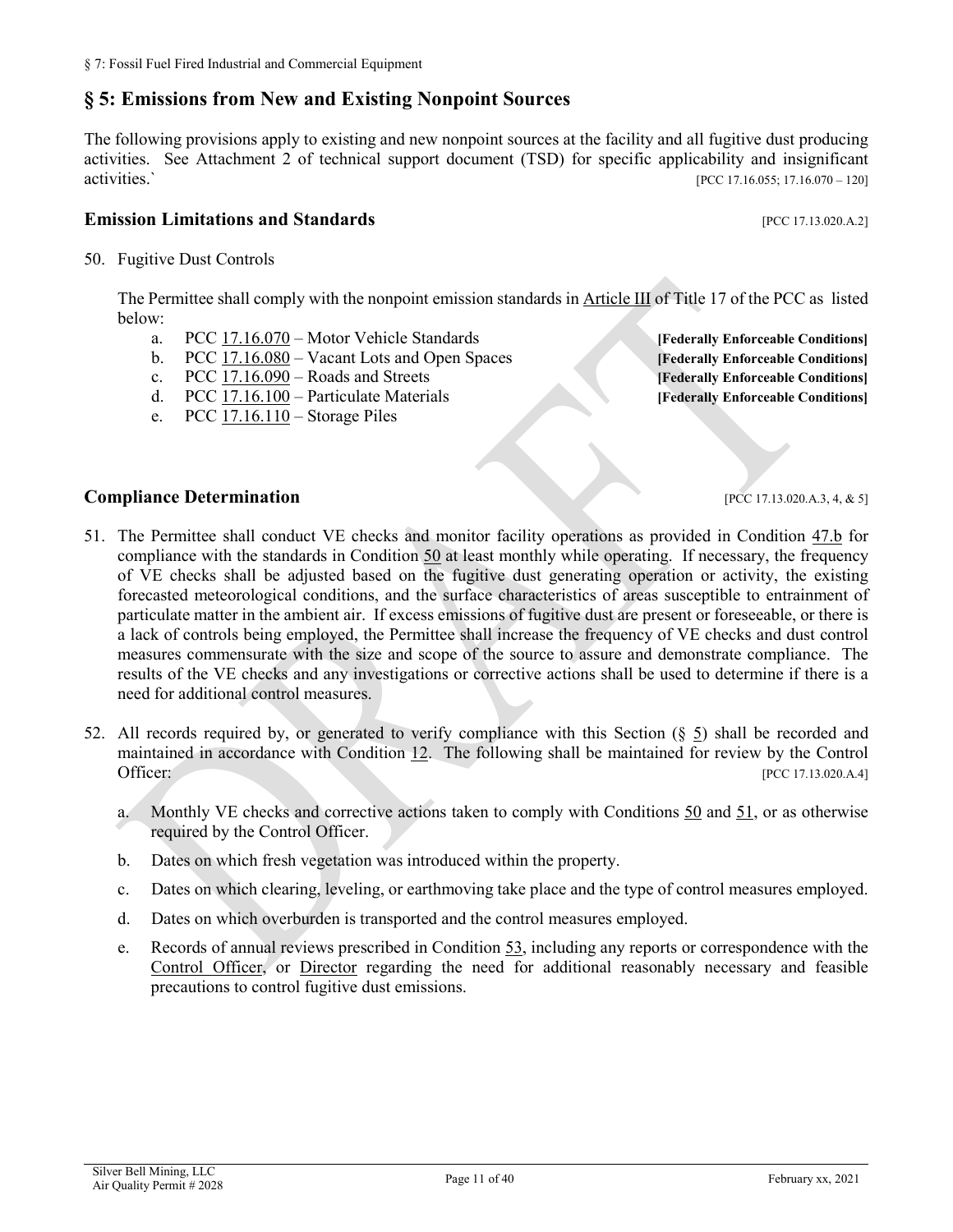- § 7: Fossil Fuel Fired Industrial and Commercial Equipment
- <span id="page-11-1"></span>53. The Permittee shall conduct an annual review of the effectiveness of control measures to control fugitive dust emissions from facility operations. The annual review shall take into account past unresolved compliance issues, including validated complaints reported to the Control Officer. Pursuant to [Condition 14.c,](#page-28-2) the Permittee or [Control Officer](#page-31-1) may propose additional monitoring and control measures without a reopening of the permit. [\[PCC 17.13.020.A.5\]](https://tinyurl.com/y2whqkle)
	- a. If the review shows ineffectiveness, the Permittee shall send a report, including the review, to the Control Officer within 30 days after the anniversary of the permit issue date along with a copy of the submittal of facility changes required by [Condition 9.b.v;](#page-26-1) otherwise the submittal shall state that the annual review showed effectiveness in controlling fugitive dust emissions. [\[PCC 17.13.020.A.5\]](https://tinyurl.com/y2whqkle)
	- b. The Permittee shall include in the report submitted to the Control Officer any proposed alternate or improved methods or techniques for reducing emissions (or additional reasonably necessary and feasible precautions and/or monitoring measures) in order to minimize or prevent further deficiencies.
	- c. The Control Officer may request or prescribe additional reasonably necessary or feasible precautions or monitoring measures should the Control Officer determine ineffectiveness in controlling fugitive dust emissions through a compliance action, or if the Control Officer otherwise has reason to believe the facility is contributing to a violation of this Section or [Condition 5.](#page-24-3)

<span id="page-11-0"></span>54-59. [Reserved]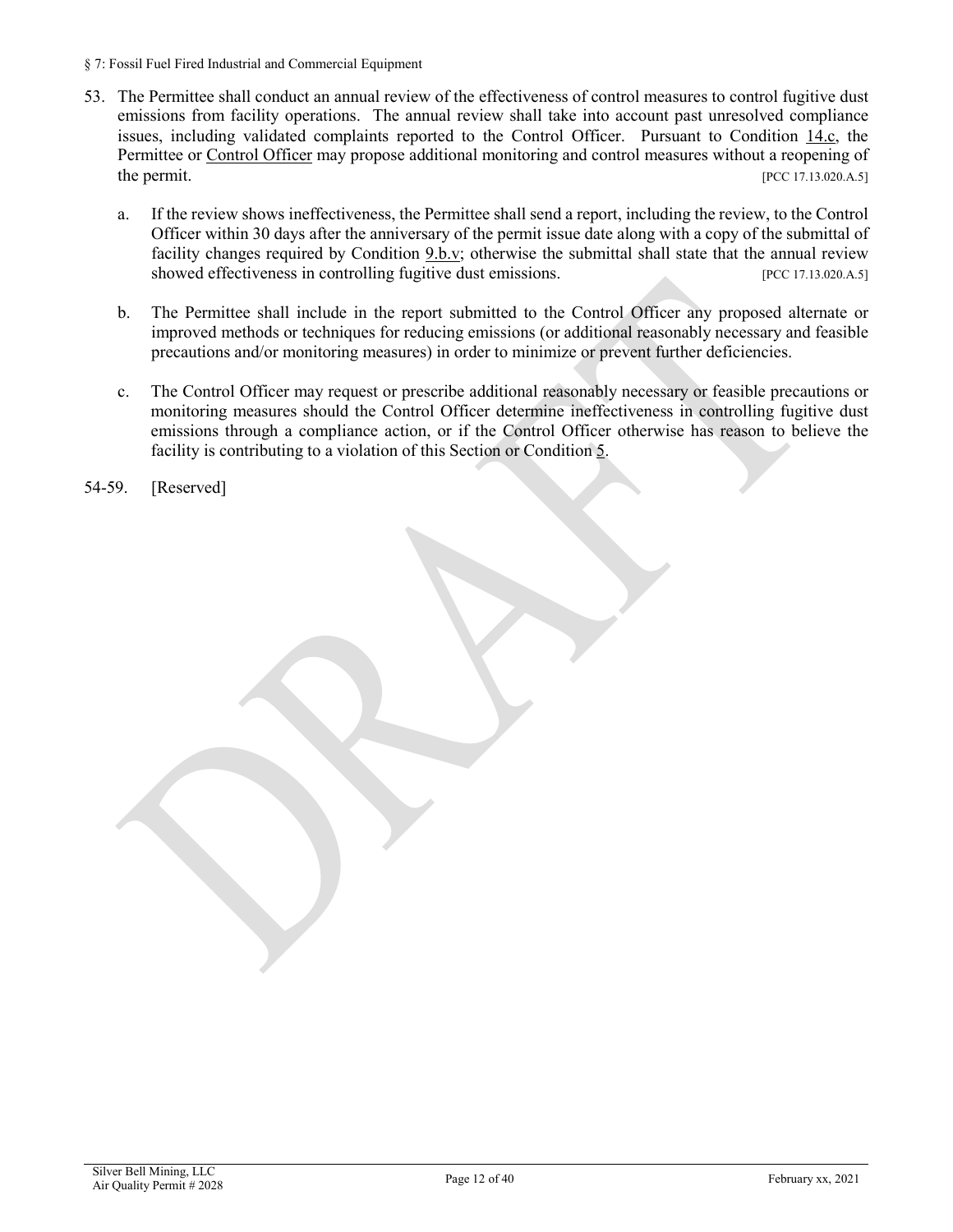## **§ 6: Mining Operations**

The provisions of this Section apply to the following activities and operations at the facility as listed i[n Attachment](#page-19-1) 2 and [Tables 1-3](#page-19-2) of this permit. See Attachment 2 of technical support document (TSD) for specific applicability and insignificant activities. [\[PCC 17.16.100.D,](https://tinyurl.com/y4fz85g2) [PCC 17.16.360.F,](https://tinyurl.com/y5bl3bsl) [PCC 17.16.400.C,](https://tinyurl.com/y6h3jngg) [PCC 17.16.430.F,](https://tinyurl.com/y46adwnc) [PCC 17.16.450,](https://tinyurl.com/y3upeeht) [& PCC 17.16.470\]](https://tinyurl.com/y272vxh9)

#### **Emission Limitations and Standards** [\[PCC 17.13.020.A.2\]](https://tinyurl.com/y2whqkle)

60. Electro-Winning Tank House Operations **[\[Material Permit Conditions\]](#page-35-1)**

- a. Cell Operations: The Permittee shall use and maintain poly-balls, foam, surfactants, or other similar measures of its choosing to control and reduce emissions of sulfuric acid mist generated in the electrowinning cells. **Example 2018 Example 2018 Example 2018 EXAMPLE 2018 EXAMPLE 2018 EXAMPLE 2018 EXAMPLE 2018**
- b. Cathode Striping Machine: The Permittee shall use, operate, and maintain a demister located above the washing area for the cathode stripping machine to control mist and particulates, when the stripping machine is in use. [\[PCC 17.16.430.F\]](https://tinyurl.com/y46adwnc)
- c. Stainless Steel Sheet Buffing Operations: The Permittee shall install, operate, and maintain a dust collector to control and reduce metal HAP emissions from the stainless steel sheet buffing operations building in accordance with the manufacturer's recommendations. [\[PCC 17.16.430.F\]](https://tinyurl.com/y46adwnc)
- 61. Petroleum Liquid or VOL Storage Tanks **[[Federally Enforceable](#page-34-1) an[d Material Permit Condition](#page-35-1)s]**
	- a. No tank with a capacity equal to or greater than  $151 \text{ m}^3$  (39,888 Gallons) shall contain a [petroleum liquid](#page-35-2) or [volatile organic liquid](#page-36-2) with a maximum true vapor pressure of 3.5 kilopascals (kPa) or greater.

[\[40 CFR 110b\(b\)\]\[PCC 17.13.020.B\]](https://tinyurl.com/40-CFR-60-Subpart-Kb)

- b. No tank with a capacity equal to or greater than 75 m<sup>3</sup> (19,812 gallons) and less than 151 m<sup>3</sup> (39,888) gallons) shall contain a volatile organic liquid with a maximum true vapor pressure of 15.0 kPa or greater. [\[40 CFR 110b\(b\)\]\[PCC 17.13.020.B\]](https://tinyurl.com/40-CFR-60-Subpart-Kb)
- <span id="page-12-1"></span>62. Portable Sources
	- a. Disposition of Portable[/Mobile/](#page-35-0)Transportable Non-Road Engines

<span id="page-12-0"></span>Portable sources that are [not required to obtain a permit](https://tinyurl.com/yat2yhct) pursuant to Title 17 of the PCC, including transportable internal combustion engine driven or fuel burning equipment, that have a cumulative potential to emit (PTE) in excess of the levels deemed by the Control Officer to be insignificant activities due to their size or production rate, may be required to demonstrate when the portable source was moved or relocated on the property to establish that the source is not subject to regulation as a stationary source. For the purpose of this provision, portable sources that can be moved by hand or have a combined potential to emit, without controls, less than 10% of the major source threshold (or 10 tons/year) shall be deemed<br>to be insignificant activities. [PCC 17.04.340.A.(114.j & 129), PCC 17.11.090.B.3.a, & PCC 17.13.110.C.21 [\[PCC 17.04.340.A.\(114.j & 129\),](https://tinyurl.com/y9gh9owd) [PCC 17.11.090.B.3.a,](https://tinyurl.com/yat2yhct) [& PCC 17.13.110.C.2\]](https://tinyurl.com/y5p6yuan)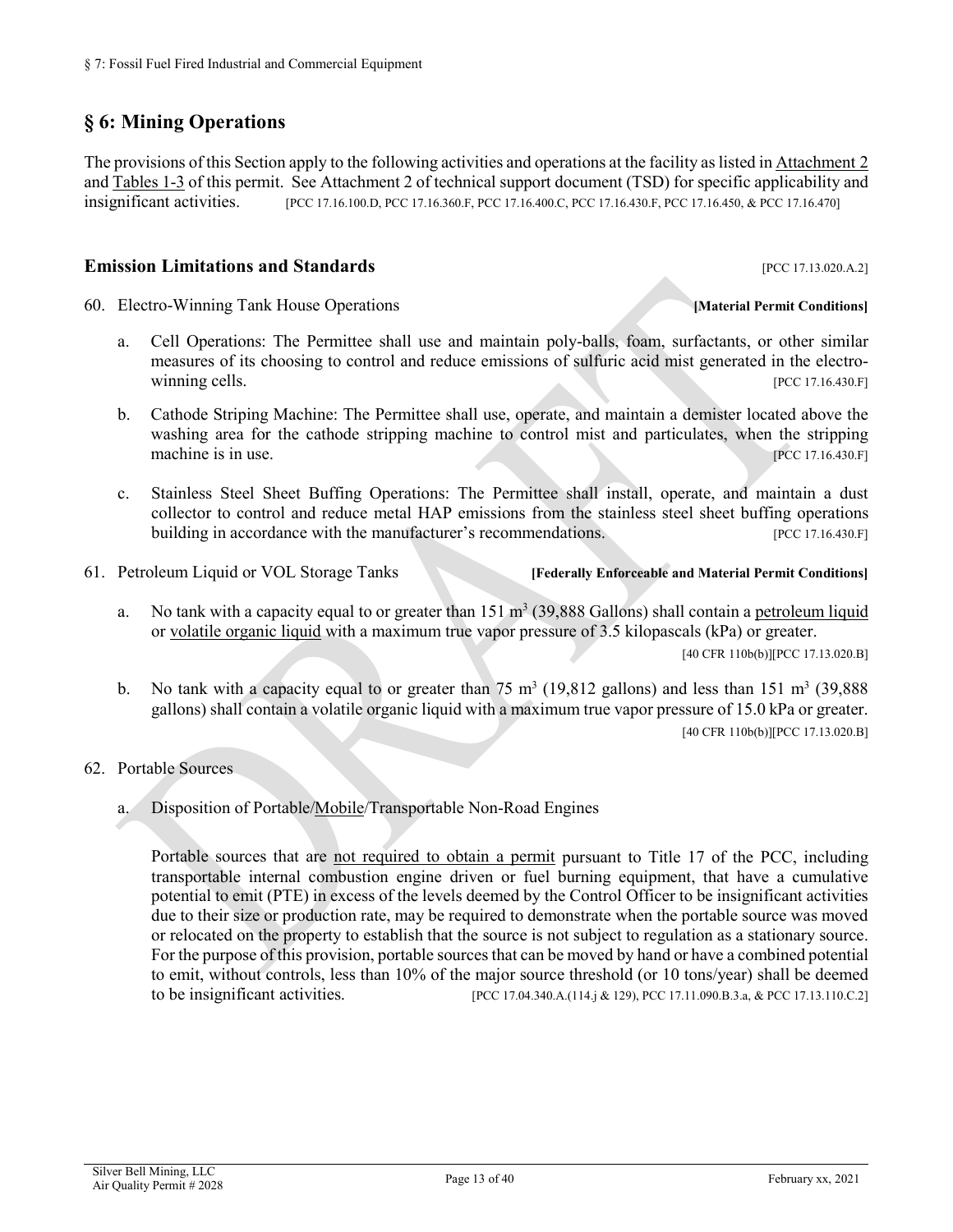#### b. Co-location

- i. The Permittee shall not allow the combined potential to emit (PTE) of the sources covered by this permit and co-located portable sources subject to [Condition 62.b.ii,](#page-13-1) as stated below, to exceed the major source threshold, without first applying for a permit revision pursuant to [Condition 14.a.iii.](#page-28-3) [PCC [17.13.140.A.7\]](https://tinyurl.com/y3ttw8kb)
- <span id="page-13-1"></span>ii. The Permittee shall consider the emission rate of relocated portable sources that [require a permit,](https://tinyurl.com/yat2yhct) pursuant to Title 17 of the PCC, in the emission limitations established by this permit, if the portable source is located on site for more than 6 months and meets either of the following conditions:

[\[PCC 17.04.340.A \(41\),](https://tinyurl.com/y9gh9owd) [PCC 17.11.100,](https://tinyurl.com/yyk7lqbe) PCC 17.11.110.C & E]

- (a) The portable source is considered a pollutant emitting activity belonging to the same industrial grouping as the Permittee's, is located on one or more contiguous or adjacent properties, and is under the control of the same person, or under the common control of the same person. For the purpose of this provision, pollutant-emitting activities shall be considered as part of the same industrial grouping if they belong to the same major group which has the same two-digit code, as described in the Standard Industrial Classification (SIC) Manual, 1972, as amended by the 1987 supplement; or
- (b) The portable source is located on one or more contiguous or adjacent properties and, while classified under a different two digit SIC code, may be considered an aggregated support facility under the common control of the Permittee.
- <span id="page-13-2"></span><span id="page-13-0"></span>c. Opacity Limits (Portable[/Mobile\)](#page-35-0)
	- i. The Permittee shall not cause or permit the opacity of portable sources to exceed the facility-wide opacity limit in [Condition 44.b,](#page-6-2) except as provided below.
	- ii. Off-Road Machinery: The Permittee shall not cause, allow, or permit to be emitted into the atmosphere from any off-road machinery, smoke for any period greater than ten consecutive seconds, the opacity of which exceeds 40%. Visible emissions when starting cold equipment shall be exempt from this requirement for the first ten minutes. Off-road machinery shall include trucks, graders, scrapers, rollers, and other construction and mining machinery not normally driven on a completed public roadway. [\[PCC 17.16.450\]](https://tinyurl.com/y3upeeht)
	- iii. Roadway and Site Cleaning Machinery: The Permittee shall not cause, allow or permit to be emitted into the atmosphere from any roadway and site cleaning machinery smoke or dust for any period greater than ten consecutive seconds, the opacity of which exceeds 40%. Visible emissions when starting cold equipment shall be exempt from this requirement for the first ten minutes. In addition, the Permittee shall not cause, allow or permit the cleaning of any site, roadway, or alley without taking reasonable precautions to prevent particulate matter from becoming airborne. Reasonable precautions may include applying dust suppressants. Earth or other material shall be removed from paved streets onto which earth or other material has been transported by trucking or earth moving equipment, erosion by water or by other means. [\[PCC 17.16.470\]](https://tinyurl.com/y272vxh9)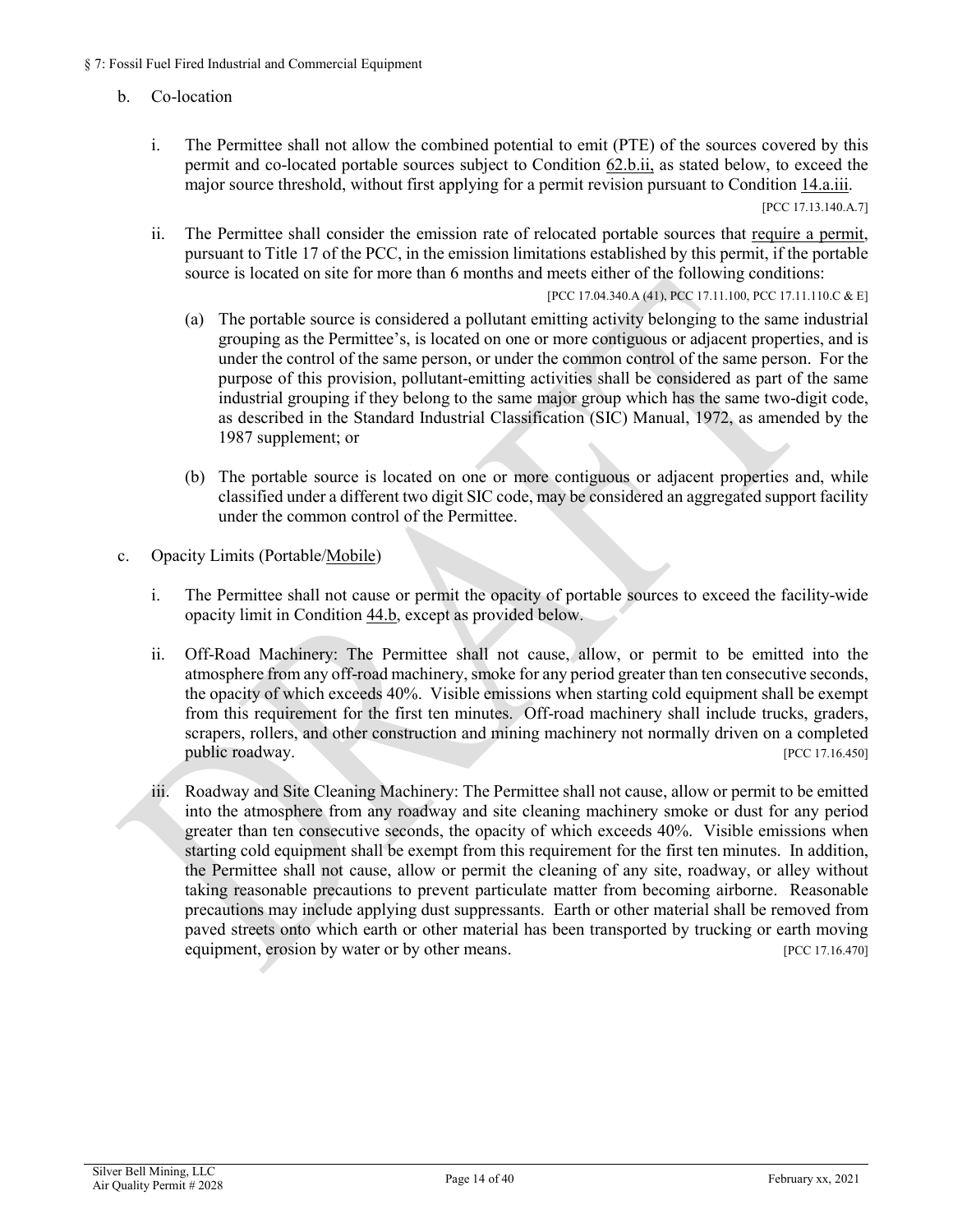### <span id="page-14-2"></span><span id="page-14-1"></span>**Compliance Determination** *Compliance* **Determination**

- <span id="page-14-5"></span>63. All records required by, or generated to monitor compliance with this Section [\(§ 6\)](#page-11-0) shall be recorded and maintained in accordance with [Condition 12.](#page-27-1) The following documentation shall be kept in a complete and consistent manner and the Permittee shall make them available for review without delay during normal business hours. [\[PCC 17.13.020.A.4\]](https://tinyurl.com/ychblmx5)
	- a. Records of the daily process rates and hours of operations of the mine, materials handling facilities, and loaders in accordance with [PCC 17.16.360.F.](https://tinyurl.com/y5bl3bsl) The Permittee shall notify the Control Officer pursuant to [Condition 14.b.ii](#page-28-4) should the permittee proceed with a facility expansion and operate under the Alternate Operating Scenario (AOS).
	- b. Tank-house APC

<span id="page-14-6"></span><span id="page-14-3"></span>Records demonstrating the use, operation, and maintenance of the controls employed for the following. When available, the APC shall be operated according to the manufacturer's specifications:

- <span id="page-14-4"></span>i. The electro-winning tank cells to control the generation of acid mist emissions.
- ii. The cathode stripping machine to control acid mist and particulates.
- ii. The stainless steel sheet buffing dust collector.
- <span id="page-14-7"></span>c. Records for each [petroleum](#page-35-2) or [volatile organic liquid](#page-36-2) storage tank with a capacity greater than 19,812 gallons showing the following:
	- i. The dimensions of each tank and analysis of the capacity, as applicable;
	- ii. The contents and manufacturer's Safety Data Sheets (SDS) for each product;
	- iii. If the tank contains a volatile organic liquid, the maximum true vapor pressure of those contents.
- <span id="page-14-8"></span>d. Portable[/Mobile](#page-35-0) Sources
	- i. As needed,
		- (a) Records of the materials used as fuel for any portable sources on site that are not fueled by natural gas or propane;
		- (b) Non-road engine relocation logs to demonstrate that portable sources not required to obtain a permit, as provided i[n Condition 62.a,](#page-12-1) are not subject to regulation as a stationary source.
		- (c) Records demonstrating that the combined emission rate of the facility and any co-located portable sources that require a permit, as provided in [Condition 62.b,](#page-12-0) do not exceed the major source threshold.
	- ii. Records of emission related maintenance activities and/or corrective actions taken to correct any observed deficiencies of the portable/mobile source opacity requirements in [Condition 62.c.](#page-13-2)
- <span id="page-14-0"></span>64-69. [Reserved]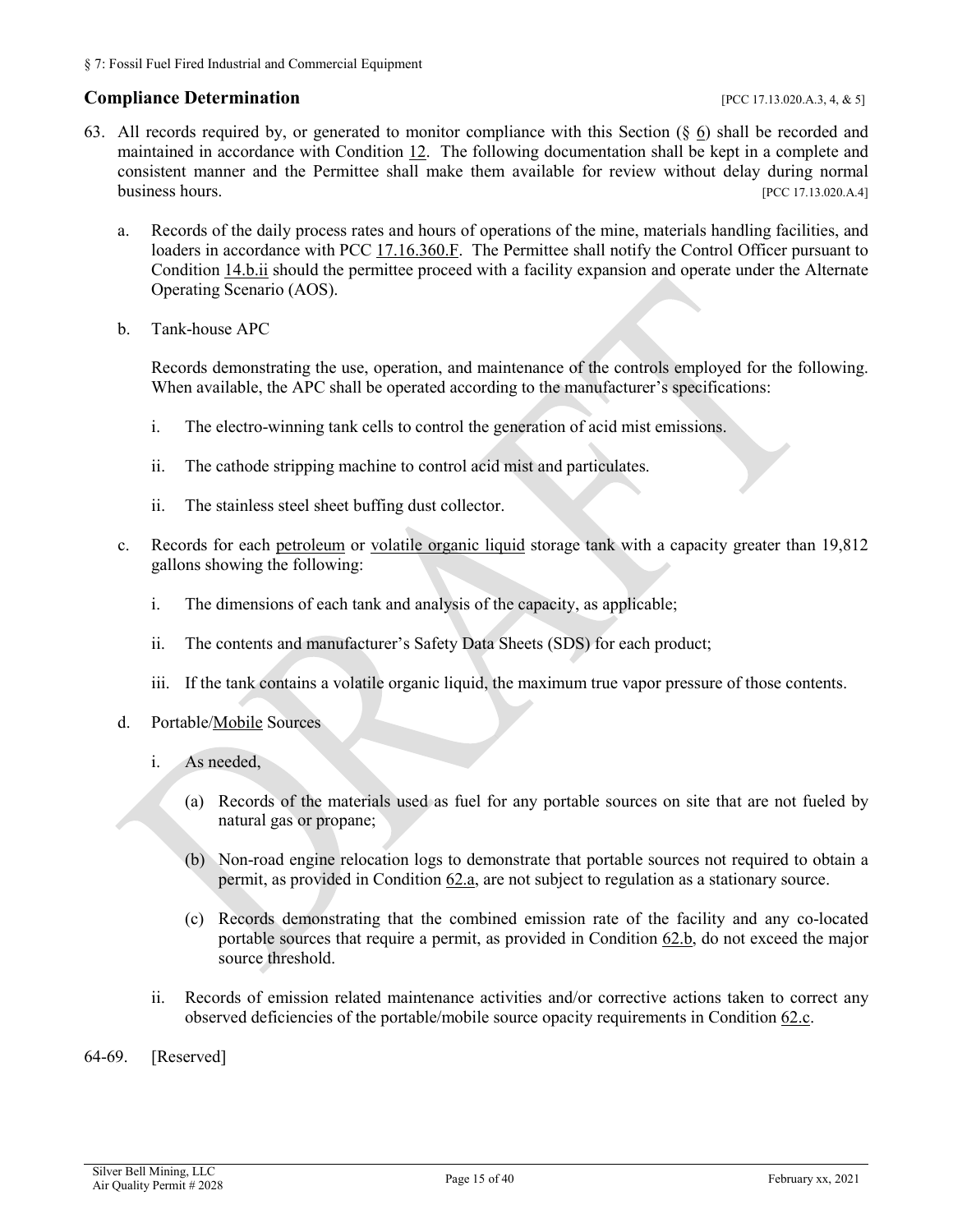## **§ 7: Ancillary Equipment and Operations**

Ancillary Equipment listed in Item 6 of the equipment list are covered under the PDEQ general permit (GP) 6205 for Fuel Burning Equipment. The Permittee shall comply with applicable GP sections and ATO attachments as provided in [Attachment 5](#page-39-0) of this permit. [PCC 17.13.020.A.2, PCC 17.13 Article I]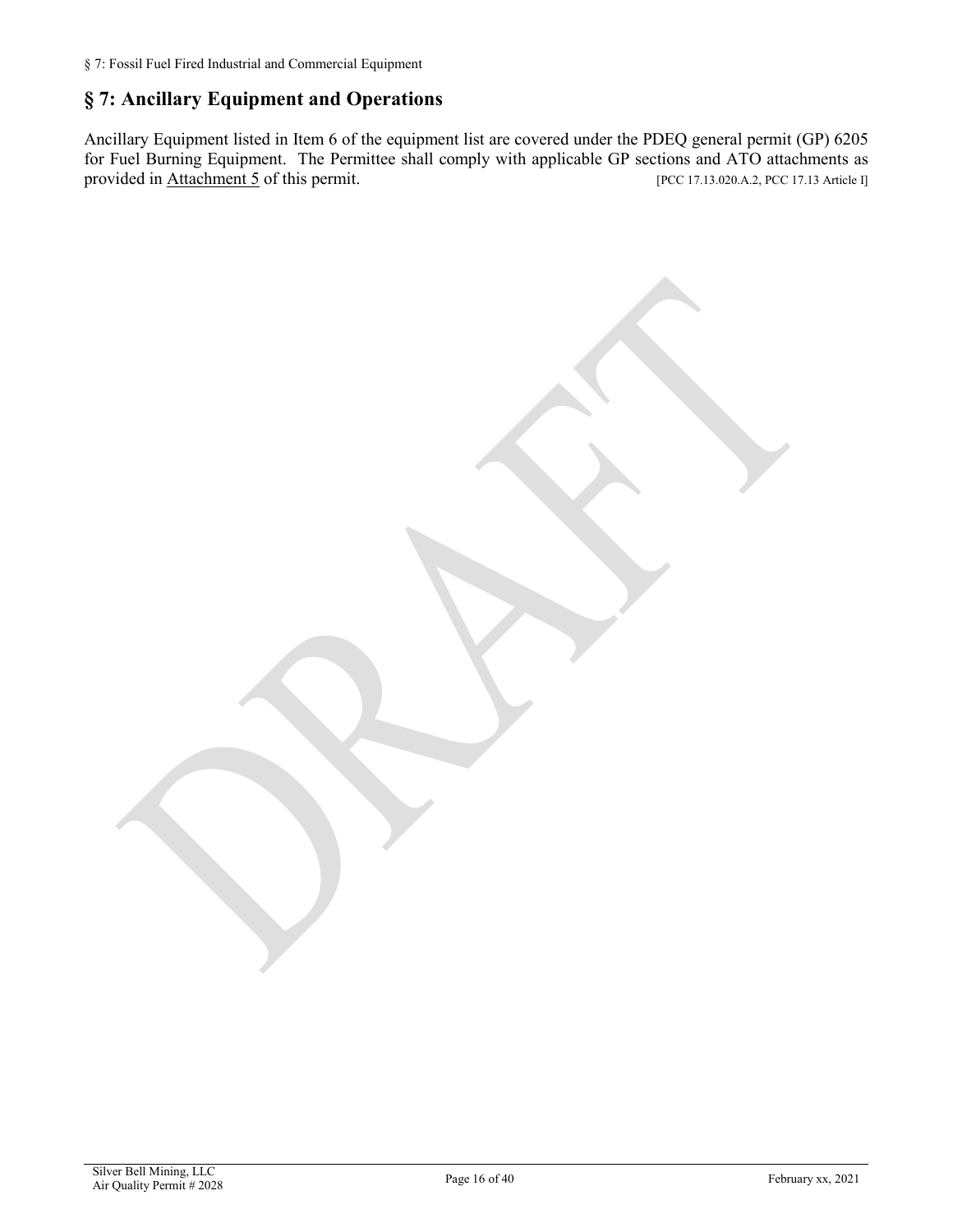## **ATTACHMENT 1: APPLICABLE REGULATIONS**

#### <span id="page-16-0"></span>**40 CFR, Part 60 Standards of Performance for New Stationary Sources (PCC [17.16.490](https://tinyurl.com/y589oj9q).A)**

| Subpart A General Provisions.                                                     |
|-----------------------------------------------------------------------------------|
| Appendix A Test Methods.                                                          |
| Subpart IIII Standards of Performance for Stationary Compression Ignition Engines |

#### **40 CFR, Part 63, National Emissions Standards for Hazardous Air Pollutants [\(PCC 17.16.530.B\)](https://tinyurl.com/y6a8c35o)**

| Subpart A    | General Provisions.                                                                |
|--------------|------------------------------------------------------------------------------------|
|              | Subpart CCCCCC Source Category: Gasoline Dispensing Facilities (See Attachment 5). |
| Subpart ZZZZ | NESHAP for Stationary Reciprocating Internal Combustion Engines                    |

#### **Pima County Code Title 17, Chapter 17.11 – [General Provisions for Permits](https://tinyurl.com/ybffu656)**

| <b>General Provisions</b>                                        |
|------------------------------------------------------------------|
| Statutory Authority.                                             |
| Planning, Constructing, or Operating Without a Permit.           |
| <b>General Provisions for Stationary Source Permits</b>          |
| Permit Display or Posting.                                       |
| Public records – Confidentiality.                                |
| Applicability – Classes of permits.                              |
| Permits for State Delegated Emission Sources.                    |
| Portable Sources.                                                |
| Material permit condition.                                       |
| Stack height limitation.                                         |
| Test methods and procedures.                                     |
| Permits containing synthetic emission limitations and standards. |
| Performance tests.                                               |
|                                                                  |

#### **Pima County Code Title 17, Chapter 17.13 – [Permits and Permit Revisions for Class II and III Permits](https://tinyurl.com/y552e4hl)**

|           | <b>Article I – General Provisions</b> |
|-----------|---------------------------------------|
| 17.13.010 | Application processing procedures.    |
| 17.13.020 | Permit contents.                      |
|           |                                       |

### **[Article II](https://tinyurl.com/yyfeehcr) – Permit Revisions, Renewals and Transfers for Class II and III Permits**

- [17.13.100](https://tinyurl.com/y5ug46gn) Facility changes that require a permit revision.
- [17.13.110](https://tinyurl.com/y5p6yuan) Procedures for certain changes that do not require a permit revision.
- [17.13.120](https://tinyurl.com/y2r9tfg2) Administrative amendments for Class II and Class III permits.
- [17.13.130](https://tinyurl.com/y39z74p2) Minor revisions.
- [17.13.140](https://tinyurl.com/y3ttw8kb) Significant revisions.
- [17.13.150](https://tinyurl.com/y2c32y2e) Reopening, revocation, or termination.

#### **Article III – Emissions for Class II and Class III Sources**

- [17.13.180](https://tinyurl.com/y2zf94nt) Annual Emissions inventory questionnaire.
- [17.13.190](https://tinyurl.com/y39rx3ce) Excess emissions reporting requirements.

#### **[Article](https://tinyurl.com/y3pq36lg) IV - Public Participation for Class II and III permits**

(inclusive)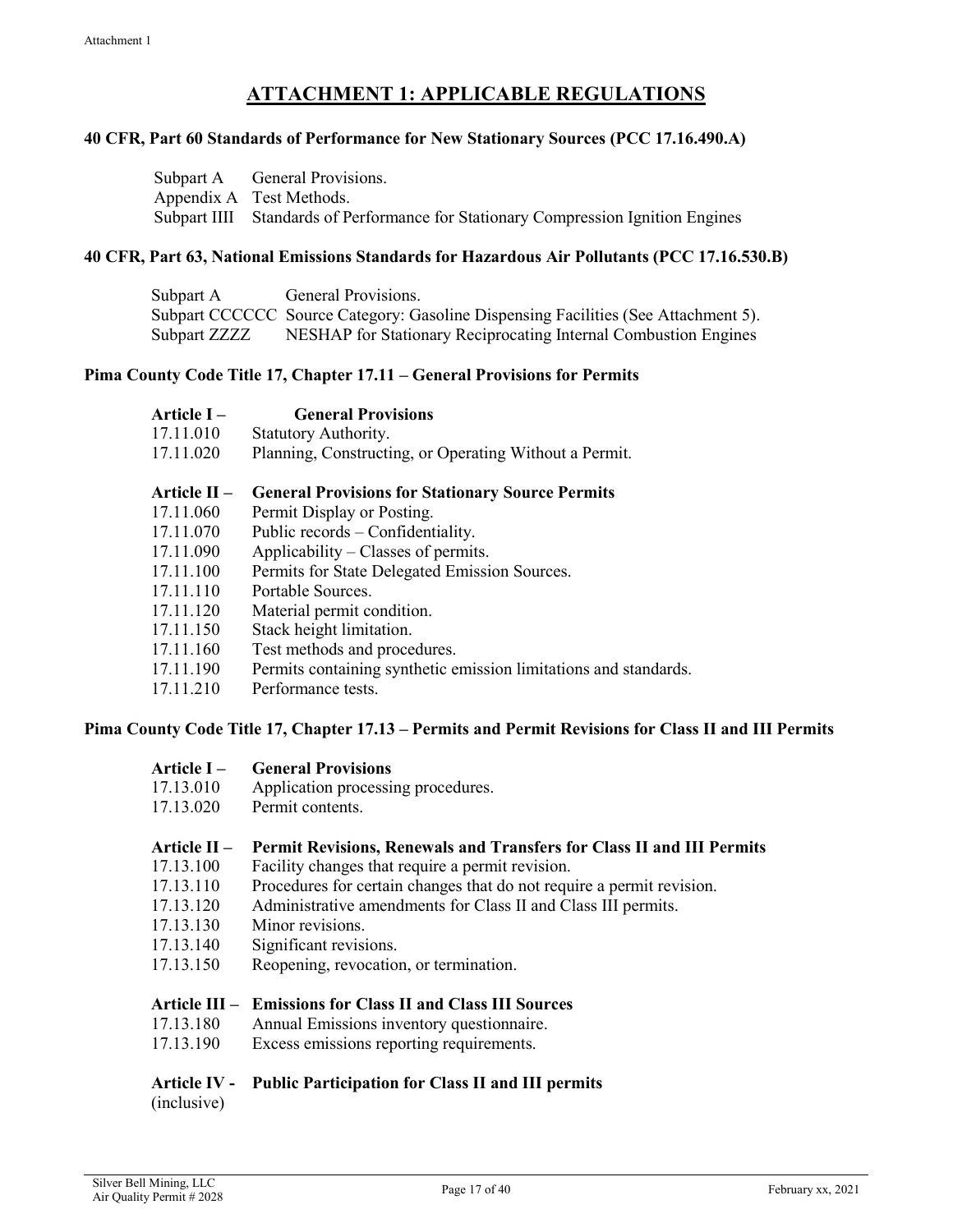|           | Article V – Fees for Class II and Class III Sources |
|-----------|-----------------------------------------------------|
| 17.13.230 | General Provisions.                                 |
| 17.13.240 | Fees related to Class II and Class III permits.     |

## **Pima County Code Title 17, [Chapter 17.14](https://tinyurl.com/y62n49pv) – Activity Permits**

| Article I – | <b>General Provisions</b>         |
|-------------|-----------------------------------|
| 17.14.060   | Asbestos NESHAP activity permits. |
| 17.14.080   | Open burning permits.             |

#### **Pima County Code Title 17, Chapter 17.16 – [Emission Limiting Standards](https://tinyurl.com/y7uokuy8)**

| Article I –    | <b>General Provisions</b>                                                          |
|----------------|------------------------------------------------------------------------------------|
| 17.16.010      | Local rules and standards; Applicability of more than one standard.                |
| 17.16.020      | Noncompliance with applicable standards.                                           |
| 17.16.030      | Odor limiting standards.                                                           |
| Article $II -$ | <b>Visible Emission Standards</b>                                                  |
| 17.16.040      | Standards and applicability (includes NESHAP).                                     |
| 17.16.050      | Visibility limiting standard.                                                      |
| Article III-   | <b>Emissions from Existing and Nonpoint Sources</b>                                |
| 17.16.055      | General.                                                                           |
| 17.16.070      | Fugitive dust emissions standards for motor vehicle operation.                     |
| 17.16.080      | Vacant lots and open spaces.                                                       |
| 17.16.090      | Roads and streets.                                                                 |
| 17.16.100      | Particulate materials.                                                             |
| 17.16.110      | Storage piles.                                                                     |
| 17.16.120      | Mineral tailings.                                                                  |
| Article IV-    | <b>New and Existing Stationary Source Performance Standards</b>                    |
| 17.16.130      | Applicability                                                                      |
| 17.16.165      | Standards of performance for fossil-fuel fired industrial and commercial equipment |
| 17.16.360      | Standards of performance for nonferrous metals industry sources                    |
| 17.16.400      | Organic Solvents and other organic materials                                       |
| 17.16.430      | Standards of performance for unclassified sources                                  |
| Article $V -$  | <b>Emission from New and Existing Portable Sources</b>                             |
| 17.16.450      | Off-road Machinery                                                                 |
| 17.16.470      | Road and site cleaning machinery                                                   |

## **Pima County Code Title 17, Chapter 17.20 – [Emissions Source Testing and Monitoring](https://tinyurl.com/yydozjts)**

| Article I –<br>17.20.010 | <b>General Provisions</b><br>Source sampling, monitoring and testing               |
|--------------------------|------------------------------------------------------------------------------------|
|                          | <b>Article II – Concealment of Emissions</b><br>17.20.040 Concealment of emissions |
|                          | <b>Article III – Compliance Inspections</b>                                        |

17.20.050 Compliance Inspections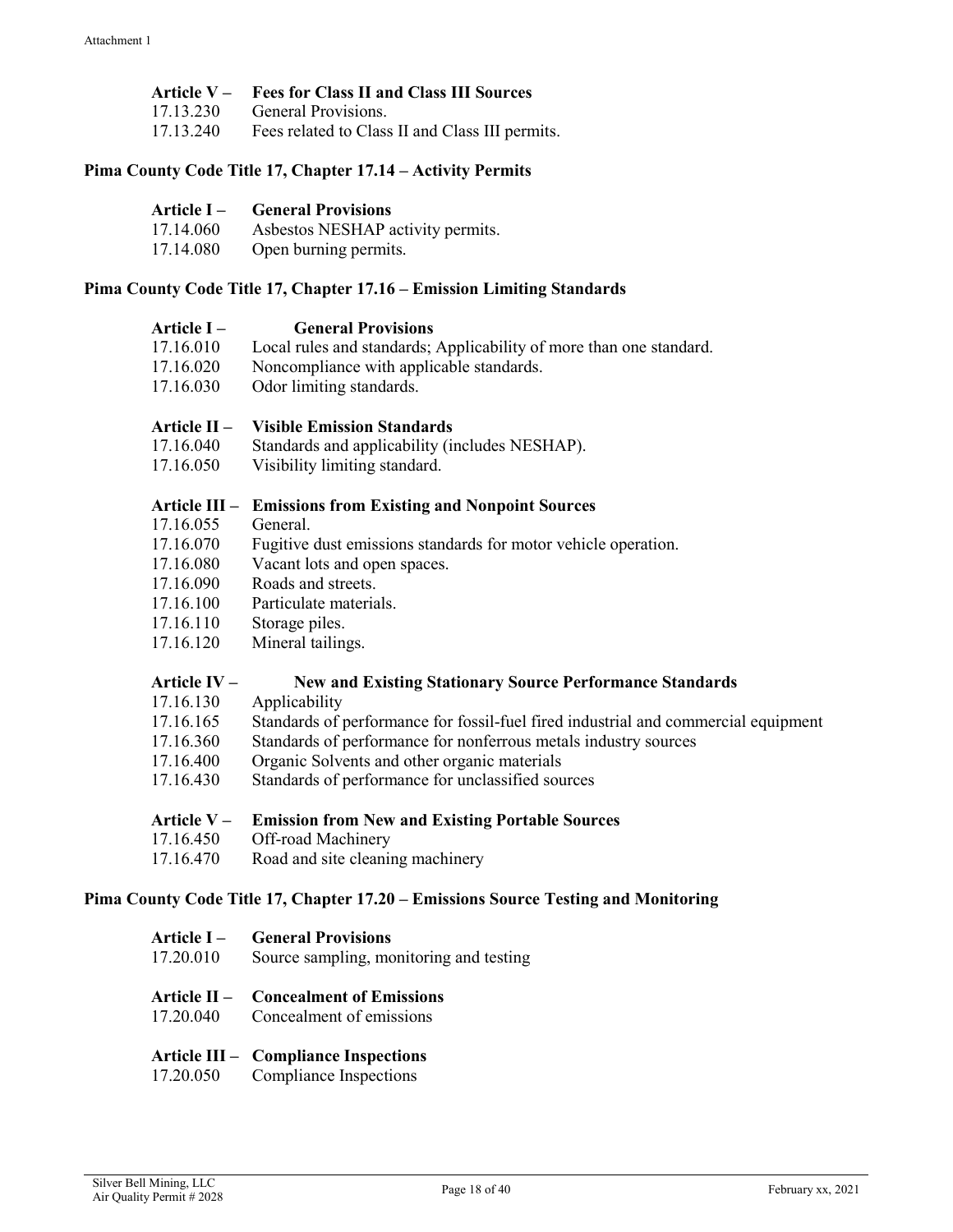### **Pima County Code Title 17, Chapter 17.24 – Emissions Source Recordkeeping and Reporting**

| <b>Article I –</b>  | <b>Availability of Information</b>                                        |
|---------------------|---------------------------------------------------------------------------|
| 17.24.010           | Confidentiality of trade secrets, sales data, and proprietary information |
| <b>Article II –</b> | <b>Recordkeeping Requirements</b>                                         |
| 17.24.020           | Recordkeeping for compliance determination                                |
|                     | <b>Article III – Reporting Requirements</b>                               |
| 17.24.050           | Reporting as a permit requirement                                         |
| 17.24.060           | Reporting for emission inventories                                        |

**Article IV – [Penalty for noncompliance \(inclusive\)](https://tinyurl.com/y5vq2lfw)**

### **[Pima County Code Title 17, Chapter 17.28](https://tinyurl.com/y5wyy8d8) – Violations and Conditional Orders**

**Article I – [Violations \(inclusive\)](https://tinyurl.com/yymv7uva) Article II – Conditional Orders (inclusive) Article III – [Circumvention \(inclusive\)](https://tinyurl.com/y6hecxd6)**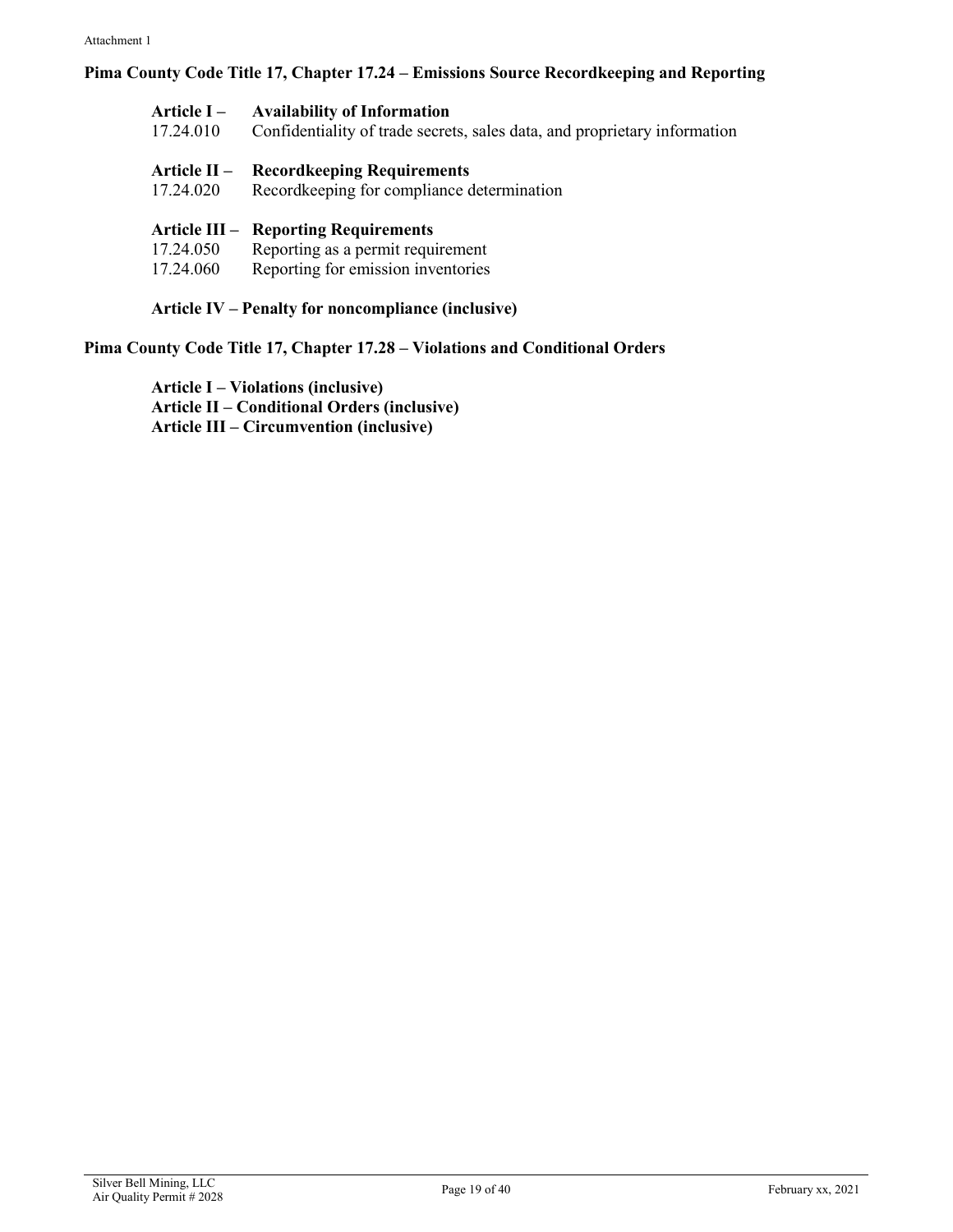## **ATTACHMENT 2: EQUIPMENT LIST**

Equipment and Operations for which emissions are allowed by this permit are as follows:

- **1) Emissions from New and Existing Nonpoint Sources; (Ref. § [5.51\)](#page-10-4)**
- **2) Mining Operations: Mine, Materials Handling Facilities, and Loaders; (Ref. [§ 6.63.a\)](#page-14-1)**
- **3) Table 1 –Electro-winning tank-house operations ( Ref. [§ 6.63.b](#page-14-2) )**

<span id="page-19-2"></span><span id="page-19-1"></span><span id="page-19-0"></span>

| <b>Source ID</b><br><b>Number</b> | <b>Description</b>                                                   | <b>MFR</b>                                       | <b>Model</b>  | <b>Serial</b><br><b>Number</b><br><b>Unique ID</b> | <b>Maximum</b><br>Rated<br>Capacity                                                                                               | <b>Operating Limitations</b>                                                                      |            | Date of<br><b>MFR</b> | Date<br><b>Installed</b> |
|-----------------------------------|----------------------------------------------------------------------|--------------------------------------------------|---------------|----------------------------------------------------|-----------------------------------------------------------------------------------------------------------------------------------|---------------------------------------------------------------------------------------------------|------------|-----------------------|--------------------------|
| 0 <sub>1</sub>                    | Electro-winning<br>58 Cells<br>Demisting Controls                    | N/A                                              | N/A           | N/A                                                | Use brushes & surface tension<br>additive, or other demonstrated<br>N/A<br>system to minimize generation of<br>sulfuric acid mist |                                                                                                   | N/A        | N/A                   | Before<br>2016           |
| 02<br>(New, AOS)                  | Electro-winning Cells<br>58 Cells (additional)<br>Demisting Controls | [Reserved]                                       | [Reserved]    | [Reserved]                                         | [Reserved]                                                                                                                        | [Reserved]                                                                                        | [Reserved] | [Reserved]            | [Reserved]               |
| 03                                | <b>Stripping Machine</b><br>Demisting/Particulate<br>Controls        | <b>Industrial Plastics</b><br><b>Fabricators</b> | <b>ME2400</b> | S20172                                             | $2400$ scfm                                                                                                                       | Operate during stripping operations<br>& maintain according to $O & M$<br>plan.                   | N/A        | 1994                  | 1997                     |
| 04<br>(New, AOS)                  | <b>Stripping Machine</b>                                             | [Reserved]                                       | [Reserved]    | [Reserved]                                         | [Reserved]                                                                                                                        | [Reserved]                                                                                        | [Reserved] | [Reserved]            | [Reserved]               |
| 05                                | Stainless Steel Buffing<br>Building<br>Dust Collector                | <b>Industrial Air</b><br>Solutions               | SPC8D-1000    | 520285                                             | 1000 scfm                                                                                                                         | Operate during buffing operations $\&$<br>maintain according to<br>manufacturer's recommendations | N/A        | 2011                  | December<br>2011         |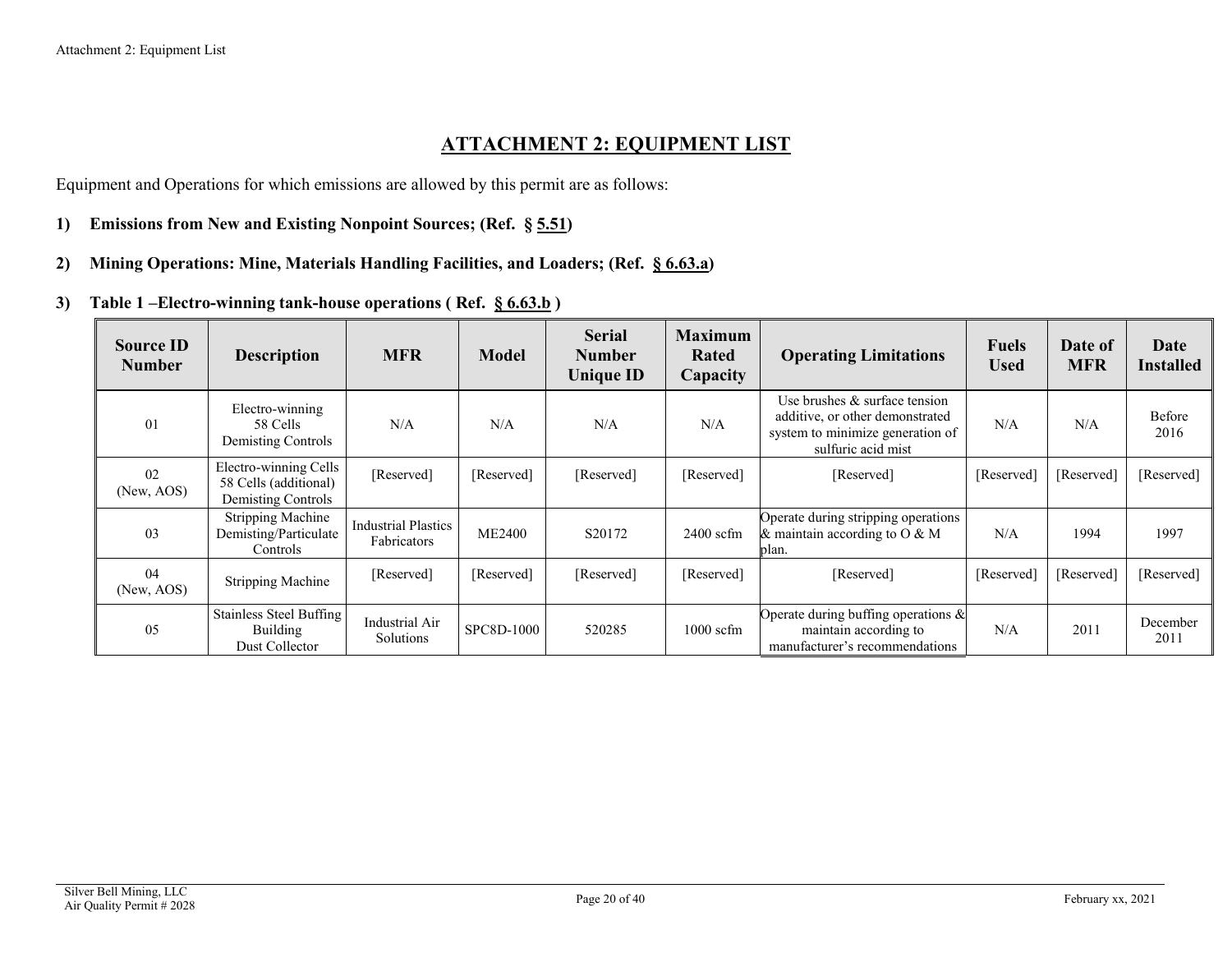## **4) Table 2 – Petroleum Liquid Storage Tanks (Ref. § [6.65.c\)](#page-14-3):**

| <b>Source ID</b><br><b>Number</b> | <b>Description</b>                               | <b>MFR</b> | <b>Model</b> | <b>Serial Number/</b><br><b>Unique ID</b> | <b>Maximum</b><br><b>Rated Capacity</b> | <b>Operating</b><br><b>Limitation</b> | <b>Fuels</b><br><b>Used</b> | Date of<br><b>MFR</b> | Date<br><b>Installed</b> |
|-----------------------------------|--------------------------------------------------|------------|--------------|-------------------------------------------|-----------------------------------------|---------------------------------------|-----------------------------|-----------------------|--------------------------|
| 06                                | 2 Extractor/Settler Trains                       | N/A        | N/A          | S20045-47<br>S20073-75                    | $\sim$ 370,000 gallons                  | N/A                                   | N/A                         | 1997                  | 1997                     |
| 07                                | Crud Storage Tank                                | N/A        | N/A          | S20122                                    | $27,000$ gallons                        | N/A                                   | Nat. Gas                    | 11-2005               | 11-2005                  |
| 08                                | Organic (loaded) Surge Tank                      | N/A        | N/A          | S20124                                    | $140$ 750 gallons                       | N/A                                   | Nat. Gas                    | 11-2005               | 11-2005                  |
| $*$                               | Any Other Tanks listed per<br>application page 5 | Various    | Various      | $\overline{\phantom{a}}$                  | $<$ 22, 560 gallons                     | N/A                                   |                             |                       |                          |

### **5) Table 3 – Transportable Non-road Engines (Ref. [§ 6.63.d\)](#page-14-4):**

| <b>Source ID</b><br><b>Number</b> | <b>Description</b>                                                  | <b>MFR</b>  | <b>Model</b>           | <b>Serial Number/</b><br><b>Unique ID</b> | <b>Maximum</b><br>Rated<br>Capacity | <b>Run Hour</b><br>Limitation | <b>Fuels</b><br><b>Used</b> | Date of<br><b>MFR</b> | Date In<br><b>Use</b> |
|-----------------------------------|---------------------------------------------------------------------|-------------|------------------------|-------------------------------------------|-------------------------------------|-------------------------------|-----------------------------|-----------------------|-----------------------|
| 9                                 | Portable/Mobile/Transportable<br>Non-Emergency Generator            | Caterpillar | Unknown                | <b>SBE207</b>                             | 185 hp                              | N/A                           | Diesel                      | Unknown               | Unknown               |
| 10                                | Portable/Mobile/Transportable<br>Unknown<br>Non-Emergency Generator |             | Unknown                | <b>SBE208</b>                             | $173$ hp                            | N/A                           | Diesel                      | Unknown               | Unknown               |
| 11                                | Portable/Mobile/Transportable<br>Non-Emergency Pump                 | Caterpillar | C <sub>6.6</sub> ACERT | <b>SBE201</b>                             | 275 hp                              | N/A                           | Diesel                      | 2011                  | 2011                  |
|                                   | Portable/Mobile/Transportable<br>$Motivator - Exempt Equip$         |             |                        | <b>SBE210</b>                             | $1600$ hp                           | N/A                           | Diesel                      | ~1980                 | ~1980                 |
|                                   | Portable/Mobile/Transportable<br>Motivator – Exempt Equip           | Caterpillar | 3516CDITA              | <b>SBE230</b>                             | 2937 hp                             | N/A                           | Diesel                      | 2009                  | 2009                  |

Note: The equipment listed in Table 3 is not covered by this permit due to their status as non-road engines. Depending on their use, the Permittee may need to establish the non-road status of these portable/mobile/or transportable sources in order to demonstrate they are not subject to regulation as a stationary source.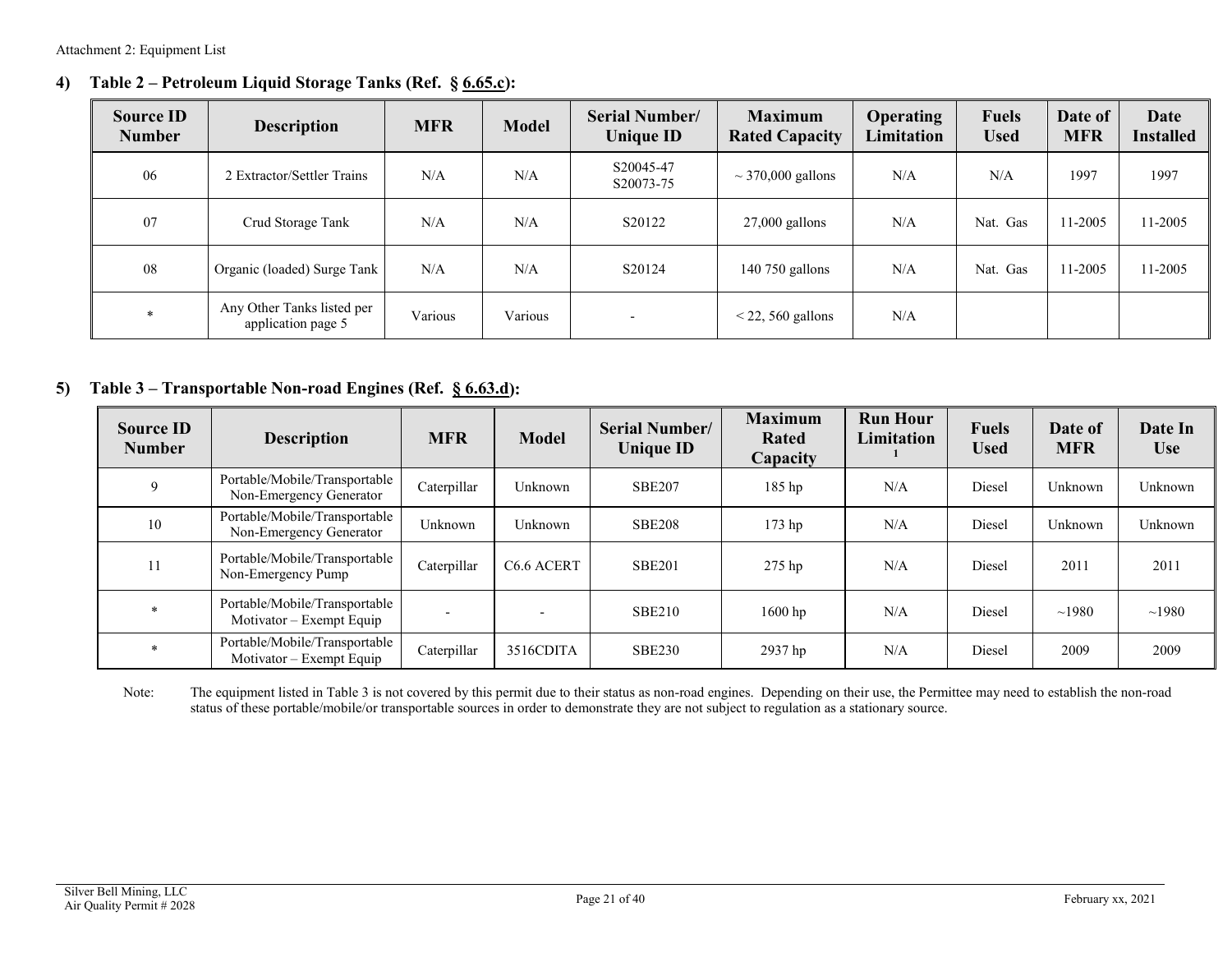**6)** The following tables constitute an authorization under GP 6205 for ancillary equipment and operations:

Equipment, operations, and activities for which emissions are allowed as provided in Attachment 5 are as follows:

#### **Boilers & Heaters; GP 6205, Section 3**

|                     |                          | MFR/            | <b>Serial</b>               | <b>Maximum</b>    | Date              |                   | <b>Allowable Fuels</b><br>and Annual Limits |                   | Applicability <sup>1</sup> |                          |
|---------------------|--------------------------|-----------------|-----------------------------|-------------------|-------------------|-------------------|---------------------------------------------|-------------------|----------------------------|--------------------------|
| <b>Source</b><br>ID | Description/<br>Location | <b>Model</b>    | Number/<br><b>Unique ID</b> | Rated<br>Capacity | -of<br><b>MFR</b> | Date<br>Installed | <b>Natural Gas /</b><br><b>Propane Gas</b>  | <b>Fuel Oil</b>   | <b>NSPS</b>                | <b>NESHAP</b><br>Subpart |
|                     |                          |                 |                             |                   |                   |                   | (MMcf, hours, CF)                           | (Gal., hours, CF) | <b>Subpart Dc</b>          | <b>JJJJJJ</b>            |
| 12                  | Boiler                   | Parker<br>T4600 | S20509                      | 4.6 MMBtu/hr      | 2013              | 2014              | Propane/<br>Unlimited                       | N/A               | N/A                        | N/A                      |
| 13                  | Boiler                   | Parker<br>T4600 | S20510                      | 4.6 MMBtu/hr      | 2013              | 2014              | Propane/<br>Unlimited                       | N/A               | N/A                        | N/A                      |
| 14<br>(New, AOS)    | Boiler                   | [Reserved]      | [Reserved]                  | 4/6 MMBtu/hr      | [Reserved]        | [Reserved]        | Propane/<br>Unlimited                       | N/A               | N/A                        | N/A                      |
| 15<br>(New, AOS)    | Boiler                   | [Reserved]      | [Reserved]                  | 4.6 MMBtu/hr      | [Reserved]        | [Reserved]        | Propane/<br>Unlimited                       | N/A               | N/A                        | N/A                      |

<span id="page-21-0"></span><sup>1</sup> The Permittee must submit a significant revision to revise this ATO and meet applicable NESHAP subpart JJJJJJ work practices (tune-ups), notification, and reporting requirements for applicable boilers that switch to fuel oil use and become subject to Subpart JJJJJJ in the oil firing subcategory as defined in 40 CFR 63.11237. The revision will be subject to a 5 day public comment period.

**NSPS for CI ICE (***Emergency Designated Engines***); GP 6205, Section 4C** 

| <b>Source</b><br>ID | Description/<br>Location | MFR/<br><b>Model</b>      | <b>Serial</b><br>Number/<br><b>Unique ID</b> | <b>Maximum</b><br>Rated<br>Capacity | Date of<br><b>MFR</b> | Date<br><b>Installed</b> | <b>Run Hour</b><br>Limitation $1$ | <b>Allowable</b><br><b>Fuels</b> |
|---------------------|--------------------------|---------------------------|----------------------------------------------|-------------------------------------|-----------------------|--------------------------|-----------------------------------|----------------------------------|
| 16                  | CI ICE                   | Generac/<br>SD060         | Unknown/<br><b>SBE203</b>                    | 93 <sub>hp</sub>                    | April 2011            | July 2011                | 100 hours                         | Diesel                           |
| 17                  | CI ICE                   | Caterpillar/<br>$C175-16$ | Unknown/<br><b>SBE211</b>                    | 3000 kw<br>$4000$ hp                | 2016                  | 1/15/2017                | 100 hours                         | Diesel                           |
| 18<br>(New AOS)     | CI ICE                   | [Reserved]                | [Reserved]                                   | $250$ hp                            | [Reserved]            | [Reserved]               | 100 hours                         | Diesel                           |

<sup>1.</sup> The run hours are limited to maintenance testing and readiness checks and non-emergency operation in accordance with the federal requirements. There is no limit on hours of operation during true emergencies.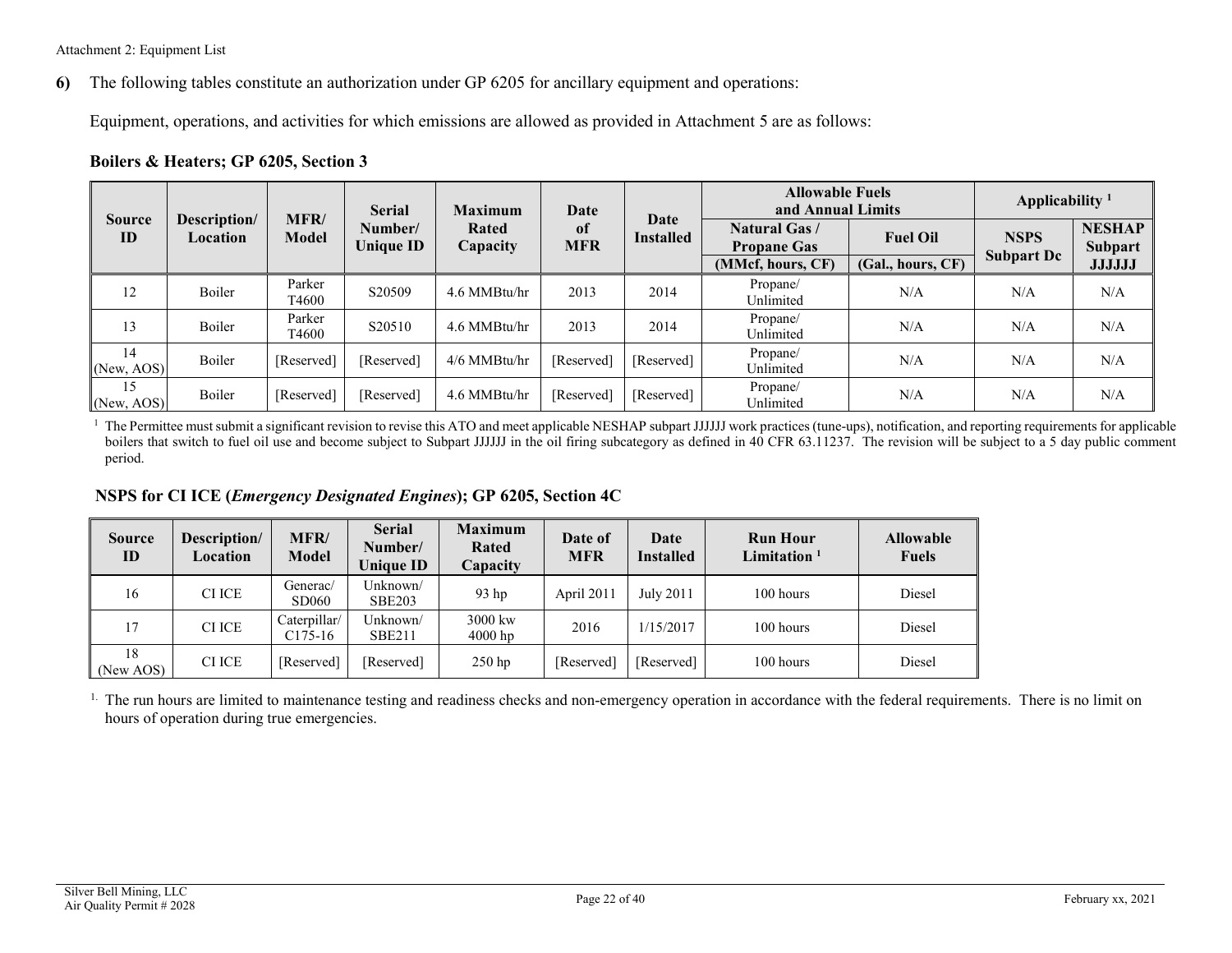#### **Supplemental Requirements; GP 6205, Section 4C**

| <b>Source</b><br>ID | <b>Applicable NSPS</b><br><b>Emission Standard</b>   | $NO_{x}$<br>$g/kw-hr$<br>$(g/hp-hr)$ | <b>NMHC</b><br>$g/kw-hr$<br>$(g/hp-hr)$ | NMHC+NOx<br>$g/kw-hr$<br>$(g/hp-hr)$ | CO <sub>1</sub><br>$g/kw-hr$<br>$(g/hp-hr)$ | <b>PM</b><br>$g/kw-hr$<br>$(g/hp-hr)$ | <b>Certified Emission Life (term, date)</b>    |
|---------------------|------------------------------------------------------|--------------------------------------|-----------------------------------------|--------------------------------------|---------------------------------------------|---------------------------------------|------------------------------------------------|
| 16                  | <b>Emergency Engine</b><br>Post Model 2007<br>> 2008 |                                      |                                         | (3.5)                                | (3.7)                                       | (0.30)                                | 8,000 hours or 10 years, whichever comes first |
| 17                  | <b>Emergency Engine</b><br>Post Model 2007           |                                      | $- -$                                   | (6.4)                                | (3.5)                                       | (0.20)                                | 8,000 hours or 10 years, whichever comes first |
| 18<br>(New, AOS)    | <b>Emergency Engine</b><br>Post Model 2007           |                                      | $- -$                                   | <b>TBD</b>                           | TBD                                         | <b>TBD</b>                            | 8,000 hours or 10 years, whichever comes first |

#### **NESHAP for CI & SI RICE (***Emergency Designated Engines***); GP 6205, Section 4B**

| Source<br>ID | Description/<br>Location | <b>MFR/</b><br>Model | <b>Serial</b><br>Number/<br><b>Unique ID</b> | <b>Maximum</b><br>Rated<br>Capacity | Date of<br><b>MFR</b> | <b>Date</b><br><b>Installed</b> | <b>Run Hour</b><br>Limitation | <b>Allowable</b><br><b>Fuels</b> |
|--------------|--------------------------|----------------------|----------------------------------------------|-------------------------------------|-----------------------|---------------------------------|-------------------------------|----------------------------------|
| 10           | CI RICE                  | Caterpillar<br>D100P | Unknown/<br><b>SBE225</b>                    | $250$ hp                            | 1999                  | ∪nknown                         | 100 hours                     | Diesel                           |

### **Gasoline Fuel Storage and Dispensing Requirements; Attachment 3 to the ATO – GP 6205**

| Source<br>ID | <b>Description</b>         | <b>MFR</b> | <b>Model</b> | <b>Serial Number/</b><br><b>Unique ID</b> | <b>Maximum Rated</b><br><b>Capacity</b> | <b>Operating</b><br>Limitations <sup>1</sup> | Date of<br><b>MFR</b> | Date<br><b>Installed</b> |
|--------------|----------------------------|------------|--------------|-------------------------------------------|-----------------------------------------|----------------------------------------------|-----------------------|--------------------------|
| 20           | $GDF-1$<br>Gasoline Tank-1 | Unknown    | Unknown      | TBD                                       | 6000 gallons                            | 10,000 Gallons/month                         | Unknown               | Unknown                  |

#### **Surface Coating, Solvent Degreasing, and Abrasive Blasting Requirements; Attachment 4 to the ATO – GP 6205**

| <b>Source</b><br>ID | <b>Description</b>                                             | <b>MFR</b> | <b>Model</b> | <b>Serial Number/</b><br><b>Unique ID</b> | <b>Maximum Rated</b><br>Capacity | <b>Operating</b><br><b>Limitations</b>              | Date of<br><b>MFR</b> | Date<br><b>Installed</b> |
|---------------------|----------------------------------------------------------------|------------|--------------|-------------------------------------------|----------------------------------|-----------------------------------------------------|-----------------------|--------------------------|
| 21                  | General - Surface coating and<br>solvent degreasing operations | N/A        | N/A          | N/A                                       | N/A                              | 833 gal/yr as a<br>12-consecutive month<br>total    | N/A                   | N/A                      |
| 22                  | General - Abrasive blasting<br>operations                      | N/A        | N/A          | N/A                                       | N/A                              | 300,000 lb/yr as a<br>12-consecutive month<br>total | N/A                   | N/A                      |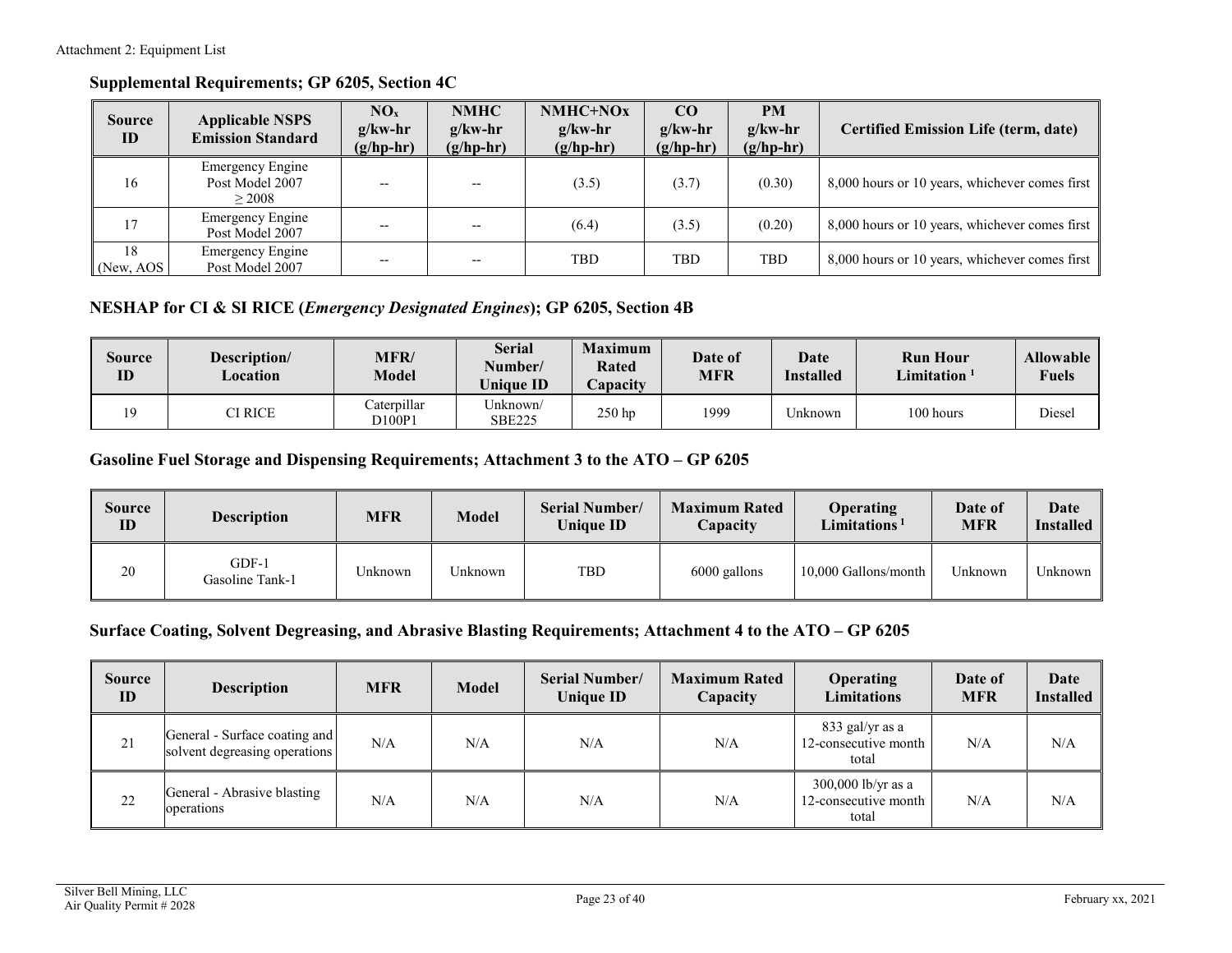## <span id="page-23-1"></span>**ATTACHMENT 3: GENERAL CONDITIONS**

## <span id="page-23-0"></span>**§ 1: General Provisions**

#### <span id="page-23-2"></span>1. **Application, Permit Expiration and Renewal** [\[PCC 17.11.090.A,](https://tinyurl.com/yat2yhct) [17.13.010,](https://tinyurl.com/ya23abh3) [17.13.150,](https://tinyurl.com/y2c32y2e) [17.13.160\]](https://tinyurl.com/y2qcdy68)

- a. The Permittee shall not commence construction of, operate, or make a modification to any source subject to regulation under [Title 17](https://tinyurl.com/y7xc7jvc) without first obtaining a permit or permit revision from the [Control Officer](#page-31-1) except as provided i[n Conditions 14.a.ii](#page-28-5) an[d 14.b](#page-28-6) or otherwise provided in [Title 17](https://tinyurl.com/y7xc7jvc) of the PCC.
- b. This permit is valid for a period of five years from the date of issuance and applies to a source requiring a Class II or III permit or permit revision. The Permittee may operate under the Conditions of this permit until 30 days after receipt of a notice of expiration, termination, or revocation of this permit.
- c. The Permittee or applicant shall submit timely applications according to the following:
	- i. For a source applying for a permit for the first time, a timely application is one that is submitted within 12 months after the source becomes subject to the permit program.
	- ii. For purposes of permit renewal, a timely application is one that is submitted at least 6 months, but not greater than 18 months prior to the date of permit expiration. As a courtesy, the [Control Officer](#page-31-1) shall provide the Permittee a written notice of the expiration date of this permit stating the source must submit a renewal application.
	- iii. If this source becomes subject to a standard promulgated by the [Administrator](#page-31-5) pursuant to  $\S 112(d)$  $\S 112(d)$ of the Act (Hazardous Air Pollutants) then the Permittee shall, within twelve months of the date on which the standard is promulgated, submit an application for a permit revision demonstrating how the source will comply with such standard.
- <span id="page-23-3"></span>d. The renewal of this permit shall be subject to the same procedural requirements, including any for public participation, affected states and administrator review, as applicable, that would apply during initial permit issuance. Permit expiration terminates the source's right to operate unless a timely application for renewal that is sufficient under [ARS § 41-1064](https://www.azleg.gov/viewdocument/?docName=https://www.azleg.gov/ars/41/01064.htm) has been submitted to the Control Officer. Any testing that is required for renewal shall be completed before the proposed permit is issued by the control officer. The control officer shall act on an application for a permit renewal within the same time frames as on an initial permit.
- f. Except as provided in Conditions  $14.\overline{a}.\overline{ii}$  and  $14.\overline{b}$ , no source may operate after the time required to submit a timely and complete application to the [Control Officer](#page-31-1) at the address in Condition 16, except in compliance with a properly issued permit. However, an existing source that submits a timely and complete application for permit issuance, revision, or renewal, that is sufficient under [ARS § 41-1064](https://www.azleg.gov/viewdocument/?docName=https://www.azleg.gov/ars/41/01064.htm) is not in violation for failure to have a permit until the [Control Officer](#page-31-1) takes final action on the application.

#### 2. **Construction or Modification and Operation** [\[PCC 17.11.090.A](https://tinyurl.com/yat2yhct) [& 17.13.080\]](https://tinyurl.com/ycvo4no2)

The Permittee shall construct or modify and shall operate affected emissions units and an[y air pollution](#page-31-2) controls (APC) in compliance with this permit, Title  $17$  of the PCC, and all other applicable federal air quality regulations; and in a manner consistent with representations made by the Permittee in an application or notice required b[y Conditions 1](#page-23-2) and [14,](#page-28-0) to the extent the [Control Officer](#page-31-1) relies upon these representations in approving a facility change, or issuing a permit revision, or renewal of this permit.

3. **Location** [\[PCC 17.04.340.A .41, 128,129 & 229\]](https://tinyurl.com/y9gh9owd)

This permit authorizes the construction or modification and operation of the source only in the location described in this permit unless designated as a portable source pursuant to [PCC 17.11.110.](https://tinyurl.com/y2sqmzlf) Should the Permittee choose to operate a portable source covered by this permit in another part of the State, outside Pima County, the Permittee shall, if required for such source, obtain an authorization or permit from the [Director](#page-31-4) or Control Officer who has jurisdiction over the geographic area that includes the new location, and provide notice to that jurisdiction as provided in [Condition 9.b.iv.\(a\)-\(d\)](#page-26-2) before commencing operation of such source.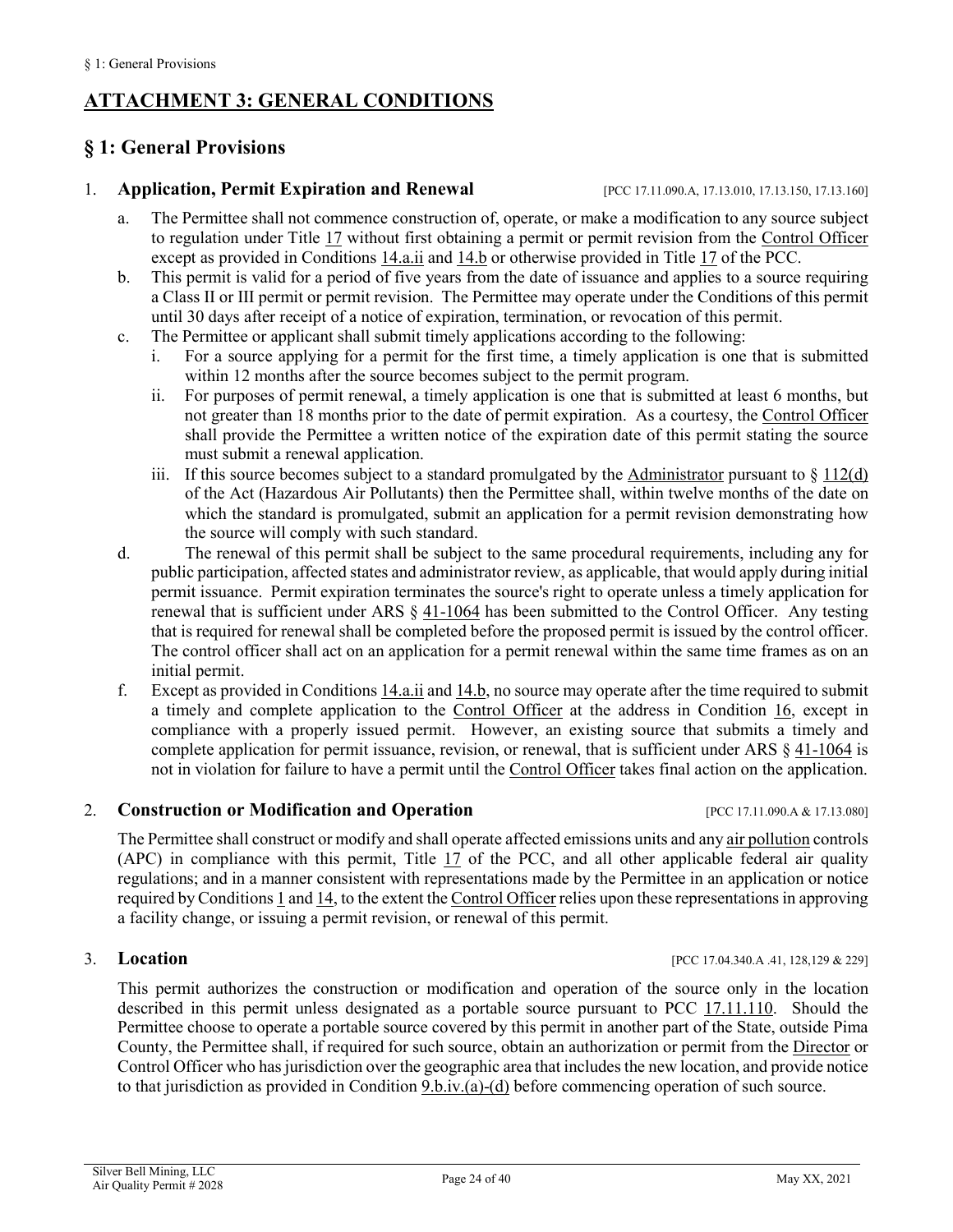#### 4. **Compliance with Permit Conditions** [PCC [17.13.020.A.7.a & b\]](https://tinyurl.com/y2whqkle)

- a. The Permittee shall comply with all Conditions of this permit including all requirements of Arizona air quality statutes, and [Title 17](https://tinyurl.com/y7xc7jvc) of the Pima County Code. Compliance with the Conditions of this permit shall be deemed to be compliant with any applicable requirements identified in this permit as of the date of permit issuance. Any permit noncompliance is grounds for enforcement action; for terminating this permit, for revocation and reissuance, for revision; or for denial of a renewal application. In addition, noncompliance with any [federally enforceable](#page-34-1) requirement constitutes a violation of the Clean Air Act (CAA).
- b. It shall not be a defense for a Permittee in an enforcement action that it would have been necessary to halt or reduce the permitted activity in order to maintain compliance with the Conditions of this permit.

#### <span id="page-24-3"></span>5. **NAAQS & PSD Protection** [\[PCC 17.08.010 –](https://tinyurl.com/y8eqbkct) 17.08.150]

The permitted source must not cause or contribute to a National Ambient Air Quality Standards (NAAQS) violation or, in an attainment area, must not cause or contribute to a Prevention of Significant Deterioration (PSD) increment violation.

#### <span id="page-24-1"></span>6. **Revision, Reopening, Revocation and Reissuance, or Termination for Cause** [\[PCC 17.13.020.A.7.c\]](https://tinyurl.com/y2whqkle)

- a. This permit may be revised reopened, revoked and reissued, or terminated for [cause.](#page-31-6) The filing of a request by the Permittee for a revision, revocation and reissuance, termination; or of a notification of planned changes or anticipated noncompliance does not stay any permit Condition.
- <span id="page-24-4"></span>b. The permit shall be reopened and revised under any of the following circumstances:
	- i. Additional applicable requirements under the CAA become applicable to a major source. Such reopening shall only occur if there are three or more years remaining in the permit term. The reopening shall be completed not later than 18 months after promulgation of the applicable requirement. No such reopening is required if the effective date of the requirement is later than the date on which the permit is due to expire, unless the original permit or any of its terms and Conditions has been extended pursuant to [Condition 1.d.](#page-23-3) Any permit reopening required pursuant to this paragraph shall comply with provisions in [Condition 1.d](#page-23-3) for permit renewal and shall reset the fiveyear permit term.
	- ii. The [Control Officer](#page-31-1) determines that the permit contains a material mistake or that inaccurate statements were made in establishing the emissions standards or other terms or Conditions of the permit.
	- iii. The [Control Officer](#page-31-1) determines that the permit needs to be revised or revoked to assure compliance with the applicable requirements.
- c. Proceedings to reopen and issue a permit, including appeal of any final action relating to a permit reopening, shall follow the same procedures as apply to initial permit issuance and shall affect only those parts of the permit for which [cause](#page-31-6) to reopen exists. Such reopenings shall be made as expeditiously as practicable. Permit reopenings for reasons other than those stated in [Condition 6.b.i](#page-24-4) shall not result in the resetting of the five-year permit term.

#### <span id="page-24-2"></span>7. **Posting of Permit & Equipment Identification** [\[A.R.S.§](https://tinyurl.com/yxjjen9g) 49-485[, PCC 17.11.060\]](https://tinyurl.com/y4bwekqp)

- a. The Permittee shall retain a copy of this permit, and any applicable attachments onsite for review by the Control Officer. If it is not feasible to maintain a copy of the permit onsite the Permittee may request in writing, to maintain a copy of the permit at an alternate location. Upon written approval by the Control Officer, the Permittee must maintain a complete copy of the permit at the approved alternative location.
- <span id="page-24-0"></span>b. When practicable the machine(s), equipment, device(s), article(s) or operation(s) for which the permit has been issued shall be affixed with a unique, clearly visible, and accessible ID in order to facilitate inspection and coordination with required monitoring records.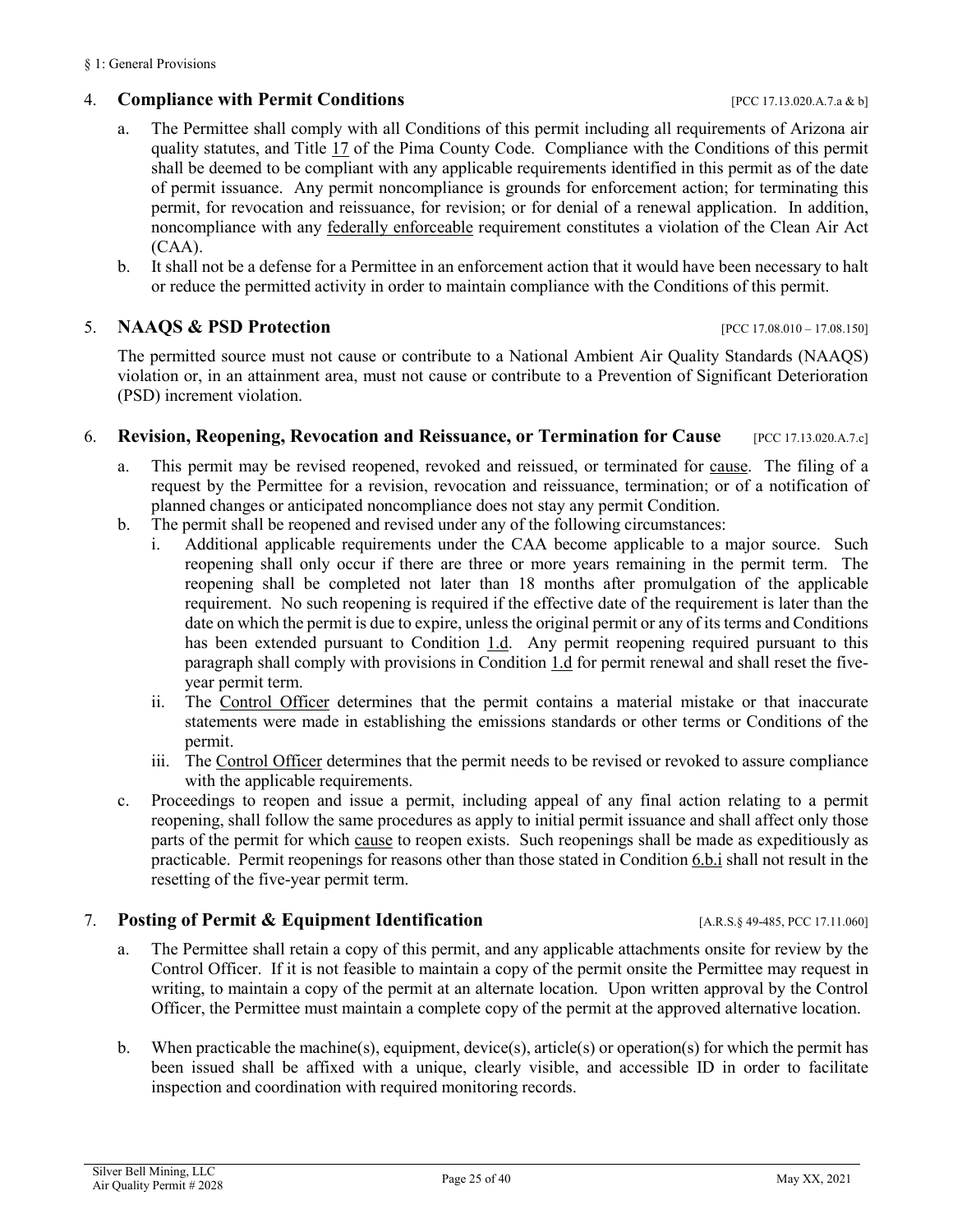The Permittee shall pay fees to the Control Officer pursuant to [PCC 17.13.240.](https://tinyurl.com/y4xqq552)

#### <span id="page-25-2"></span><span id="page-25-0"></span>9. **Reporting and Notifications** [\[PCC 17.13.020.A.5\]](https://tinyurl.com/y2whqkle)

- a. The Permittee shall comply with all reporting requirements of this permit including reports required by [Condition](#page-26-0) 11, [Condition 15.h,](#page-30-2) and [Condition](#page-9-0) 48.d. All notifications, reports, and applications required by this permit shall contain certification by a responsible official of truth, accuracy and completeness. The certification shall state that based on information and belief formed after reasonable inquiry, the statements and information in the document are true, accurate, and complete. [\[PCC 17.13.010.H\]](https://tinyurl.com/ya23abh3)
- b. Unless otherwise specified in the specific Conditions of this permit, the Permittee shall send the following reports and notifications, as applicable, to the Control Officer by mail, e-mail, facsimile, or hand delivery to the address i[n Condition](#page-27-0) 11:
	- i. Notifications for NSPS Affected Facilities [\[40 CFR 60.7\(a\)](https://tinyurl.com/40-CFR-60-7) [& 60.19\]](https://tinyurl.com/y6ap5u7h) If the Permittee becomes subject to the NSPS standards i[n 40 CFR Part 60,](https://tinyurl.com/40-CFR-60-INCL) unless otherwise specified in the applicable subpart, the Permittee shall submit an electronic notification as follows:
		- (a) A notification of the date construction or reconstruction of an affected facility is commenced, postmarked no later than 30 days after such date. This requirement shall not apply in the case of mass-produced facilities which are purchased in completed form;
		- (b) The date of initial startup under [Condition 9.b.iii;](#page-25-1)
		- (c) A notification of any physical or operational change to an existing facility which may increase the emission rate of any [air pollutant](#page-31-6) to which a standard applies, unless that change is specifically exempted in [40 CFR Part 60.](https://tinyurl.com/40-CFR-60-INCL) This notice shall be postmarked 60 days or as soon as practicable before the change is commenced and shall include information describing the precise nature of the change, present and proposed emission control systems, productive capacity of the facility before and after the change, and the expected completion date of the change. The Control Officer may request additional relevant information subsequent to this notice.
	- ii. Notifications for NESHAP Affected Sources [\[PCC 17.13.010.C.3,](https://tinyurl.com/ya23abh3) [40 CFR 63.5\(b\)\(4\)](https://tinyurl.com/yxbe6gc9) [& 40 CFR 63.9\(b\)\]](https://tinyurl.com/40-CFR-63-9)
		- (a) If this source becomes subject to a standard promulgated by the [Administrator](#page-31-5) pursuant to section 112(d) of the CAA, then the Permittee shall, within 12 months of the date on which the standard is promulgated, submit an application for permit revision demonstrating how the source will comply with the standard.
		- (b) After the date of any relevant NESHAP standard in [40 CFR Part 63,](https://tinyurl.com/40-CFR-Part-63) if the Permittee constructs a new affected source (or makes a process change) or reconstructs an affected source that is subject to such standard, or reconstructs a source such that the source becomes subject to the standard, the Permittee must notify the [Control Officer](#page-31-1) of the intended construction or reconstruction in accordance to the requirements in [40 CFR § 63.9\(b\)](https://tinyurl.com/40-CFR-63-9) and [Condition 14.b.i](#page-28-7) as applicable.
		- (c) Unless otherwise required in this permit, the Permittee shall provide the [Control Officer](#page-31-1) a notification as required by 40 CFR  $\S$  63.9(j) of any change in the information already provided within 15 calendar days after the change.

<span id="page-25-1"></span>

iii. Startup Notifications [\[40 CFR 60.7\(a\),](https://tinyurl.com/40-CFR-60-7) [40 63.9\(b\)\(5\),](https://tinyurl.com/40-CFR-63-9) & [PCC 17.13.240.C & D\]](https://tinyurl.com/y4xqq552)

- The Permittee shall notify the [Control Officer](#page-31-1) of the date of startup for the following:
- (a) New sources or facilities authorized by this permit that have not been constructed or undergone initial startup. The Permittee must send a notification of the actual date of startup delivered within 15 calendar days after that date; and
- (b) Inactive facilities paying a reduced fee that were shut-down the entire previous year in accordance with [PCC 17.13.240.I.](https://tinyurl.com/y4xqq552)
- iv. Transfers of Permitted Portable Sources [\[PCC 17.11.110.E\]](https://tinyurl.com/y2sqmzlf)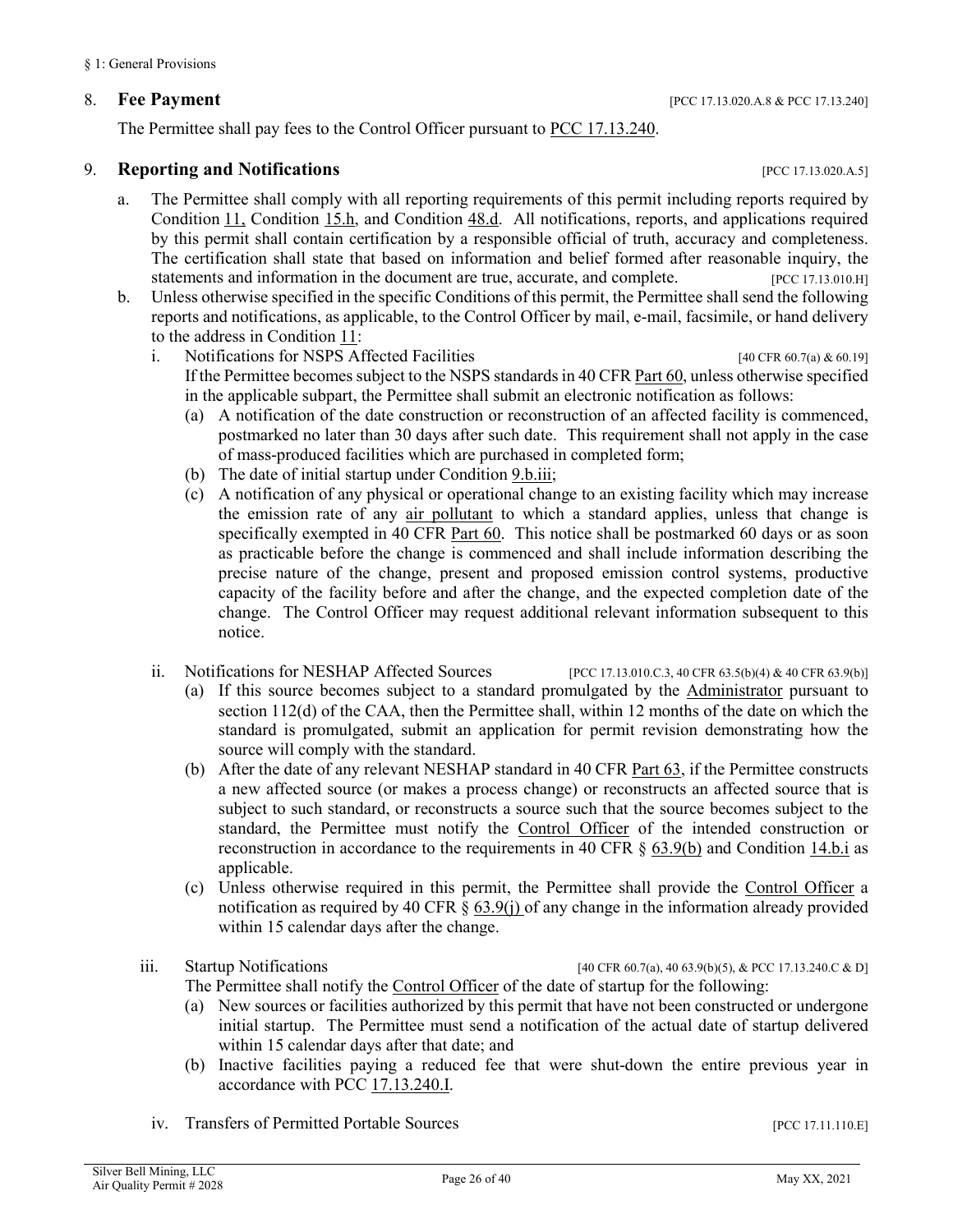Before the transfer of a portable source permitted by the [Control Officer](#page-31-1) to a new address in Pima County or before the transfer of a portable source permitted by the [Director](#page-31-4) to a location in the County currently operating under a separate air quality permit, the Permittee and/or owner or operator of such source shall notify the [Control Officer](#page-31-1) at least 5 days before the transfer. The notification shall include the following information:

- <span id="page-26-2"></span>(a) The new address and/or the latitude and longitude of the location where the portable source is to be transferred.
- (b) The source permit or ATO # and list of covered equipment to be transferred to the new location.
- (c) The expected duration of operation of the portable source at the new location.
- (d) A statement of the compliance status of the source with respect to the recordkeeping requirement in [Condition 12.c](#page-27-2) including a certification of truth accuracy and completeness as provided in [Condition](#page-25-2) 9.a.
- <span id="page-26-1"></span>v. Facility Changes **Exercífical** Property and the set of the set of the set of the set of the set of the set of the set of the set of the set of the set of the set of the set of the set of the set of the set of the set of

The Permittee shall notify the [Control Officer](#page-31-1) of facility changes [requiring advance notification](#page-33-0) as provided i[n Condition 14.b.ii.](#page-28-4) The Permittee shall submit a copy of all other facility changes subject to logging requirements per [Condition 14.b.i](#page-28-7) within 30 days of the anniversary of the permit issue date at the address in [Condition](#page-27-0) 11. If no changes were made at the source requiring logging, a

vi. Testing Notifications

statement to that effect shall be filed instead.

The Permittee shall notify the [Control Officer](#page-31-1) of any required testing per [Condition 15.e.](#page-29-0)

- vii. Emissions Inventory Reporting [PC[C 17.13.180,](https://tinyurl.com/y2zf94nt) [17.24.030](https://tinyurl.com/yxmajjn7) & ARS [§ 49-476.01\]](https://tinyurl.com/yxkstqch)
	- (a) When requested by the [Control Officer,](#page-31-1) the Permittee shall complete and submit an annual emissions inventory questionnaire. The questionnaire is due by March 31<sup>st</sup> or ninety days after the [Control Officer](#page-31-1) makes request and inventory form available, whichever occurs later, and shall include emission information for the previous calendar year. The questionnaire shall be on a form provided by or approved by the [Control Officer](#page-31-1) and shall include the information required by [PCC 17.13.180.](https://tinyurl.com/y2zf94nt)
	- (b) As an alternative, when provided, the Permittee may be requested to complete and submit an attached annual emission report to the address in [Condition](#page-27-0)  $11$ .
- viii. EPA Reporting

If the Permittee is required by this permit or an attachment to use the EPA Compliance and Emissions Data Reporting Interface (CEDRI) accessed through EPA's Central Data Exchange (CDX) [\(www.epa.gov/cdx\)](http://www.epa.gov/cdx) to submit information for permitted sources, the Permittee shall submit such reports and maintain such information for review per [Condition 12.c.](#page-27-2)

#### 10. **Inspection and Entry Example 20. 20.050 EXAMPLE 20.050 PCC 17.20.050**

Upon presentation of proper credentials, the Permittee must allow a representative of the reviewing authority to:

- a. Enter upon the premises where a permitted source is located or emissions-related activity is conducted or where records are required to be kept under the Conditions of the permit;
- b. Have access to and copy, at reasonable times, any records that are required to be kept under the Conditions of the permit;
- c. Inspect, during normal business hours or while the permitted source is in operation, any facilities, equipment (including monitoring and APC equipment), practices or operations regulated or required under the permit;
- d. Sample or monitor, at reasonable times, substances or parameters for the purpose of assuring compliance with the permit or other applicable requirements; and
- <span id="page-26-0"></span>e. Record any inspection by use of written, electronic, magnetic and photographic media.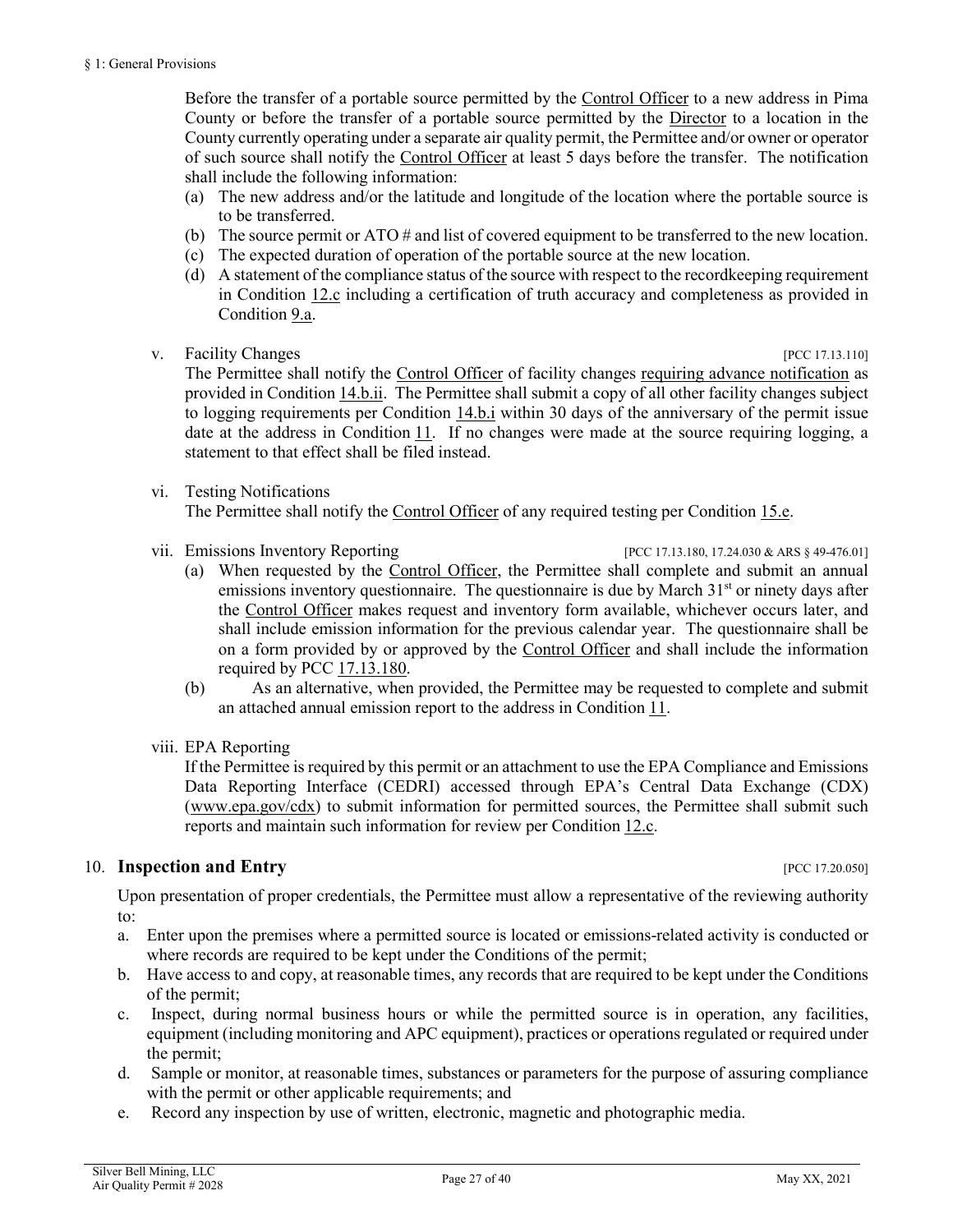#### <span id="page-27-5"></span>11. **Excess Emissions & Emergency Reporting** [PCC [17.13.020.A.5,](https://tinyurl.com/y2whqkle) PC[C 17.13.020.C](https://tinyurl.com/y2whqkle) & PC[C 17.13.190\]](https://tinyurl.com/y39rx3ce)

#### <span id="page-27-3"></span>a. [Excess Emissions Reporting](#page-32-0)

The Permittee shall report to the [Control Officer](#page-31-1) any emissions in excess of the limits established by this permit. The report shall contain the information defined in [§](#page-32-0) 2 and be in two parts as specified below:

- i. Notification by telephone or facsimile within 24 hours of the time the Permittee first learned of the occurrence of excess emission that includes all available information. The number to report excess emissions is **520-724-7400.** The facsimile number is **520-838-7432.**
- ii. Detailed written notification by submission of an excess emissions report within 72 hours of the notification under [Condition 11.ai.](#page-27-3)

#### **Send to PDEQ 33 N. Stone Avenue, Suite 700, Tucson, Arizona 85701, or E-mail to [air.permits@pima.gov](mailto:air.permits@pima.gov).**

#### <span id="page-27-4"></span><span id="page-27-0"></span>b. [Emergency Reporting](#page-32-1) [\[PCC 17.13.020.C\]](https://tinyurl.com/y2whqkle)

The Permittee shall, as soon as possible, telephone the [Control Officer](#page-31-1) giving notice of the emergency and the Permittee shall submit a notice of the emergency to th[e Control Officer](#page-31-1) by certified mail, facsimile, hand delivery, or by e-mail within 2 working days of the time when emission limitations were exceeded due to the emergency. This notice shall contain a description of the emergency, any steps taken to mitigate emissions, and corrective action taken. An emergency constitutes an affirmative defense to an action brought for noncompliance with the technology-based emission limitations if the criteria described in [§](#page-32-1) 2 are met.

#### <span id="page-27-1"></span>12. **Recordkeeping Requirements** [\[PCC 17.13.020.A.4\]](https://tinyurl.com/y2whqkle)

a. Monitoring Information

The Permittee shall maintain records of monitoring information required by this permit. Records shall include at a minimum:

- i. The date, time, and permit Condition requiring the measurement, sampling, inspection, or procedure;
- ii. The name of the person conducting the measurement, sampling, inspection or procedure;
- iii. The particular piece of equipment, process, or area being monitored including a description of the operating conditions and monitoring procedure, technique, or methods used as applicable; and,
- iv. The results of the monitoring including any discrepancy or excess emissions. If there are any monitoring discrepancies or excess emissions, the records shall include the corrective actions taken.
- b. Record Retention

The Permittee shall retain records of all required monitoring and support information for at least 5 years from the date of the monitoring sample, measurement, report, or application. Support information includes all calibration and maintenance records, and copies of all reports identified in [Condition 9](#page-25-0) required by this permit. [\[PCC 17.13.020.4.b\]](https://tinyurl.com/y2whqkle)

<span id="page-27-2"></span>c. Record Maintenance for Compliance Determination [\[PCC 17.24.020.A\]](https://tinyurl.com/y62zwv83) The Permittee shall maintain all permit required monitoring records and support information onsite and shall be considered in compliance by demonstrating that sufficient information on the equipment and facility operations is periodically collected, recorded, and maintained to assure that the compliance status of any permit Condition can be readily ascertained at any time.

#### 13. **Duty to Provide Information 13. POINT: PCC [17.13.010.G](https://tinyurl.com/ya23abh3) & PCC 17.13.020.A.7.e**]

- a. The Permittee shall furnish to the [Control Officer,](#page-31-1) within a reasonable time, any information that the [Control Officer](#page-31-1) may request in writing to determine whether [cause](#page-31-6) exists for revising, revoking and reissuing, or terminating the permit or to determine compliance with the permit. Upon request, the Permittee shall also furnish to the [Control Officer](#page-31-1) copies of records required to be kept by the permit.
- b. For information claimed to be confidential, the Permittee shall furnish a copy of such records to the [Control Officer](#page-31-1) along with a claim of confidentiality in accordance with [PCC 17.11.070.B.](https://tinyurl.com/yxhtkkew)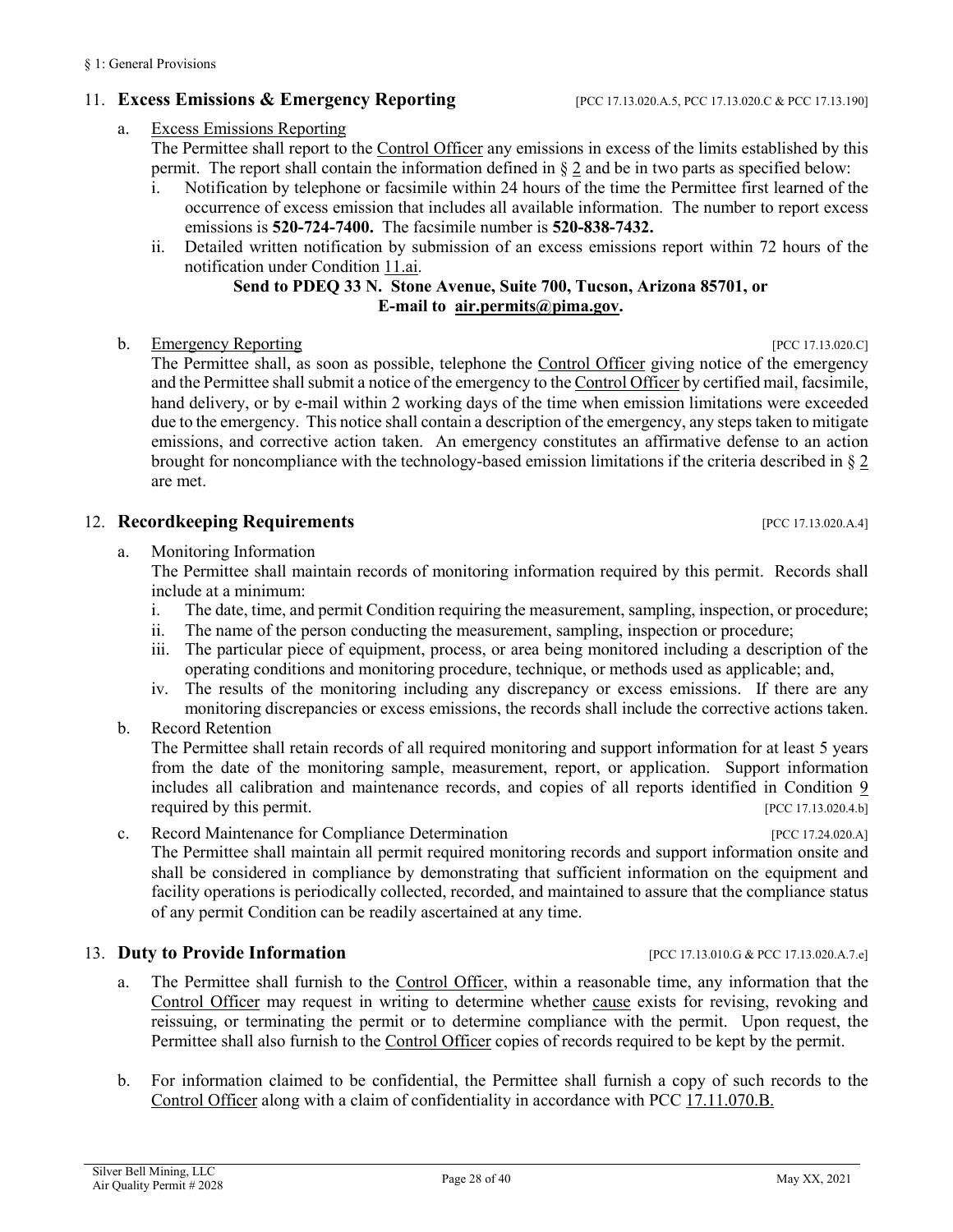c. If the Permittee has failed to submit any relevant facts or if the Permittee has submitted incorrect information in the permit application, the Permittee shall, upon becoming aware of such failure or incorrect submittal, promptly submit such supplementary facts or corrected information.

#### <span id="page-28-0"></span>14. **Permit Amendment, Revision, and Facility Changes**

[PC[C 17.13.100,](https://tinyurl.com/y5ug46gn) PCC [17.13.110,](https://tinyurl.com/y5p6yuan) PCC [17.13.120,](https://tinyurl.com/y2r9tfg2) PC[C 17.13.130](https://tinyurl.com/y39z74p2) & PC[C 17.13.140\]](https://tinyurl.com/y3ttw8kb)

- a. The Permittee shall apply for a permit amendment or revision for changes which do not qualify for a facility change under [Condition 14.b](#page-28-6) as follows:
	- i. Administrative Permit Amendment per [PCC 17.13.120;](https://tinyurl.com/y2r9tfg2)
	- ii. Minor Permit Revision per [PCC 17.13.130;](https://tinyurl.com/y39z74p2)
	- iii. Significant Permit Revision per [PCC 17.13.140;](https://tinyurl.com/y3ttw8kb)

<span id="page-28-5"></span><span id="page-28-3"></span>The applicability and requirements for the above permit actions are defined in the referenced regulations.

- <span id="page-28-7"></span><span id="page-28-6"></span><span id="page-28-4"></span>b. Facility Changes
	- i. Except for a physical change or a change in the manner of operation of a source covered by this permit that requires a [permit revision under PCC 17.13.100.A,](#page-32-2) or a facility change subject to logging [or notice requirements under PCC 17.13.110,](#page-33-1) the Permittee shall not be required to revise this permit, provide advance notice, or log the facility or process change.
	- ii. For each [facility change requiring advance notice,](#page-33-0) a written notice shall be sent to the address in [Condition](#page-27-0) 11 and shall be received by the [Control Officer](#page-31-1) the minimum amount of time in advance of the change. The written notice shall include: When the proposed change will occur, a description of the change, any change in emissions of [regulated air pollutants,](#page-36-0) and any Conditions in this permit that are no longer applicable as a result of the change.
- <span id="page-28-2"></span>c. No revision shall be required, under any approved economic incentives, marketable permits and other similar programs or processes for changes that are provided for in this permit.
- d. Notwithstanding [Condition 14.b,](#page-28-6) the [Control Officer](#page-31-1) may require the Permittee to revise a permit for any change that, when considered together with any other changes submitted by the Permittee over a 5 year term requires a revision or is required by [Condition 14.b.i.](#page-32-2)

<span id="page-28-8"></span>15. **Testing Requirements** [PC[C 17.11.160,](https://tinyurl.com/y53qjcmd) PC[C 17.11.210,](https://tinyurl.com/y7ou53b8) PC[C 17.20.010,](https://tinyurl.com/yxphefja) [17.20.040\]](https://tinyurl.com/y5pqwkg8)

- a. Incorporated Methods and Procedures
	- Except as otherwise provided in this permit, the Permittee shall conduct performance tests and reduce data in accordance with the test methods and procedures contained in the [Arizona Testing Manual,](https://legacy.azdeq.gov/environ/air/compliance/download/manual.pdf)  40 CFR 52 - Appendices  $D$  and  $E$ , 40 CFR 60 - [Appendices A through F,](https://tinyurl.com/40-CFR-60-APPENDICES) [40 CFR 60.17,](https://tinyurl.com/y4b3c3yn) and 40 CFR 61 - [Appendices B](https://tinyurl.com/40-CFR-61-Appendix-B) an[d C](https://tinyurl.com/40-CFR-Part-61-Appendix-C) unless modified by the [Control Officer](#page-31-1) pursuant to [PCC 17.11.210.B](https://tinyurl.com/y7ou53b8) or by the [Director](#page-31-4) pursuant to A.A.C. [R18-2-312.B.](https://tinyurl.com/R18-2-00-x)
	- ii. Except as otherwise provided in this permit, the Permittee shall follow these general test methods and methodologies to determine compliance with emission limits:
		- (a) Opacity

<span id="page-28-9"></span><span id="page-28-1"></span>The opacity of visible emissions shall be determined by EPA Test Method 9,  $\Delta$ ppendix  $\Delta$ , 40 [CFR Part 60](https://tinyurl.com/40-CFR-60-APPENDICES) or by EPA approved [Alternate Method ALT-082.](https://www3.epa.gov/ttn/emc/approalt/ALT082.pdf) [\[PCC 17.11.160.B\]](https://tinyurl.com/y53qjcmd)

- (b) Fuel Sulfur Limitations Documentation, such as tariff agreements or invoices or statements from the fuel supplier, showing the fuels delivered and verifying the fuel sulfur content is below applicable standards, shall be an acceptable means to demonstrate compliance with fuel sulfur limitations. If required or when requested by the [Control Officer,](#page-31-1) the fuel sulfur content of fuels shall be determined using ASTM D129, D1266, D1552, D2622, D4294, D5453 or an equivalent for liquid fuels,
- Standard 2377, or an equivalent for gaseous fuels. (c) The heat content of solid fuel shall be determined according to ASTM Method D-3176-89, (Practice for Ultimate Analysis of Coal and Coke) and ASTM Method D-2015-91, (Test Method for Gross Calorific Value of Coal and Coke by the Adiabatic Bomb Calorimeter).

and ASTM D1072, D3246, D4084, D4468, D4810, D6228, D6667, Gas Processors Association

(d) Other testing and monitoring methods per PCC [17.11.210.H.](https://tinyurl.com/y7ou53b8)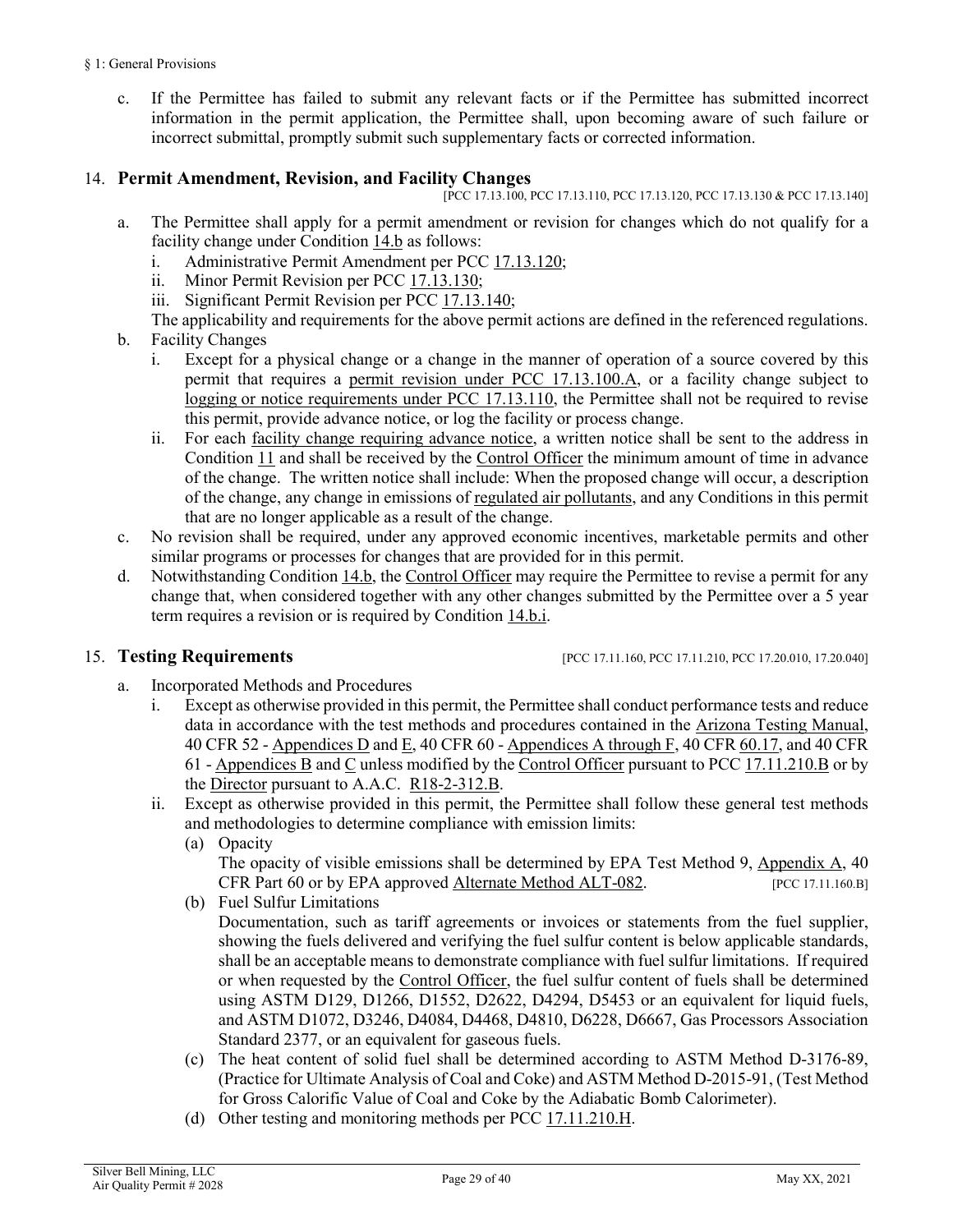- iii. Nothing in [Condition 15.a](#page-28-8) shall be construed to abrogate the [Control Officer's](#page-31-1) authority to require the Permittee to conduct testing nor shall it be construed as to prevent the Permittee from utilizing measurements from emissions monitoring devices or techniques not designated as performance tests as evidence of compliance with [Condition 41.f.](#page-5-2)
- iv. Except as otherwise provided in this permit, should the Permittee desire to test or be required to test to demonstrate compliance with this permit or Title 17 of the PCC, the Permittee shall contact the Control Officer at the phone number and address in Condition 11 for acceptable test methods and guidelines.
- b. Alternative Test Methods and Procedures

Except for ambient air monitoring or emissions testing of NSPS or NESHAP affected facilities and sources, the Permittee may submit an alternate and equivalent test method(s) listed in [40 CFR Subpart 60,](https://tinyurl.com/40-CFR-60-APPENDICES)  [Appendix A](https://tinyurl.com/40-CFR-60-APPENDICES) or is approved by the EPA as an alternative test method for approval by the [Control Officer.](#page-31-1)  (See [EPA approved-alternative-test-methods](https://www.epa.gov/emc/broadly-applicable-approved-alternative-test-methods) for a listing of alternate test methods).

- c. Source Testing Requirements New [sources](#page-36-0) required to conduct performance testing shall do so within 60 days after the source has achieved the capability to operate at its maximum production rate on a sustained basis but no later than 180 days after initial startup of such sources. The Permittee shall conduct performance testing as specified in this permit and at such other times as may be required by the [Control Officer.](#page-31-1)
- d. Representative Operational Conditions Performance tests shall be conducted under such conditions as the Control Officer shall specify to the plant operator based on representative performance of the source unless other conditions are required by the applicable test method or Conditions in this permit. With prior written approval from the [Control](#page-31-1)  [Officer,](#page-31-1) testing may be performed at a lower rate. Operations during start-up, shutdown, and malfunction (as defined in PCC [17.04.340.A\)](https://tinyurl.com/y9gh9owd) shall not constitute representative operational conditions unless otherwise specified in the applicable requirement or this permit.
- <span id="page-29-0"></span>e. Test Plan or Protocol

Except as provided in [Condition 15.a.ii,](#page-28-9) at least 14 calendar days prior to performing any required testing, the Permittee shall submit a test plan to the [Control Officer,](#page-31-1) in accordance with [PCC 17.11.210.D.](https://tinyurl.com/y7ou53b8) and the [Arizona Testing Manual.](https://legacy.azdeq.gov/environ/air/compliance/download/manual.pdf) The test plan requirement may be waived by the [Control Officer](#page-31-1) if the Permittee is retesting a source according to a previously submitted test plan. Notwithstanding the requirement to submit a test plan, the Permittee shall be required to notify th[e Control Officer](#page-31-1) of any dates of scheduled testing and any departures from the previously submitted plan, methods, or procedures provided in the permit.

f. Stack Sampling Facilities

When required, the Permittee shall provide or cause to be provided, performance testing facilities as follows:

- i. Sampling ports adequate for test methods applicable to the facility;
- ii. Safe sampling platform(s);
- iii. Safe access to sampling platform(s); and
- iv. Utilities for sampling and testing equipment.
- g. Interpretation of Final Results

Unless otherwise specified in this permit, each performance test shall consist of three separate runs using the applicable test method. Each run shall be conducted for the time and under the conditions specified in the applicable standard. For the purpose of determining compliance with an applicable standard, the arithmetic means of results of the three runs shall apply. In the event that a sample is accidentally lost or conditions occur in which one of the three runs is required to be discontinued because of forced shutdown, failure of an irreplaceable portion of the sample train, extreme meteorological conditions, or other circumstances beyond the Permittee's control, compliance may, upon the [Control Officer's](#page-31-1) approval, be determined using the arithmetic mean of the results of the other two runs. If the [Control Officer](#page-31-1) or the [Control Officer's](#page-31-1) designee is present, tests may only be stopped with the [Control Officer's](#page-31-1) or such designee's approval. If the [Control Officer](#page-31-1) or the [Control Officer's](#page-31-1) designee is not present, tests may only be stopped for good cause. Good cause includes: forced shutdown, failure of an irreplaceable portion of the sample train, extreme meteorological conditions, or other circumstances beyond the Permittee's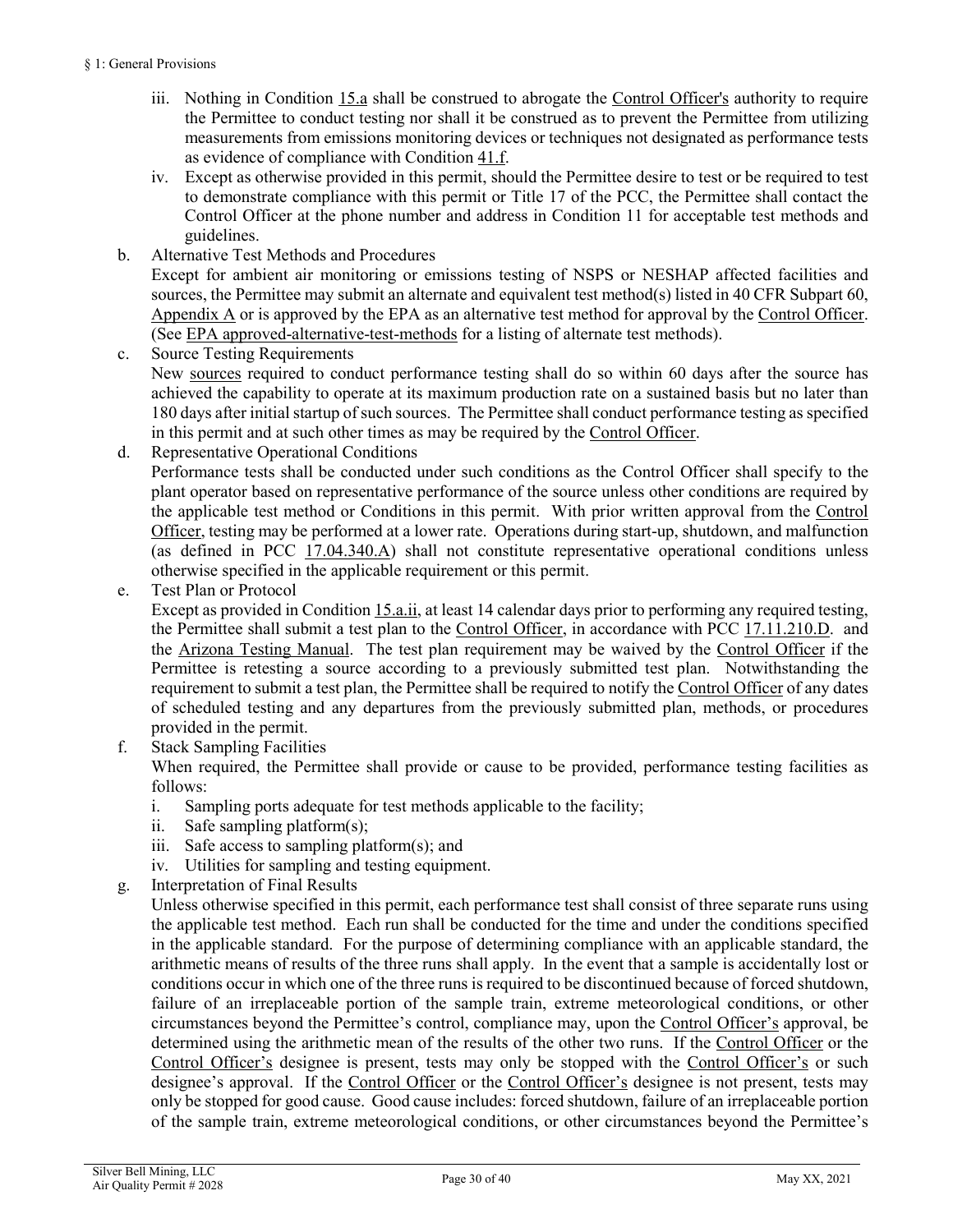control. Termination of any test without good cause after the first run is commenced shall constitute a failure of the test. Supporting documentation, which demonstrates good cause, must be submitted.

- <span id="page-30-2"></span>h. Report of Final Test Results
	- i. A written report of the results of all performance tests required by this permit shall be submitted to the Control Officer within 30 days after the test is performed. The report shall be submitted in accordance with the Arizona Testing Manual and [PCC 17.11.210.A.](https://tinyurl.com/y7ou53b8) If additional time is needed to submit the results, the Permittee shall send a written request for an extension describing the circumstances and specifying the time needed to submit the report for approval by the control officer. [AZ Testing Manual pg 8, 4 weeks  $\sim$  30 days]

## 16. **Property Rights** [PCC 17.13.020.A.7.d]

The permit does not convey any property rights of any sort, or any exclusive privilege to the permit holder.

## 17. **Liability**

This permit does not release the Permittee from any liability for compliance with other applicable federal, state, and local environmental laws and regulations, including the CAA.

## 18. **Severability Clause** *pcc* 17.13.020.A.6]

The provisions of this permit are severable. If any provision of this permit is held invalid, the remainder of this permit shall remain valid and in force.

## <span id="page-30-1"></span>19. **Requirement to Obtain Activity Permits**

- a. The Permittee shall not allow or commence demolition or renovation of any NESHAP facility, as defined in [40 CFR Part 61, Subpart M,](https://tinyurl.com/40-cfr-61-M) National Emission Standards for Hazardous Air Pollutants – Asbestos, without first obtaining an activity permit from the [Control Officer](#page-31-1) in accordance with PCC 17.14.060. Should this stationary source, pursuant to [40 CFR Part 61, Subpart M,](https://tinyurl.com/40-cfr-61-M) become subject to asbestos regulations when conducting any renovation or demolition at this premises, then the Permittee or operator shall submit proper notification as described in [40 CFR Part 61, Subpart M](https://tinyurl.com/40-cfr-61-M) and shall comply with all other applicable requirements of [40 CFR Part 61, Subpart M.](https://tinyurl.com/40-cfr-61-M) The Permittee shall keep a record of all relevant paperwork on file. [\[PCC 17.14.060](https://tinyurl.com/y92xpbjm) [& 40 CFR 61, Subpart M\]](https://tinyurl.com/40-cfr-61-M)
- <span id="page-30-0"></span>b. The Permittee shall not ignite, cause to be ignited, permit to be ignited, allow or maintain any open outdoor fire without first obtaining an activity permit from the [Control Officer](#page-31-1) or delegated authority unless exempted under [PCC 17.14.080.C.](https://tinyurl.com/y7julhh9) [PCC 17.14.080]

## 20. **Credible Evidence**

For the purpose of establishing whether the Permittee violated or is in violation of any requirement of this permit, nothing shall preclude the use, including the exclusive use, of any credible evidence or information relevant to whether a permitted source would have been in compliance with applicable requirements if the permittee had performed the appropriate performance or compliance test or procedure.

## $20 - 29$ . [Reserved]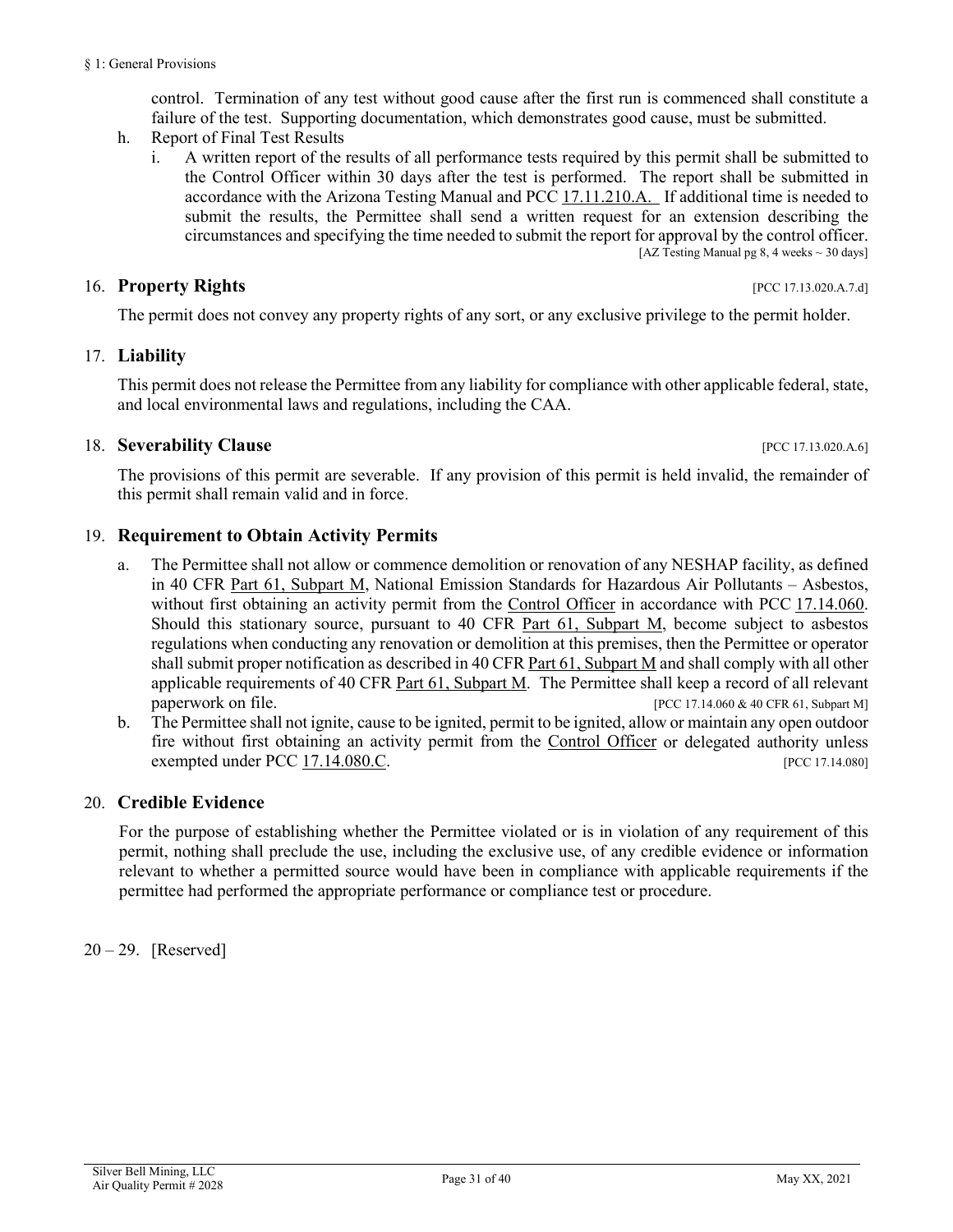## <span id="page-31-0"></span>**§ 2: Definitions**

The following definitions shall have the meaning as defined in the CAA or [Title 17](https://tinyurl.com/y7xc7jvc) of the Pima County Code per [PCC 17.04.340.A,](https://tinyurl.com/y9gh9owd) unless otherwise defined in this permit. If a term is not defined, it shall be interpreted in accordance with normal business use. Terms with an asterisk are terms defined elsewhere 40 CFR Parts 60 and 63 and/or its subparts.

<span id="page-31-5"></span>**Administrator** means the administrator of the United States Environmental Protection Agency. Contact Information: Phone (415) 947-8715; [www.epa.gov/region9](https://www.epa.gov/aboutepa/epa-region-9-pacific-southwest)

<span id="page-31-2"></span>**Air Pollution or Air Pollutant (Title 17)** means the presence in the outdoor atmosphere of one or more air contaminants or combination thereof, in sufficient quantities, which either alone or in connection with other substances, by reason of their concentration and duration are or tend to be injurious to human, plant, or animal life; or causes damage to property; or unreasonably interferes with the enjoyment of life or property of a substantial part of a community, or obscures visibility; or which in any way degrades the quality of the ambient air below the standards established by the board of supervisors.

<span id="page-31-6"></span>**Air pollutant (CAA)\*** means any air pollution agent or combination of such agents, including any physical, chemical, biological, radioactive (including source material, special nuclear material, and byproduct material) substance or matter which is emitted into or otherwise enters the ambient air. Such term includes any precursors to the formation of any air pollutant to the extent the Administrator has identified such precursor or precursors for the particular purpose for which the term "air pollutant: is used.

<span id="page-31-7"></span>**Appurtenance\* (**See also [Facility maintenance](#page-33-2)**)** means any accessory to a stationary structure coated at the site of installation, whether installed or detached, including but not limited to bathroom and kitchen fixtures; cabinets; concrete forms; doors; elevators; fences; hand railings; heating equipment, air conditioning equipment, and other fixed mechanical equipment or stationary tools; lamp posts; partitions; pipes and piping systems; rain gutters and downspouts; stairways, fixed ladders, catwalks, and fire escapes; and window screens.

<span id="page-31-8"></span>**Architectural Coating** means coating used commercially or industrially for residential, commercial, or industrial buildings and their appurtenances; structural steel; and other fabrications such as storage tanks, bridges, beams, and girders.

**Cause** means with respect to the [Control Officer's](#page-31-1) ability to deny an application or to revise, reopen, revoke or terminate this permit, for the following reasons: [\[PCC 17.13.150\]](https://tinyurl.com/y2c32y2e)

- a. The [Control Officer](#page-31-1) determines that the permit needs to be revised or revoked to assure compliance with the applicable requirements;
- b. The Permittee has not been or is not in compliance with the terms and Conditions of this permit;
- c. The [Control Officer](#page-31-1) determines that the emissions resulting from the construction, modification, and operation of a source significantly contributes to a NAAQS or a PSD increment violation, which are not adequately addressed by the requirements in this permit;
- d. The Permittee failed to disclose a material fact required by the application or the regulations applicable to the source for which the applicant had or should have had knowledge at the time the application was submitted.
- e. The [Control Officer](#page-31-1) has reason to believe that the permit was obtained by fraud or misrepresentation;

<span id="page-31-3"></span>**Concealment** with regard to an emission source shall include:

- The use of gaseous diluents to achieve compliance with an opacity standard or with a standard which is based on the concentration of a pollutant in the gasses discharged to the atmosphere.
- b. Operating in a piecemeal fashion to avoid compliance with a standard that would otherwise apply to the source on the basis of its size; and
- c. Operating in a manner, under conditions, or during such times that emissions cannot be observed.

<span id="page-31-1"></span>**Control Officer** means the director of Pima County Department of Environmental Quality who shall serve as the executive head of the Pima County air quality control district, or an authorized agent. Contact Information: Phone: (520) 724-7400; Website: [Pima County DEQ -](http://webcms.pima.gov/government/environmental_quality/) air; E-mail: [air.permits@pima.gov](mailto:air.permits@pima.gov)

**Deviation** means any instance in which an affected [source,](#page-36-0) subject to this permit, or an owner or operator of such a [source,](#page-36-0) fails to meet any requirement or obligation established by this permit, including but not limited to any emission limitation or work practice standard; or fails to meet any emission limitation, (including any operating limit), or work practice standard.

<span id="page-31-4"></span>**Director** means the director of the Arizona Department of Environmental Quality. Contact Information: Phone: (602) 771-2285; ADEQ - [Air Quality Division](https://azdeq.gov/AQ)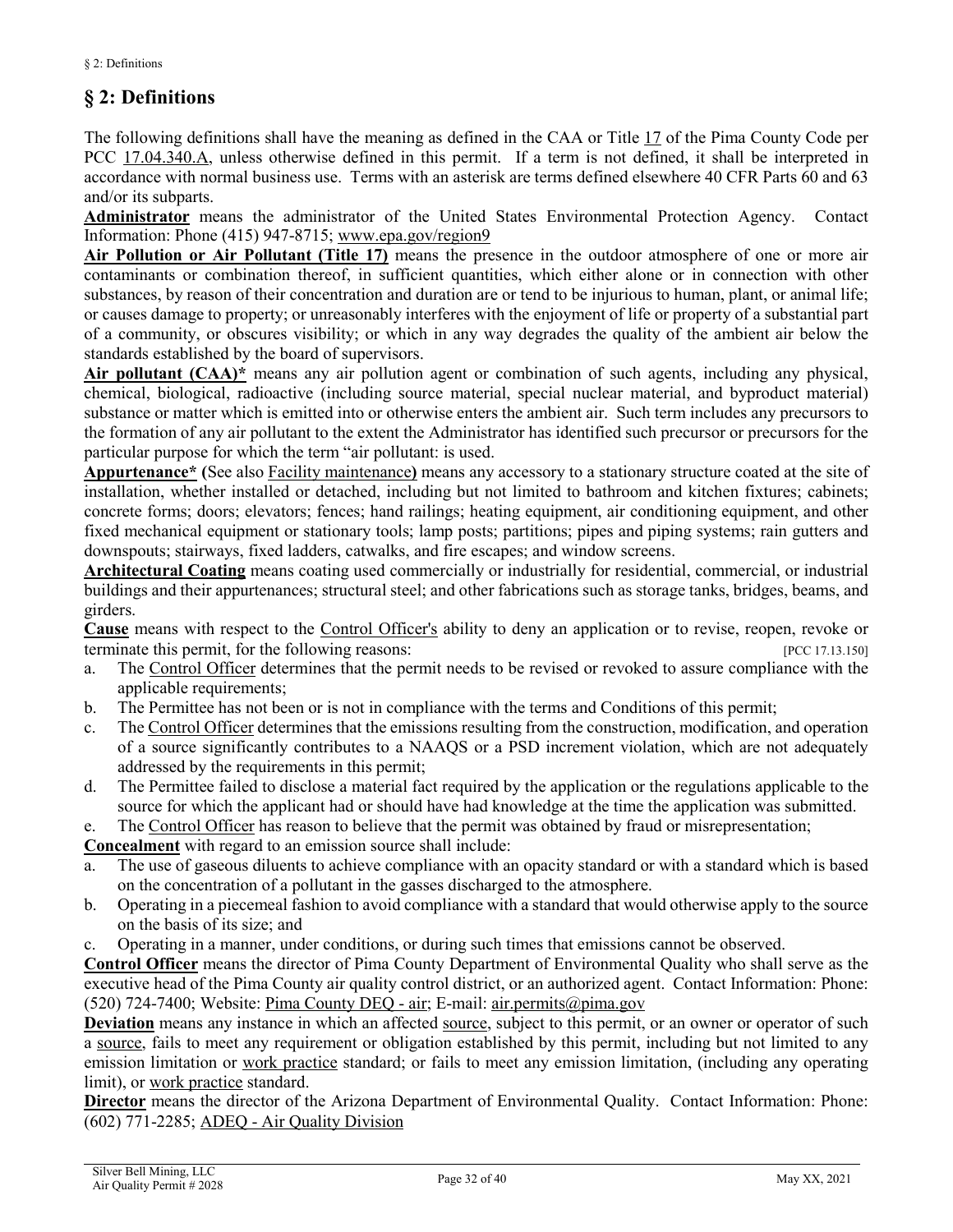#### § 2: Definitions

<span id="page-32-1"></span>**Emergency** means any situation arising from sudden and reasonably unforeseeable events beyond the control of the source, including acts of God, that require immediate corrective action to restore normal operation, and that cause the source to exceed a technology-based emission limitation under the permit, due to unavoidable increases in emissions attributable to the emergency. An emergency shall not include noncompliance to the extent caused by improperly designed equipment, lack of preventative maintenance, careless or improper operation, or operator error. [\[PCC 17.13.020.C\]](https://tinyurl.com/y2whqkle)

- a. An emergency constitutes and affirmative defense to an action brought for noncompliance with the technologybased emission limitations if the following Conditions are met:
- b. The affirmative defense of emergency shall be demonstrated through properly signed, contemporaneous operating logs, or other relevant evidence that:
	- i. An emergency occurred and that the Permittee can identify the cause or causes of the emergency;
	- ii. At the time of the emergency, the permitted facility was being properly operated;
	- iii. During the period of the emergency the Permittee took all reasonable steps to minimize levels of emissions that exceeded the emissions standards or other requirements in the permit; and
	- iv. The Permittee submitted notice of the emergency as provided i[n Condition 16.b](#page-27-4) to the [Control Officer](#page-31-1) by certified mail, facsimile, hand delivery, or by e-mail within two working days of the time when emission limitations were exceeded due to the emergency. This notice shall contain a description of the emergency, any steps taken to mitigate emissions, and corrective action taken.
- c. In any enforcement proceeding, the Permittee seeking to establish the occurrence of an emergency has the burden of proof.

d. This provision is in addition to an emergency or upset provision contained in any applicable requirement.

#### <span id="page-32-0"></span>**Excess emission report** means:

- a. An excess emissions report shall contain the following information:
	- i. The identity of each stack or other emission point where the excess emissions occurred;
	- ii. The magnitude of the excess emissions expressed in the units of the applicable emission limitation and the operating data and calculations used in determining the magnitude of the excess emissions;
	- iii. The time and duration or expected duration of the excess emissions;
	- iv. The identity of the equipment from which the excess emissions emanated;
	- v. The nature and cause of the emissions;
	- vi. The steps taken, if the excess emissions were the result of a [malfunction,](#page-34-3) to remedy the [malfunction](#page-34-3) and the steps taken or planned to prevent the recurrence of the [malfunctions;](#page-34-3)
	- vii. The steps that were or are being taken to limit the excess emissions; and
	- viii. If the source's permit contains procedures governing source operation during periods of startup or [malfunction](#page-34-3) and the excess emissions resulted from startup or [malfunction,](#page-34-3) a list of the steps taken to comply with the permit procedures.
- b. In the case of continuous or recurring excess emissions, the notification requirements of this Condition shall be satisfied if the source provides the required notification after excess emissions are first detected and includes in the notification an estimate of the time the excess emissions will continue. Excess emissions occurring after the estimated time period or changes in the nature of the emissions as originally reported shall require additional notification pursuant t[o Condition 11.a.](#page-27-5)

#### <span id="page-32-2"></span>**Facility Changes Requiring a Permit Revision** means:

- a. Facility changes requiring the Permittee to apply for a permit revision per [PCC 17.13.100:](https://tinyurl.com/y5ug46gn)
	- i. A change that triggers a new applicable requirement not provided for in this permit or violates an existing applicable requirement or is a [modification.](#page-35-4)
	- ii. Establishment of, or change in an emissions cap;
	- iii. A change that will require a case by case determination of an emission limitation or other standard, or a source specific determination of ambient impacts, or a visibility or increment analysis;
	- iv. A change that results in emissions that are subject to monitoring, recordkeeping or reporting under PCC [17.13.020.A.3, A.4, or](https://tinyurl.com/y2whqkle) A.5. If the emissions cannot be measured or otherwise adequately quantified by monitoring, recordkeeping, or reporting requirements already in the permit;
	- v. A change that will authorize or result in the burning of any fuel not currently authorized by the permit;
	- vi. Increasing operating or production rates, or operating hours over any limitations in the permit or establishing or revising a limit under [PCC 17.11.190;](https://tinyurl.com/y9szaoyu) or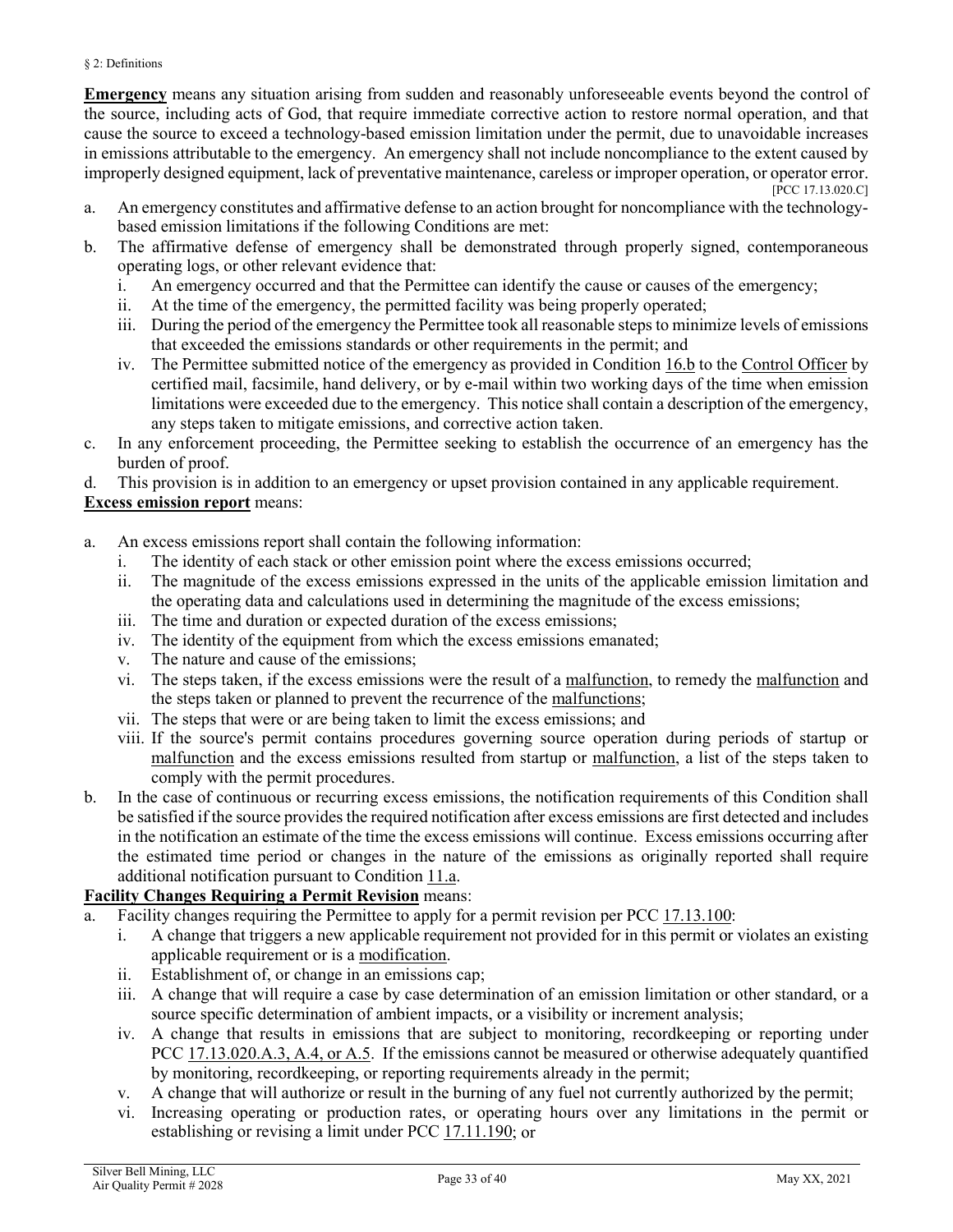- vii. Replacement of an item of APC listed in the equipment list of this permit with one with one that does not have the same or better efficiency for reducing [air pollutants.](#page-31-2)
- viii. Relaxing monitoring, recordkeeping, or reporting requirements, except when the change results:
	- (a) From a change in an applicable requirement; or
	- (b) From removing equipment that results in a permanent decrease in actual emissions, if the source keeps on-site records of the change in a log that satisfies [PCC 17.13.110.I.1 and I.2](https://tinyurl.com/y5p6yuan) and if the requirements that are relaxed are present in the permit solely for the equipment that was removed.
- ix. A change that requires the source to obtain a Class I permit pursuant to [PCC 17.11.090.A.](https://tinyurl.com/yat2yhct)

#### <span id="page-33-1"></span>**Facility Changes Subject to Logging or Notice Requirements** means:

- a. Facility Changes Requiring Logging per [PCC 17.13.110.B & I:](https://tinyurl.com/y5p6yuan)
	- i. Changing process equipment, operating procedures, or any other physical change so long as the Permittee does not exceed any threshold listed in [Condition 40,](#page-5-1) or violate any applicable Condition in this permit.
	- ii. Implementing an alternative operating scenario, including raw material changes.
	- iii. Engaging in any new insignificant activity that is not listed in Attachment 2 of the technical support document (TSD) associated with this permit.
	- iv. Replacing an item of APC equipment listed in the permit with an identical (same model, different serial number) item. The [Control Officer](#page-31-1) may require verification of efficiency of the new equipment by performance tests; and
	- v. A change that results in a decrease in actual emissions if the source wants to claim credit for the decrease in determining whether the source has a net emissions increase for any purpose. The logged information shall include a description of the change that will produce the decrease in actual emissions. A decrease that has not been logged is creditable only if the decrease is quantifiable, enforceable, and otherwise qualifies as a creditable decrease.
- <span id="page-33-0"></span>b. Facility Changes Requiring Advance Notification per [PCC 17.13.110.C & D:](https://tinyurl.com/y5p6yuan)
	- i. The Permittee shall provide the [Control Officer](#page-31-1) no less than 7 days advance notice before making a change in the method of operation that increases actual emissions by more than 10% of the major source threshold (10 tons per year) for any [conventional pollutant](#page-36-1) but does not otherwise require a revision;
	- ii. The Permittee shall provide the [Control Officer](#page-31-1) no less than 7 days advance notice for a change that amounts to reconstruction of the source or an affected facility: For purposes of this requirement, reconstruction of a source or an affected facility shall be presumed if the fixed capital cost of the new components exceeds fifty percent of the fixed capital cost of a comparable entirely new source and the changes to the components have occurred over the twelve consecutive months beginning with commencement of construction;
	- iii. The Permittee shall provide the [Control Officer](#page-31-1) no less than 7 days advance notice before replacing a listed item of APC equipment with one that is not identical but that is substantially similar and has the same or better pollutant reduction efficiency;
	- iv. The Permittee shall provide the [Control Officer](#page-31-1) no less than 30 days advance notice for a change that would trigger an applicable requirement that already exists in the permit, unless otherwise provided in the Conditions of this permit.
	- v. The Permittee shall provide the [Control Officer](#page-31-1) no less than 30 days advance notice before replacing a listed item of APC equipment with one that is not substantially similar but that has the same or better pollutant removal efficiency.
	- vi. The Permittee shall provide the [Control Officer](#page-31-1) no less than 30 days advance notice for a change that will result in the emissions of a new [regulated air pollutant](#page-36-0) above an applicable regulatory threshold but that does not trigger a new applicable requirement for that source category. For purposes of this requirement, an applicable regulatory threshold for a [regulated air pollutant](#page-36-0) shall be a significant increase in the net emissions of pollutants listed i[n PCC 17.04.340.A](https://tinyurl.com/y9gh9owd) or ten percent of the applicable major source threshold (10 tons per year) for that pollutant, whichever is less.

<span id="page-33-2"></span>**Facility Maintenance**\* means surface coating performed as part for the routine repair or renovation of the tools, equipment, machinery, and structures that comprise the infrastructure of the affected facility and that are necessary for the facility to function in its intended capacity. Facility maintenance also includes surface coating associated with the installation of new equipment or structures, and the application of any surface coating as part of the janitorial activities.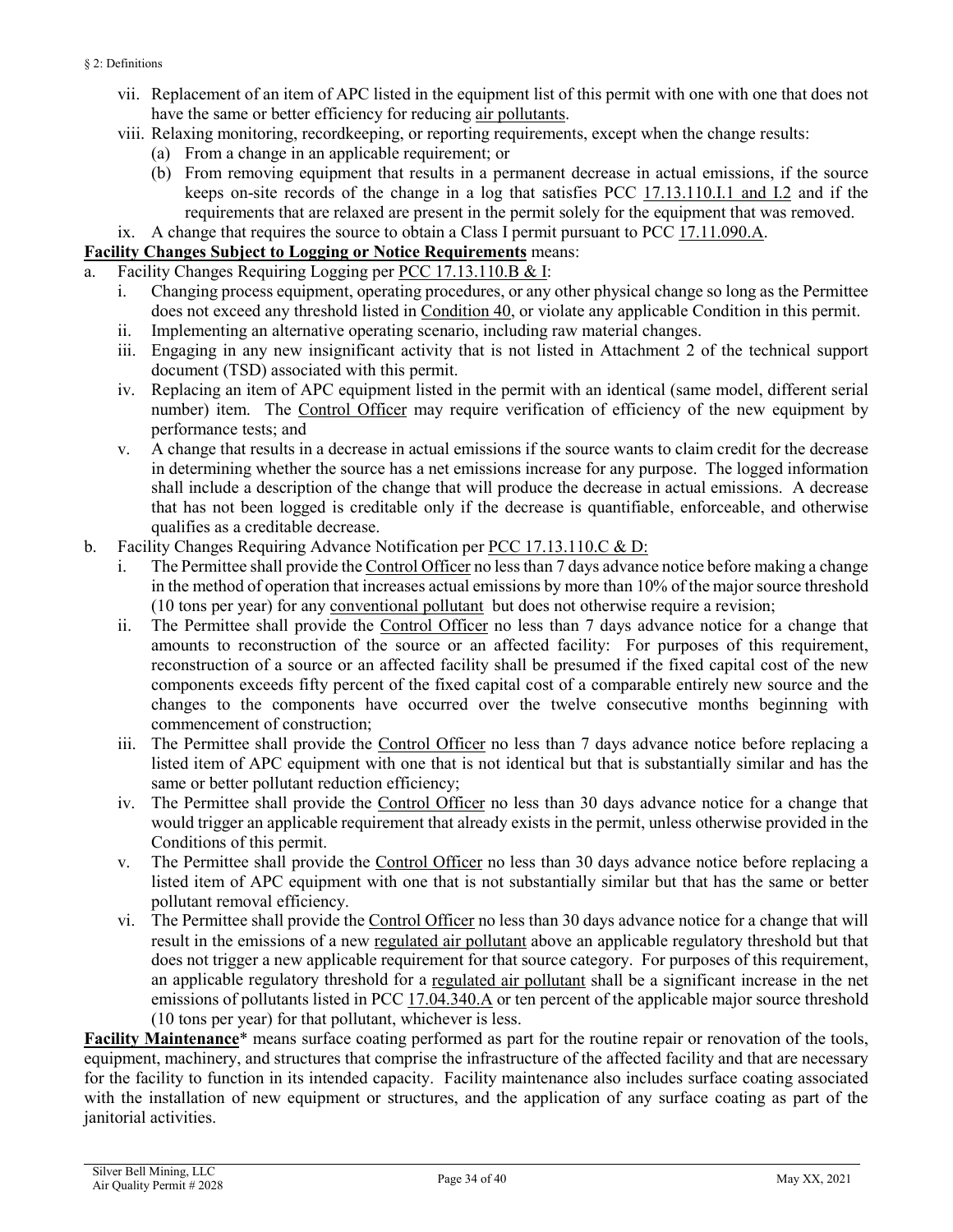- a. Facility Maintenance includes the application of coatings to stationary sources or their [appurtenances](#page-31-7) at the site of installation; portable buildings at the site of installation; and pavements or curbs.
- b. Facility Maintenance also includes the refinishing of mobile equipment in the field or at the site where they are used in services and at which they are intended to remain indefinitely after refinishing, including, but not limited to farm equipment and mining equipment, for which it is not practical or feasible to move to a dedicated mobile equipment refinishing facility. Such mobile equipment also includes items such as fork trucks that are used in a manufacturing facility and refinished in that same facility.
- c. Facility Maintenance does not include surface coating of motor vehicles, mobile equipment, or items that routinely leave and return to the facility, such as delivery trucks, rental equipment, or containers used to transport, deliver, distribute, or dispense commercial products to customers, such as compressed gas canisters.

#### <span id="page-34-1"></span>**Federally enforceable** means:

- The requirements of the New Source Performance Standards and National Emission Standards for Hazardous Air Pollutants contained in [Articles VI](https://tinyurl.com/PCC-17-16-articleIV) and [Article VII](https://tinyurl.com/PCC-17-16-articleVII) of [Chapter 17.16.](https://tinyurl.com/yxlchvn9)
- b. The requirements of such other state or county rules or regulations approved by the [administrator,](#page-31-5) including the requirements of approved state and county operating and new source review permit programs that have been approved by the administrator.
- c. The requirements of any applicable implementation plan.
- d. Emissions limitations, controls, and other requirements, and any associated monitoring, recordkeeping and reporting requirements, which are entered into voluntarily by a source pursuant to [PCC 17.11.190.](https://tinyurl.com/y9szaoyu)

<span id="page-34-4"></span>**Good engineering practice (GEP) stack height** means a stack height meeting the requirements described in PCC [17.11.150.](https://tinyurl.com/y5o5pvjn)

**HAP containing material** means a material that contains any volatile or nonvolatile [HAP](#page-34-0) that is an Occupational Safety and Health Administration (OSHA)-defined carcinogen as specified in [29 CFR 1910.1200\(d\)](https://tinyurl.com/40-CFR-1919-1200-d) at a concentration greater than 0.1 percent by mass, or greater than 1.0 percent by mass for any other HAP compound. For the purpose of determining whether materials used contain the HAP compounds, the Permittee may rely on formulation data provided by the manufacturer or supplier, such as the safety data sheet (SDS), as long as it represents HAP compound in the material that is present at 0.1 percent by mass or more for OSHA-defined carcinogens as specified in [29 CFR 1910.1200\(d\)](https://tinyurl.com/40-CFR-1919-1200-d) and at 1.0 percent by mass or more for other HAP compounds.

<span id="page-34-0"></span>**Hazardous Air Pollutant (HAP)** means a pollutant listed in [§ 112\(b\)](https://tinyurl.com/y6o35l45) of the CAA. **High Sulfur Oil** means fuel oil containing 0.90 percent or more by weight of sulfur.

<span id="page-34-2"></span>**Industrial coating source** means an industrial source that surface coats large farm machinery, such as harvesting, fertilizing, and planting machines, tractors, and combines; small farm machinery, such as lawn and garden tractors, lawn mowers, and rototillers; small appliances, such as fans, mixers, blenders, crock pots, dehumidifiers, and vacuum cleaners; commercial machinery, such as office equipment, computers and auxiliary equipment, typewriters, calculators, and vending machines; industrial machinery, such as pumps, compressors, conveyor components, fans, blowers, and transformers; fabricated metal products, such as metal covered doors and frames; any other industrial facility which coats metal parts or products under the standard industrial classification code (SIC Manual 1987) major groups 33, 34, 35, 36, 37, 38, and 39 categories **except all of the following:** automobiles and light duty trucks; metal cans; flat metal sheets and strips in the form of rolls or coils; magnet wire for use in electrical machinery; metal furniture; large appliances; exterior or airplanes; automobile refinishing; customized top coating of automobiles and trucks, if production is less than 35 vehicles per day; and the exterior of marine vessels.

**Indexed ID** means an indexed identification number or code used for log entry's to identify the use of a specific product and reference to a product or safety data sheet with a known VOC and HAP(s) content.

**Major source threshold** means the lowest applicable emissions rate for a pollutant that would cause the source to be a major source as defined in PCC [17.04.340.A.128.](https://tinyurl.com/y9gh9owd)

<span id="page-34-3"></span>**Malfunction** means any sudden and unavoidable failure of APC equipment, process equipment or a process to operate in a normal manner, but does not include failures that are caused by poor maintenance, careless operations or any other upset condition or equipment breakdown that could have been prevented by the exercise of reasonable care.

- a. The Permittee has an affirmative defense for excess emissions due to malfunction, startup, and shutdown as provided in PCC [17.13.200.](https://tinyurl.com/y49knu68)
- b. For NESHAP sources listed in this permit: [40 CFR 63.6(e)]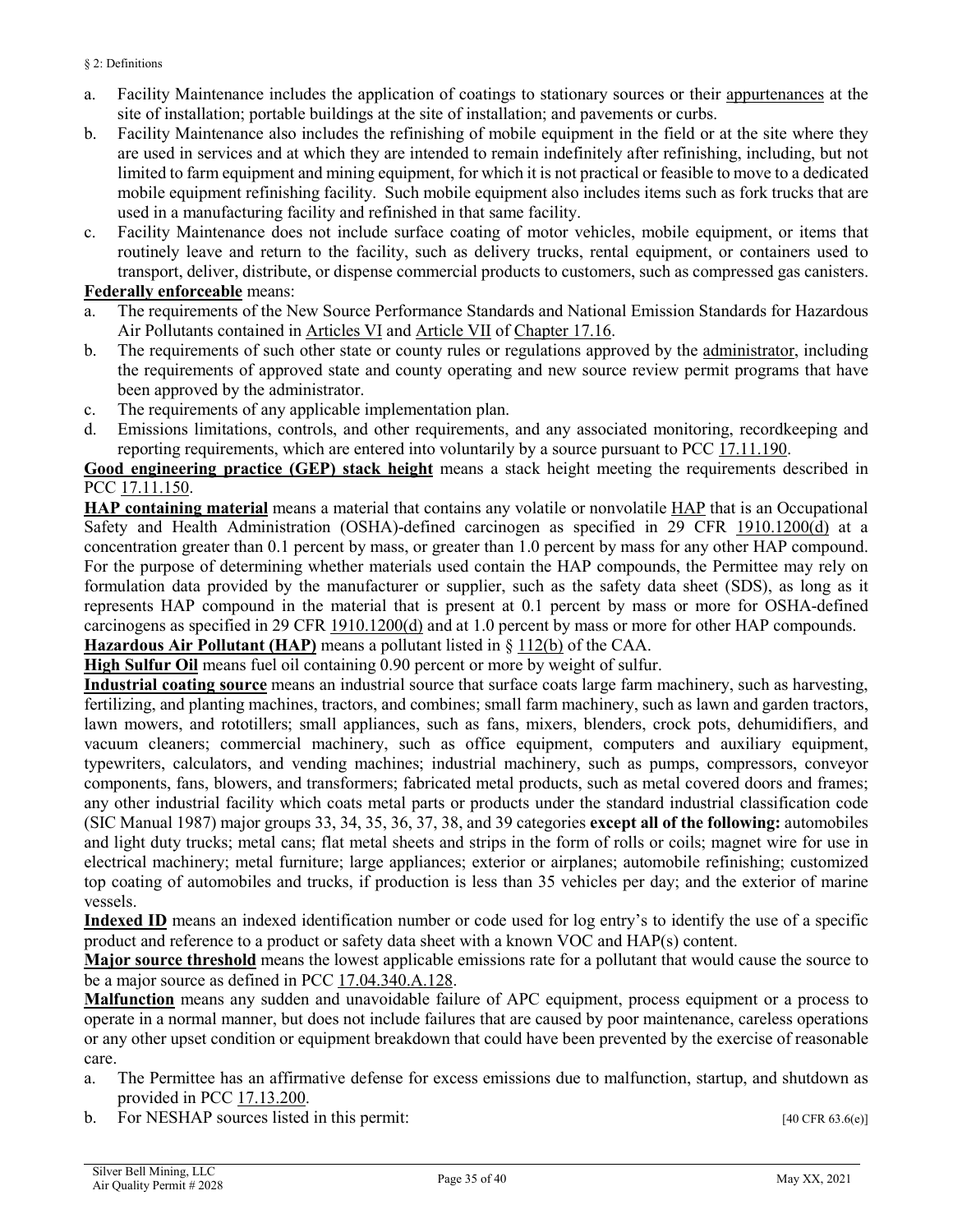During a period of startup, shutdown, or malfunction, the general duty to minimize emissions requires that the owner or operator reduce emissions from the affected source to the greatest extent which is consistent with safety and good [air pollution](#page-31-2) control practices. The general duty to minimize emissions during a period of startup, shutdown, or malfunction does not require the owner or operator to achieve emission levels that would be required by the applicable standard at other times if this is not consistent with safety and good [air pollution](#page-31-2) control practices, nor does it require the owner or operator to make any further efforts to reduce emissions if levels required by the applicable standard have been achieved.

<span id="page-35-1"></span>**Material permit condition** means a condition that satisfies all of the following:

- a. The condition is in a permit or permit revision issued by the Control Officer.
- b. The condition is identified within the permit as a material permit condition.
- c. The condition is one of the following:
	- i. An enforceable emission standard imposed to avoid classification as a major modification or major source or to avoid triggering any other applicable requirement.
	- ii. A requirement to install, operate or maintain a maximum achievable control technology or hazardous air pollutant reasonably available control technology required pursuant to the requirements of A.R.S. § [49-426.06.](https://tinyurl.com/ybw3xl2j)
	- iii. A requirement for the installation or certification of a monitoring device.
	- iv. A requirement for the installation of APC equipment.
	- v. A requirement for the operation of APC equipment.
	- vi. Any opacity standard required by Section 111 (Standards of Performance for New Stationary Sources) or Title I, Part C or D (Air Pollution Prevention and Control) of the Act.
- d. Violation of the condition is not covered by subsections A through F, or H through J of A.R.S. § [49-464](https://www.azleg.gov/viewdocument/?docName=https://www.azleg.gov/ars/49/00464.htm) or subsections A through F, or H through J of A.R.S. [§ 49-514.](https://www.azleg.gov/viewdocument/?docName=https://www.azleg.gov/ars/49/00514.htm)

<span id="page-35-0"></span>**Mobile equipment** means any device that may be drawn and/or driven on a roadway including, but not limited to, heavy-duty trucks, truck trailers, fleet delivery trucks, buses, mobile cranes, bulldozers, street cleaners, agriculture equipment, motor homes, and other recreational vehicles (including camping trailers and fifth wheels).

<span id="page-35-4"></span>**Modification or modify** means a physical change in or change in the method of operation of a source that increases the emissions of any [regulated air pollutant](#page-36-0) emitted by such source by more than any relevant de minimis amount or that results in the emission of any [regulated air pollutant](#page-36-0) not previously emitted by more than such de minimis amount. An increase in emissions at a minor source shall be determined by comparing the source's potential to emit before and after the modification. The following exemptions apply:

- a. A physical or operational change does not include routine maintenance, repair or replacement.
- b. An increase in the hours of operation or if the production rate is not considered an operational change unless such increase is prohibited under any federally enforceable permit condition or other permit condition that is enforceable as a practical matter.
- A change in ownership at a source is not considered a modification.

**Motor vehicle** means any self-propelled vehicle, including, but not limited to, automobiles, light duty trucks, golf carts, vans, and motorcycles.

<span id="page-35-3"></span>**Nonpoint Source** means, for the purpose of this permit, any source of air contaminants which due to a lack of an identifiable emission point or plume cannot be considered a point source, including fugitive dust producing activities. In applying this criteria, such items as air curtain destructors, heater planers, and conveyor transfer points shall be considered to have identifiable plumes.

**Off-Road Machinery** includes trucks, graders, and other construction or mining machinery not normally driven on a completed highway.

**Operation** means any physical or chemical action resulting in the change in location, form, physical properties or chemical character of a material.

**Partial Enclosure** means a confined area that has at least three sides at least 8 feet high meeting the requirements of Condition 63.b.i.

**Portable Source** means any building, structure, facility or installation subject to regulation under ARS § [49-426](https://www.azleg.gov/viewdocument/?docName=https://www.azleg.gov/ars/49/00426.htm) that emits or may emit any air pollutant and is capable of being operated at more than one location.

<span id="page-35-2"></span>**Petroleum liquids** means petroleum, condensate, and any finished or intermediate products manufactured in a petroleum refinery but does not mean Number 2 through Number 6 fuel oils as specified in ASTM D-396-90a (Specification for Fuel Oils), gas turbine fuel oils Numbers 2-GT through 4-GT as specified in ASTM D-2880-90a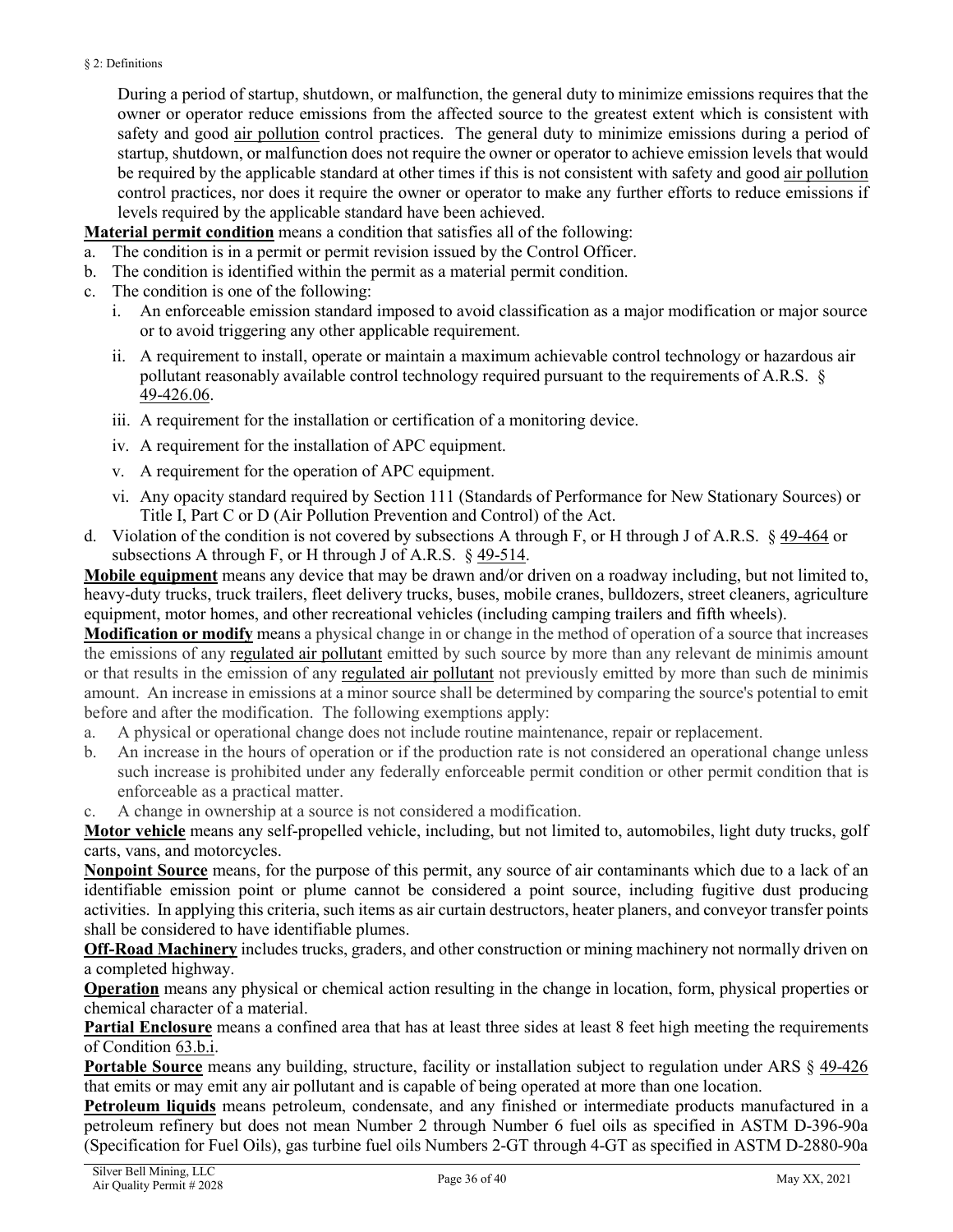(Specification for Gas Turbine Fuel Oils), or diesel fuel oils Numbers 2-D and 4-D as specified in ASTM D-975- 90 (Specification for Diesel Fuel Oils).

<span id="page-36-0"></span>**Regulated air pollutant** means any of the following:

- <span id="page-36-1"></span>a. Any conventional pollutant defined in ARS § [49-401.01](https://tinyurl.com/ARS-49-401-01) – means any pollutant for which the Administrator has promulgated a primary or secondary national ambient air quality standard.
- b. Nitrogen Oxides and volatile organic compounds
- c. Any air contaminant that is subject to a standards contained in Chapter [17.16,](https://tinyurl.com/y7uokuy8) [Article VI](https://tinyurl.com/y9fxud5g)
- d. Any Class I or II substance listed in Section [602](https://tinyurl.com/yy37p3q3) of the Act (Listing of Class I and Class II Substances)

<span id="page-36-6"></span>**Solvent Degreasing** means the removal of loosely held uncured adhesives, uncured ink, uncured coatings and contaminants which include dirt, soil and grease from parts, products, tools, machinery, equipment, and general work areas using a solvent that contains two percent by weight or more of a regulated air pollutant.

**Source** means any building, structure, facility or installation that may cause or contribute to [air pollution](#page-31-2) or the use of which may eliminate, reduce or control the emission of [air pollution.](#page-31-2) Source may also mean the Permittee or facility as a facility-wide entity.

**Suitable Enclosure** means a confined area, completely enclosed (side curtains or small openings are allowed as long as the ventilation air maintains the enclosure under negative pressure such that air is drawn into the booth openings or side curtains, where all exhaust from the controls is controlled as described in [Condition 63.b.ii.](#page-13-0) **Target HAP**\* are compounds of chromium (Cr), lead (Pb), manganese (Mn), nickel (Ni), or cadmium (Cd).

<span id="page-36-4"></span><span id="page-36-3"></span>**VOC - Volatile Organic Compounds** means any compound of carbon, excluding carbon monoxide (CO), carbon dioxide (CO<sub>2</sub>), carbonic acid, metallic carbides, or carbonates, and ammonium carbonate, which participates in atmospheric photochemical reactions. This includes any organic compound other than those in the definition in [PCC 17.04.340.A.250,](https://tinyurl.com/y9gh9owd) which have been determined to have negligible photochemical reactivity.

**VOC Containing** means a material that contains two percent by weight or more [VOC](#page-36-3) as determined by the manufacturer's safety data sheet (SDS) or technical product data sheet, or ASTM 2369, or methods set forth in 40 CFR 60, Appendix A. For the purpose of determining whether materials used contain the VOC compounds, the Permittee may rely on formulation data provided by the manufacturer or supplier, such as the safety data sheet (SDS).

<span id="page-36-2"></span>**Volatile Organic Liquid (VOL)** means any organic liquid which can emit volatile organic compounds (as defined in [40 CFR 51.100\)](https://tinyurl.com/40-CFR-51-100-def) into the atmosphere.

<span id="page-36-5"></span>**VHAP Containing** means [a HAP containing material](#page-34-4) that contains volatile [HAP](#page-34-0) constituents.

**Work practice standard** means any design, equipment, work practice, or operational standard, or combination thereof that is promulgated pursuant to  $\S 112(h)$  of the Clean Air Act.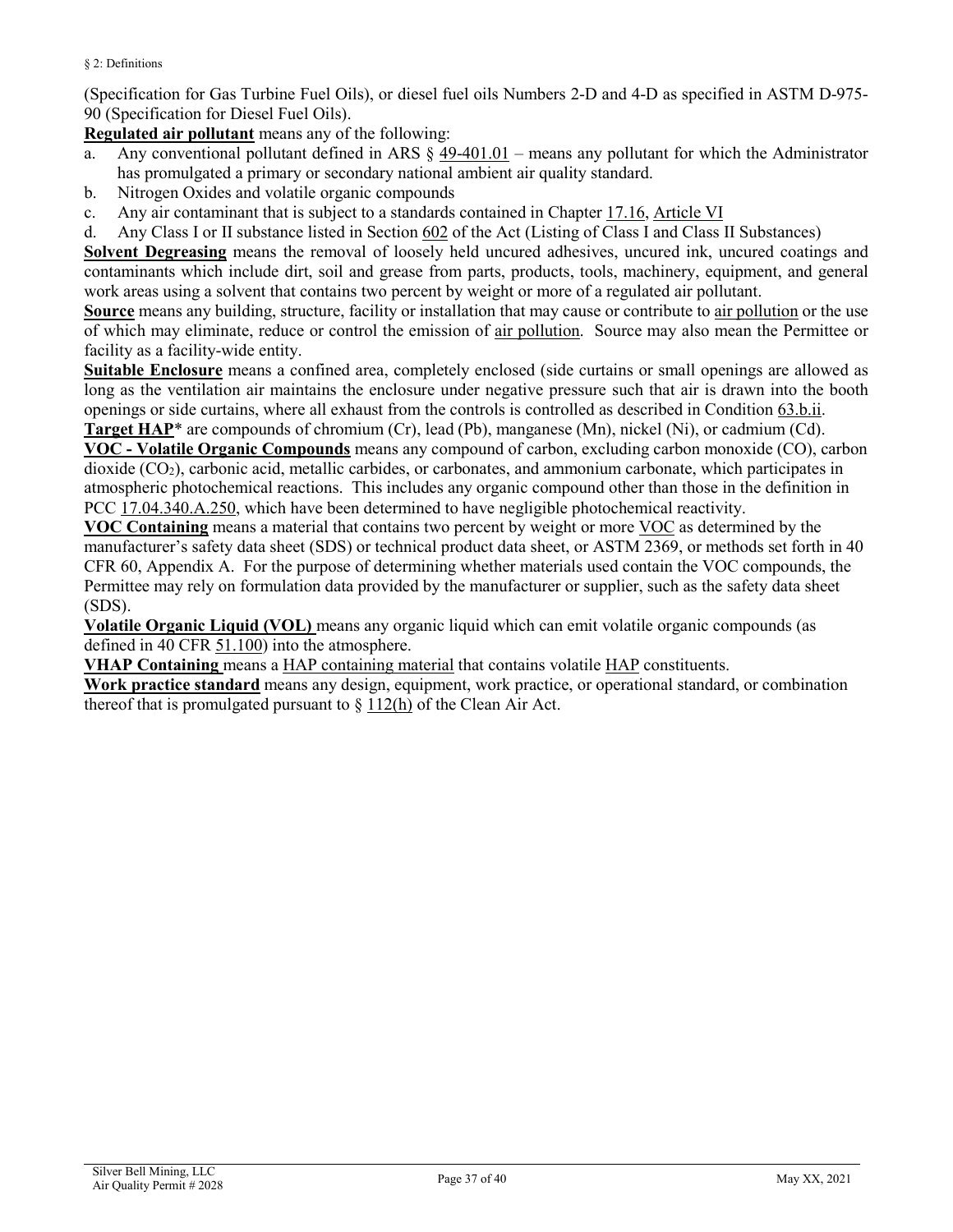## <span id="page-37-0"></span>**ATTACHMENT 4: SUMMARY OF MONITORING, RECORDKEEPING AND REPORTING**

| Reporting & Notification Requirements |                                                                                                                                                                                                                                                                                                                                                                                                                                                  |  |  |  |  |  |  |  |
|---------------------------------------|--------------------------------------------------------------------------------------------------------------------------------------------------------------------------------------------------------------------------------------------------------------------------------------------------------------------------------------------------------------------------------------------------------------------------------------------------|--|--|--|--|--|--|--|
| <b>Section. Condition</b>             | <b>Description</b>                                                                                                                                                                                                                                                                                                                                                                                                                               |  |  |  |  |  |  |  |
| §§ 1 - 3: General Provisions          |                                                                                                                                                                                                                                                                                                                                                                                                                                                  |  |  |  |  |  |  |  |
| § 1.7                                 | Permit Posting & Equipment Identification                                                                                                                                                                                                                                                                                                                                                                                                        |  |  |  |  |  |  |  |
| § 1.9;                                | General Reporting and Notifications                                                                                                                                                                                                                                                                                                                                                                                                              |  |  |  |  |  |  |  |
| § 1.11                                | <b>Excess Emissions and Emergency Reporting</b>                                                                                                                                                                                                                                                                                                                                                                                                  |  |  |  |  |  |  |  |
| § 1.12.a, b & c                       | General Recordkeeping                                                                                                                                                                                                                                                                                                                                                                                                                            |  |  |  |  |  |  |  |
| § 1.14                                | Amendment, Revision, Facility Change                                                                                                                                                                                                                                                                                                                                                                                                             |  |  |  |  |  |  |  |
| § 1.19                                | Other Required Activity Permits                                                                                                                                                                                                                                                                                                                                                                                                                  |  |  |  |  |  |  |  |
| § 1.15.e & 1.15.h                     | Testing Notifications and Reports (if applicable)                                                                                                                                                                                                                                                                                                                                                                                                |  |  |  |  |  |  |  |
| §4: Facility Wide Operations          |                                                                                                                                                                                                                                                                                                                                                                                                                                                  |  |  |  |  |  |  |  |
| § 4.47                                | Records of parameters/limitations when listed in equipment list; Visible emissions checks, VE<br>investigations, VE determinations & corrective actions; If requested, by control officer<br>necessary and reasonable precautions taken to control fugitive dust emissions; activity permits<br>obtained during term of permit (open burn, Asbestos demolition-renovation).                                                                      |  |  |  |  |  |  |  |
| § 4.48.d                              | Facility-Wide Report within 30 days of the anniversary of permit issuance that includes annual<br>review of effectiveness of control measures to control fugitive dust, per Condition 53.a                                                                                                                                                                                                                                                       |  |  |  |  |  |  |  |
|                                       | § 5: Emissions from New and Existing Nonpoint Sources                                                                                                                                                                                                                                                                                                                                                                                            |  |  |  |  |  |  |  |
| § 5.51                                | Records of VE checks of facility operations at least monthly while the mine is operating.<br>Investigate for plumes in excess 20% instantaneous, and visible emissions crossing property<br>boundary line. Adjust increase VE check frequency based on activity, forecasted<br>meteorological conditions, surface conditions, or if lack of controls being employed.                                                                             |  |  |  |  |  |  |  |
| \$ 5.52                               | Monthly VE checks and corrective actions; Dates on which fresh vegetation was introduced<br>within the property; Dates on which clearing, leveling, or earthmoving take place and control<br>measures employed; Records of annual review of effectiveness of control measures.                                                                                                                                                                   |  |  |  |  |  |  |  |
| § 6: Mining Operations                |                                                                                                                                                                                                                                                                                                                                                                                                                                                  |  |  |  |  |  |  |  |
| § 6.63.a                              | Process Rates: Records of the daily process rates and hours of operations of the mine,<br>materials handling facilities, and loaders in accordance with PCC 17.16.360.F;                                                                                                                                                                                                                                                                         |  |  |  |  |  |  |  |
| § 6.63.a                              | Notification prior to facility change and expansion of the facility under AOS.                                                                                                                                                                                                                                                                                                                                                                   |  |  |  |  |  |  |  |
| § 6.63.b                              | Tank-house APC: Records demonstrating use, operation, and maintenance of controls<br>employed: EW Cells to control acid mist emissions; The cathode stripping machine to control<br>acid mist and particulates; stainless steel sheet buffing machine dust collector.                                                                                                                                                                            |  |  |  |  |  |  |  |
| §6.63.c                               | Petroleum or VOL storage tanks with capacity greater than 19,812 gallons: Records<br>showing: dimensions of each tank, contents and manufacturer's safety data sheet (SDS) for<br>each product, maximum true vapor pressure of the contents.                                                                                                                                                                                                     |  |  |  |  |  |  |  |
| § 6.63.d                              | Portable Sources (as applicable): Records of the materials used as fuel for any portable<br>sources on site that are not fueled by natural gas or propane; Non-road engine relocation logs;<br>When required: collocated portable source emission rates do exceed major source threshold for<br>the facility; Records of emission related maintenance activities or corrective action to correct<br>portable/mobile source opacity deficiencies. |  |  |  |  |  |  |  |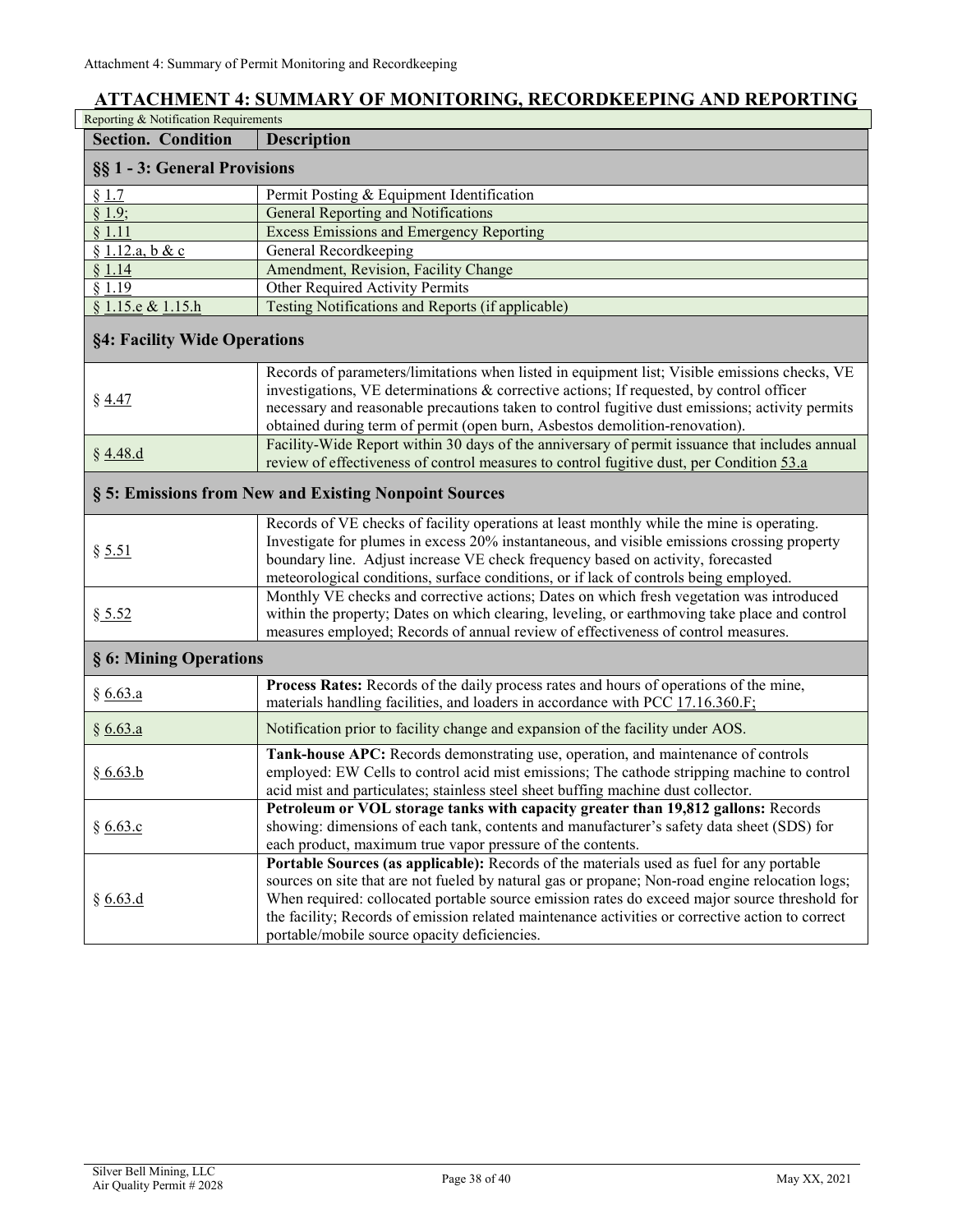| <b>Section. Condition</b>                                                           | <b>Description</b>                                                                                                                                                                                                                                                                                                                                                                                                                                                                                                                                                                                                                                                                                                                                                                                                                                                                                                                                                                                                                                                                                                                                                                                                                                                                                                                                                                                                 |  |  |  |  |  |  |
|-------------------------------------------------------------------------------------|--------------------------------------------------------------------------------------------------------------------------------------------------------------------------------------------------------------------------------------------------------------------------------------------------------------------------------------------------------------------------------------------------------------------------------------------------------------------------------------------------------------------------------------------------------------------------------------------------------------------------------------------------------------------------------------------------------------------------------------------------------------------------------------------------------------------------------------------------------------------------------------------------------------------------------------------------------------------------------------------------------------------------------------------------------------------------------------------------------------------------------------------------------------------------------------------------------------------------------------------------------------------------------------------------------------------------------------------------------------------------------------------------------------------|--|--|--|--|--|--|
| §7: Ancillary Equipment and Operations                                              |                                                                                                                                                                                                                                                                                                                                                                                                                                                                                                                                                                                                                                                                                                                                                                                                                                                                                                                                                                                                                                                                                                                                                                                                                                                                                                                                                                                                                    |  |  |  |  |  |  |
| Condition 36                                                                        | Boilers & Heaters; GP 6205, Section 3                                                                                                                                                                                                                                                                                                                                                                                                                                                                                                                                                                                                                                                                                                                                                                                                                                                                                                                                                                                                                                                                                                                                                                                                                                                                                                                                                                              |  |  |  |  |  |  |
| Conditions 49, 50                                                                   | CI & SI RICE (Emergency Designated Engines); GP 6205, Section 4B                                                                                                                                                                                                                                                                                                                                                                                                                                                                                                                                                                                                                                                                                                                                                                                                                                                                                                                                                                                                                                                                                                                                                                                                                                                                                                                                                   |  |  |  |  |  |  |
| Condition 51                                                                        | <b>Annual Report (if applicable)</b>                                                                                                                                                                                                                                                                                                                                                                                                                                                                                                                                                                                                                                                                                                                                                                                                                                                                                                                                                                                                                                                                                                                                                                                                                                                                                                                                                                               |  |  |  |  |  |  |
| Conditions $58 - 63$                                                                | NSPS for CI ICE (Emergency Designated Engines); GP 6205, Section 4C                                                                                                                                                                                                                                                                                                                                                                                                                                                                                                                                                                                                                                                                                                                                                                                                                                                                                                                                                                                                                                                                                                                                                                                                                                                                                                                                                |  |  |  |  |  |  |
| Condition 64                                                                        | <b>Annual Report (if applicable)</b>                                                                                                                                                                                                                                                                                                                                                                                                                                                                                                                                                                                                                                                                                                                                                                                                                                                                                                                                                                                                                                                                                                                                                                                                                                                                                                                                                                               |  |  |  |  |  |  |
| GP 6205 Attachment 3<br>Conditions $5 - 7$<br>(See Attachment 5 of<br>this permit)  | <b>Gasoline Fuel Storage and Dispensing Requirements;</b><br>Attachment 3 to the ATO, GP 6205                                                                                                                                                                                                                                                                                                                                                                                                                                                                                                                                                                                                                                                                                                                                                                                                                                                                                                                                                                                                                                                                                                                                                                                                                                                                                                                      |  |  |  |  |  |  |
| GP 6205 Attachment 4<br>to ATO, Condition 4<br>(See Attachment 5 of<br>this permit) | <b>Surface Coating, Solvent Degreasing, and Abrasive Blasting Requirements;</b><br>Attachment 4 to the ATO – GP 6205 (if applicable)<br>Purchase records showing the volume (in gallons) of each surface coating material used<br>$\blacksquare$<br>each month and the facility totals for the current and previous year;<br>Enclosures, Solvent Degreasing Units, Waste storage areas; - Records of monthly<br>inspection while in operation; Notifications (if applicable);<br>VOC or HAP containing surface coating materials usage:<br>$\blacksquare$<br>SDS sheets, name <i>Indexed ID</i> – List of coatings containing target HAP or VHAP; List<br>of <i>Industrial Coatings</i> ; list of <i>Architectural Coatings</i> ; list of <i>Solvent Degreasing</i><br>Solvents;<br>Surface Coating Usage - purchase records showing the volume (in gallons) of each<br>$\blacksquare$<br>surface coating material purchased each month; For each suitable enclosure logs of<br>the gallons of each VOC or VHAP containing material used each month with Indexed<br>ID; as necessary.<br>Records of the total amounts (in pounds) of abrasive blasting media used each month<br>by the facility and the resulting 12-consecutive month total; For unconfined abrasive<br>blasting operations: Total amounts used each month, daily VE checks, date and<br>location, certified blasting agent or controls employed. |  |  |  |  |  |  |
| GP 6205 Attachment 4<br>to ATO, Condition 1<br>and $4.a.i(b)$                       | Submit a Facility Change notification to the Control Officer if yearly usage of surface coatings<br>& solvents exceeds 522 gallons/year; if usage exceeds 833 gallons per/yr.                                                                                                                                                                                                                                                                                                                                                                                                                                                                                                                                                                                                                                                                                                                                                                                                                                                                                                                                                                                                                                                                                                                                                                                                                                      |  |  |  |  |  |  |